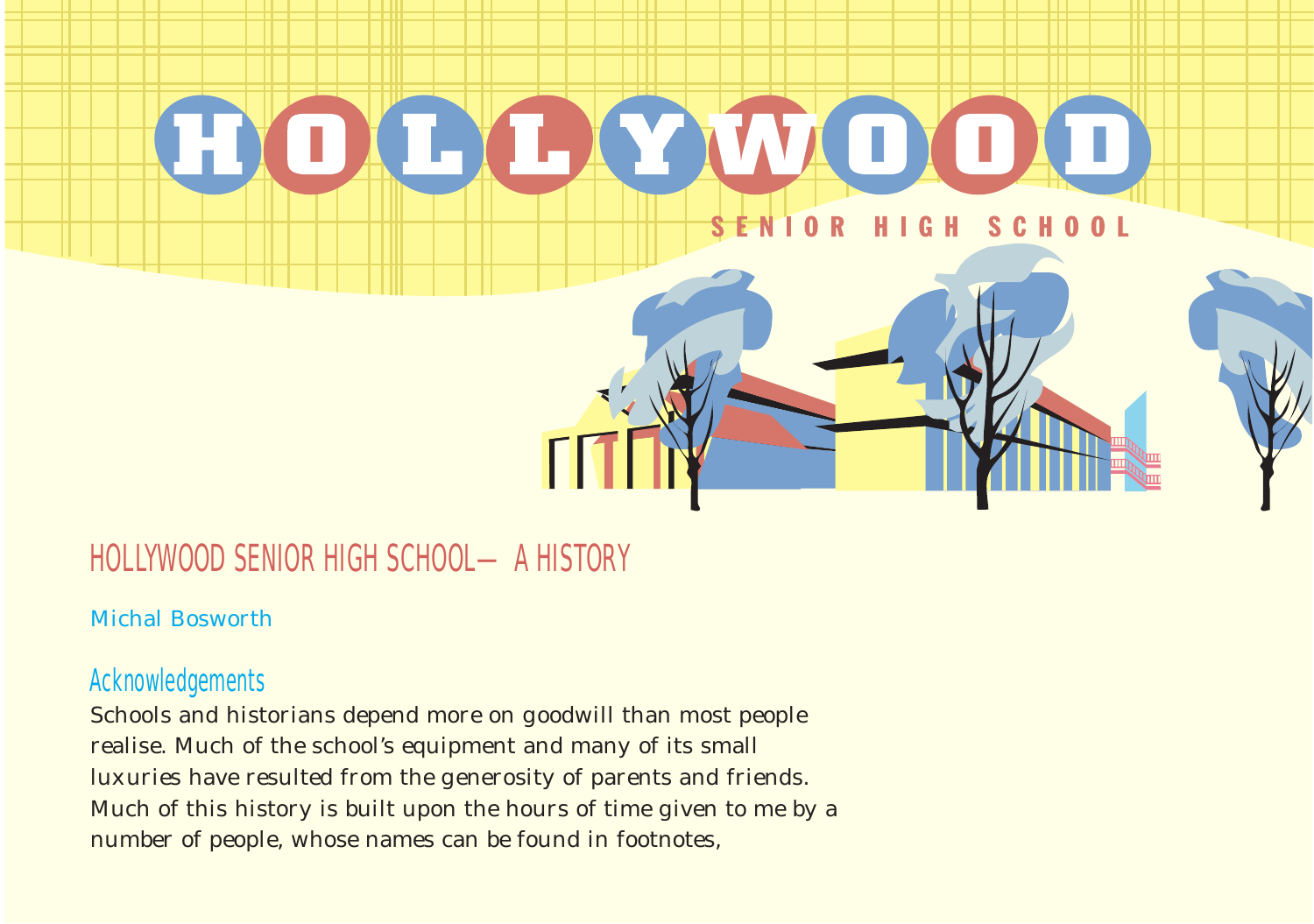2

bibliography or in the Memory section, as I searched for information and answers to questions that are the inevitable accompaniment to research. My own ideas of historical argument and what a history of Hollywood should include have been greatly enhanced by the committee who gathered to oversee the project. Jim Head, Tim Gibbney and especially Chris Hill, could not have been more helpful or enthusiastic. I owe them a large debt of gratitude, although the responsibility for the details and such argument as emerges in this work is mine. My own daughter attended Hollywood for a couple of years. She also read this work as it progressed and I am grateful for her perceptive comments.

Writing this history for the WEB, instead of book publication meant that I had to think of presenting information in a different way. Illustrations became essential. The school was lucky to have employed a young master in 1958, Murray Mason, who was a more than competent photographer. He stayed at the school for most of his working life and produced a magnificent photographic record of school activities especially in the 1960s. Other gifted teachers and students have also contributed illustrations that show, more than words can tell, something of the atmosphere of the school. The WEB authors at IMAGO have made full use of their work.

#### **Introduction**

Hollywood Senior High School is to close at the end of the year 2000. It will re-emerge in a new guise, together with Swanbourne Senior High, as Shenton College in 2001.As a result it has become a matter of some urgency to record the school's history before its surviving records disappear or are shifted to the State Records Office. In this work, I am aiming to illustrate how Hollywood has functioned, how members of its diverse communities have interacted over time and how government policies have impinged upon it.Along the way we can glimpse the effect of changing ideologies of education and their impact on one school.

While I was researching and writing I came to regret that government schools do not employ archivists.The potential value of a school history is to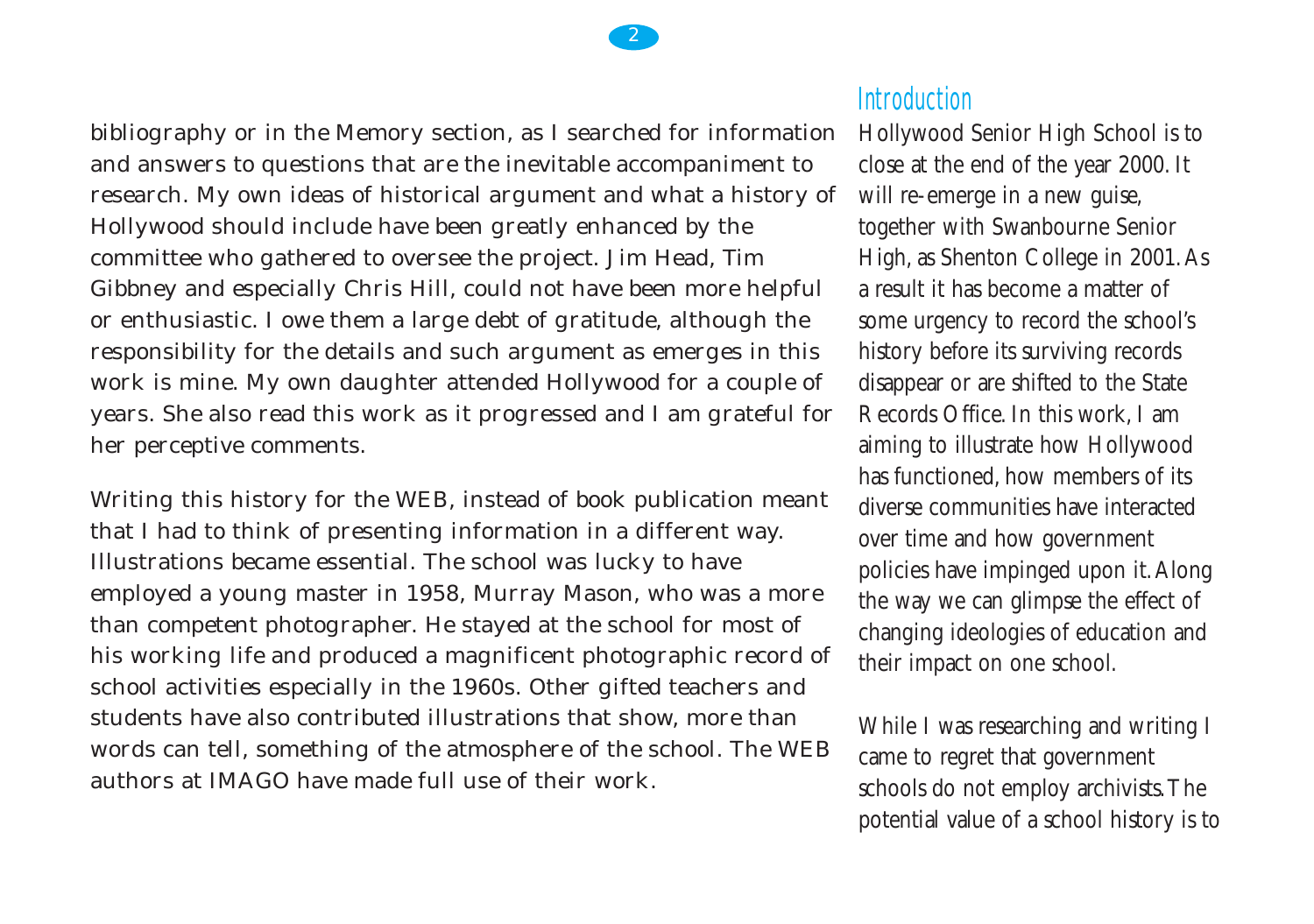extend our understanding of our school-educated selves. Unfortunately, in Hollywood's case, as teachers have come and gone and as classroom practices have been introduced or discarded, memories of change are often all that remain, and memory is an uneasy basis for a history. Newsletters to parents, school magazines and journals, and even a list of outstanding students, have all been kept patchily at best.The most consistent records have been preserved by the Parents and Citizens Association who have done a stalwart and professional job over the years in taking and handing on the minutes of their meetings.This history reflects their care.

The biggest challenge I found lay in deciding how to write this history. Should it be a straight chronology of such detail as could be garnered from the available documentation? Should I

try to write in bites, each one encompassing a particular theme? Does for the Hollywood community to every student rate a mention, does every teacher? How should I deal with student activities that are not recorded in any documentary way? Would the form of publication on the WEB affect the way I wrote? At first I tried the chronological approach, interspersed with themes, that could be taken out of context and set aside—this was how I imagined the WEB design might work.Then I realised that I needed to keep the narrative together in a more bookish way because the text of this document is yours, the reader's, to download. So I have tried to compromise. In the following pages you will see that I have intermingled themes and chronology that sometimes overlap. Using the technology that the WEB allows, you can jump from theme to theme, from image to image and from image to text.An e-mail site

has been established to provide a space record their own memories of the school.

History is not just lists of facts, people's names or events, important as they may seem. Historians try to encourage an understanding of how and why such elements matter. In following the story of Hollywood Senior High School through its forty-two years I kept remembering the inheritance we received from those nineteenth century forbears who came to believe in free, compulsory and secular education as a necessary basis for our democratic civilisation.Their expressions of faith belong to another world, but their optimistic tone was to be enshrined in government education policies throughout the country. Idealism holds a significant place in the history of education, for schools are not

#### 3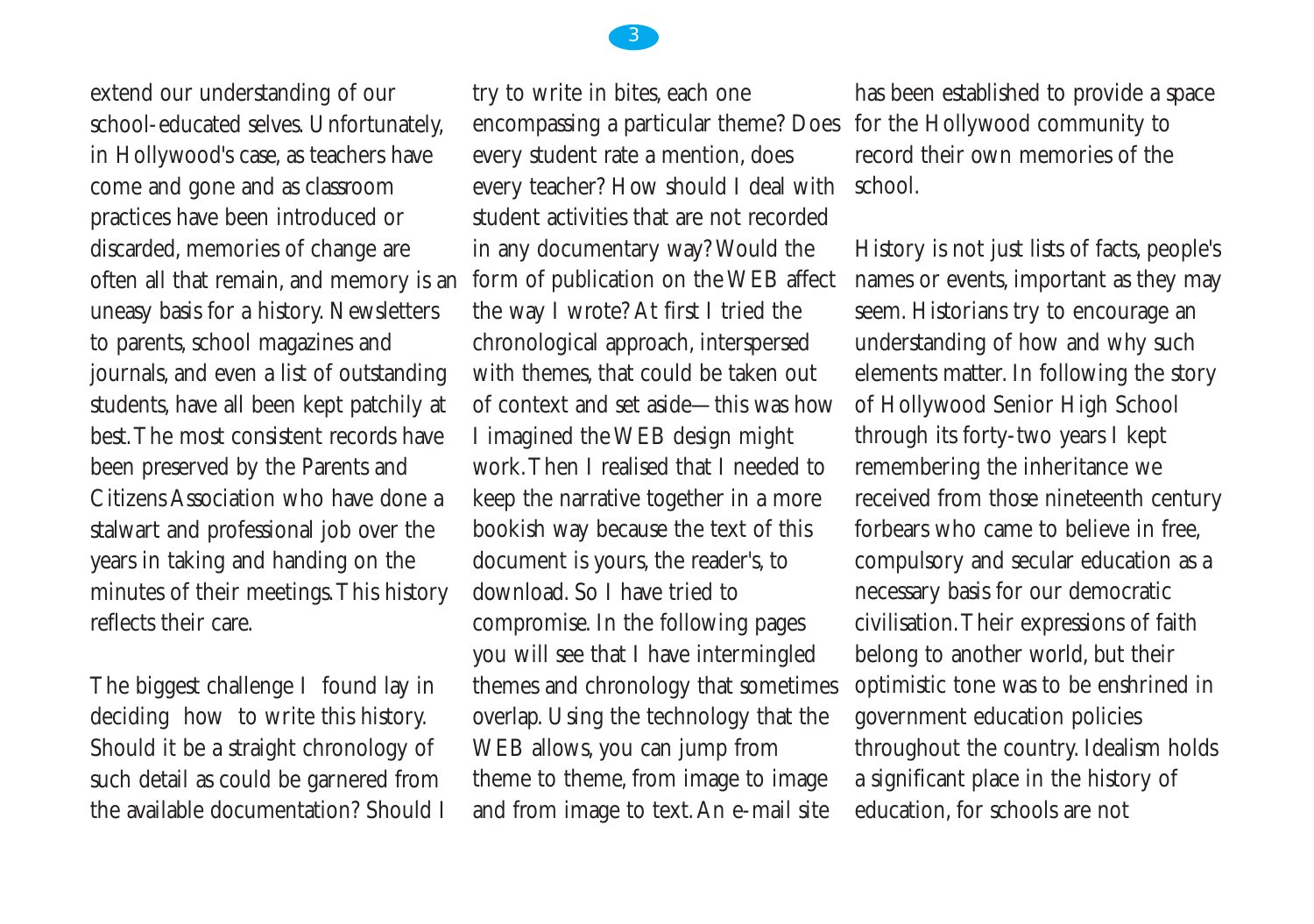### machines.Very often they are not even particularly logical institutions since they suffer from being the focus of many competing interests and ideologies.This history tells of one bulwark against the dark tides of ignorance that some would argue threaten our brave new technologically advanced world, while revealing the different ideals that, from time to time,

have been held and promulgated in one part of Western Australia's education system.Youthful idealism and creativity have been fostered at Hollywood. I am hopeful, as the school closes and Shenton College opens, that this school's achievements will be not be forgotten and its idealism and optimism will continue to flourish in its new location.



## What is a school?

If it seems strange to ask a question to begin a history of a school, it is because the government school, historically speaking, is a comparatively new institution, and it is not always well understood. Schools educate the young, but the way they choose to do this has changed over the last century. Schools also can be described as institutions which hold together three groups of people in a sometimes uneasy alliance for the greater good of the least powerful among them.The groups are the staff, the parents and the children.Among these groups there is constant movement and change. In a senior high school like Hollywood, a generation of students endures only five years.As they come and go so, too, do their parents, their lives disturbed by small events, like new teachers or courses that overtake their children from time to time, but mostly

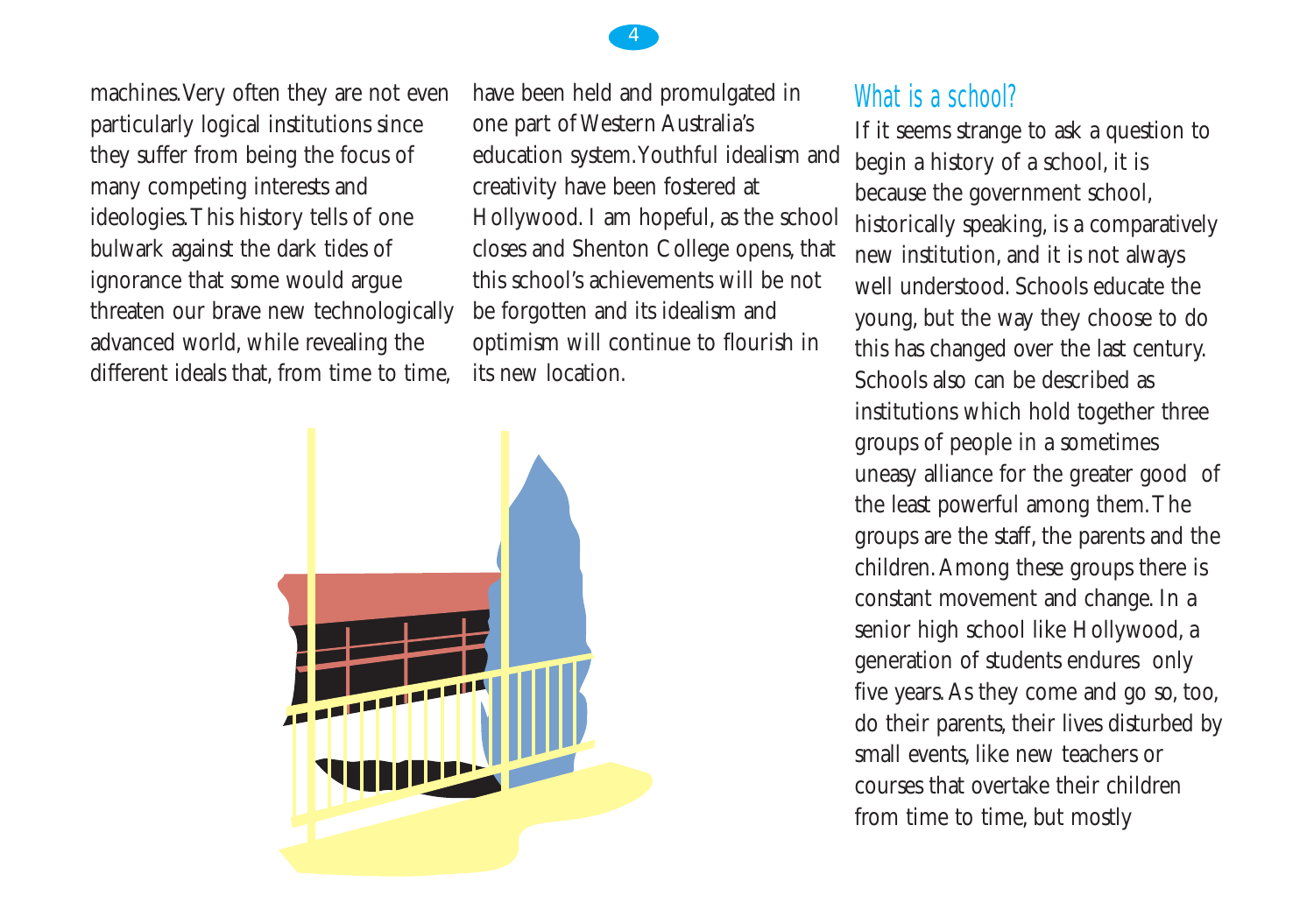uninvolved in the major educational developments which have resulted from government directives and have been introduced as carefully and slowly as possible. Occasionally at Hollywood changes have precipitated what seemed on the small school stage some cataclysmic events, such as student lock-outs from school meetings, or parental withdrawal from volunteering support, but these strong reactions generally have proved amenable to discussion. Part of this history concerns the establishment of means of communication between the various groups.

Overseeing the school, its adherents and its combatants, its development both physical and intellectual, is the Education Department with which communication is also necessary<sup>1</sup>. The department once employed teachers, categorised them into subject areas and

arranged their promotion or their transfer, accepting their skills or attempting to train their inadequacies into more formidable uses. Some of these functions have since been devolved more or less effectively to local managers, an administrative change noted in this history.The department, which paradoxically has presented itself as both a conservative body and as the harbinger of change, also decides what may be taught and how this knowledge should be assessed. Some basic elements of education have undergone major revision in the years covered by the life of Hollywood Senior High. Curriculum development and the demands made on school administrations have ensured that the experiences of those who attended Hollywood in the 1960s differ markedly from those who will be leaving the school at the end of the year 2000.

Teachers have a lengthier and more demanding career path than their pupils within the school structure. Many of Hollywood's present teachers have been with the school for more than ten years.The particular cohort who will see the closing of the school contains members who began teaching in the 1970s and 1980s. Some have left, gained other experience in other places and returned at a later date, some have not moved since their appointment to the school.There are few teachers in their twenties. One of these, when learning of her transfer from a country high, was told by a colleague that she was being sent to a 'retirement' school. Partly this ageing of the teacher group indicates that Hollywood Senior High has for many years represented a plum position.The students perform well, the parents support the school (generally) and the school is well located in the leafy

5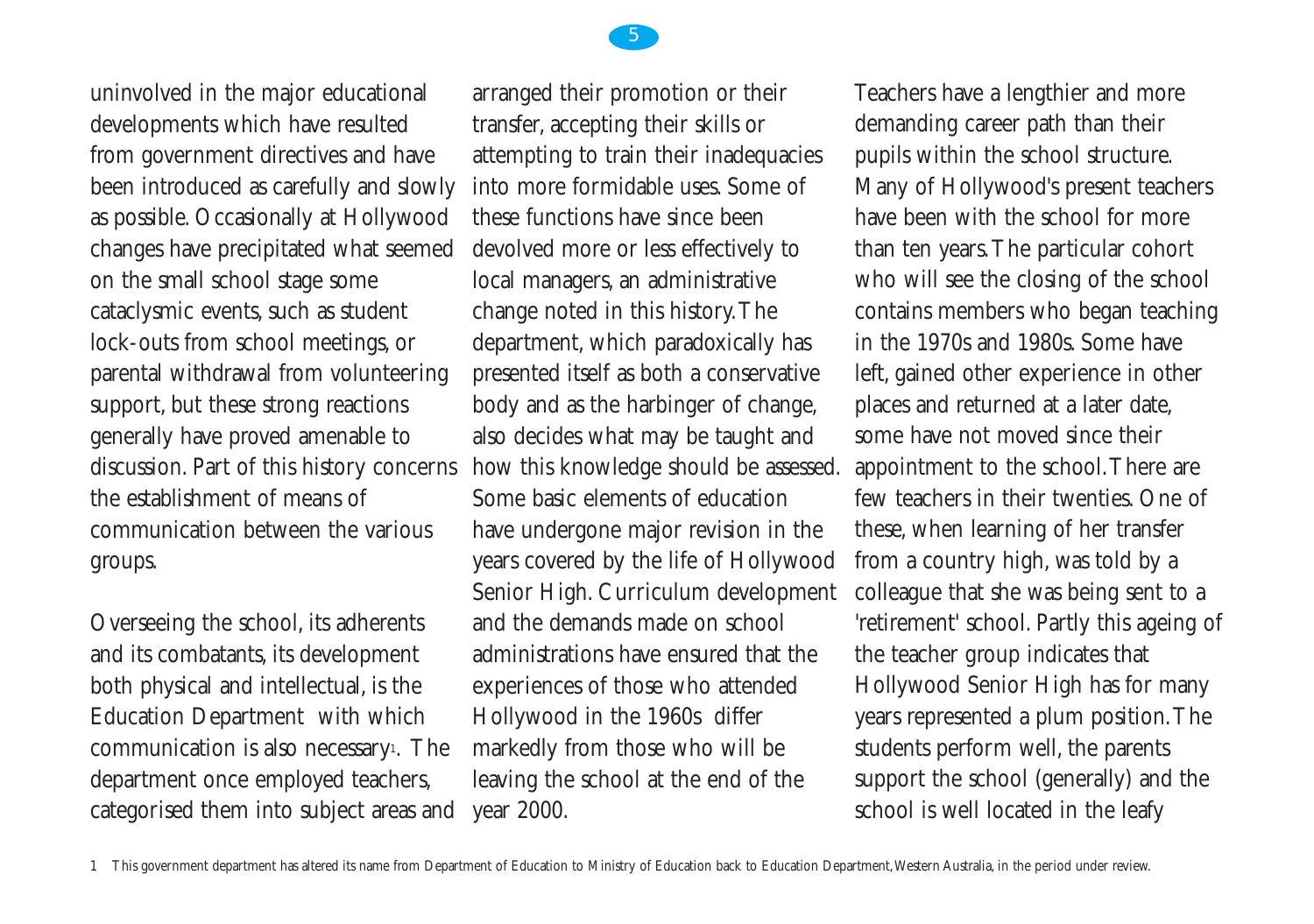western suburbs of Perth. However, partly this ageing of the teacher group is also a grim reminder of how the profession has lost prestige and opportunities for advancement over the past two decades as the public education sector has contracted.2

The interaction of the three groups, students, staff and parents, although it is in constant flux, gives each school its particular flavour, its special sense of itself. Such interaction is the result of

factors like location, demography, social class and parental expectations. It, too, has changed with time, although Hollywood's parents seem always to have supported the school generously with both time and money. It was government policy that established this school with all the accoutrements that a reasonably prosperous part of postwar Australia could muster, and it is government policy to close it despite its proud record of academic success.



## Background, 1950s

In 1956 the Department of Education accelerated its building program for secondary school students.Western Australia, in common with the other states, was experiencing the post-war baby boom, and initially coped by providing more primary school classrooms. However these post-war babies were soon adolescents and during the new prosperity, when full employment was enjoyed throughout Australia, parents were demanding educational opportunities for their children. High Schools were under construction at Armadale, Fremantle (John Curtin), Mount Lawley and Midland.Tuart Hill, Belmont, Merredin and Manjimup High Schools were almost ready to accept pupils, and an urgent need for secondary schools had been recognised at Applecross, Hollywood, Kwinana, Busselton, Melville and Scarborough.3

2 For evidence of the shrinking public education sector see Education Statistics Bulletin 1986-1994, compiled by the Information Services Branch of the Education Department of Western Australia.

3 'It cannot be stressed too frequently that the number of children in State primary and secondary schools has increased by 44,000... or 77%' in the last ten years. Report of the Education Department for the Year 1956,Votes and Proceedings, 1957,Vol. 3, pp2314-2379.

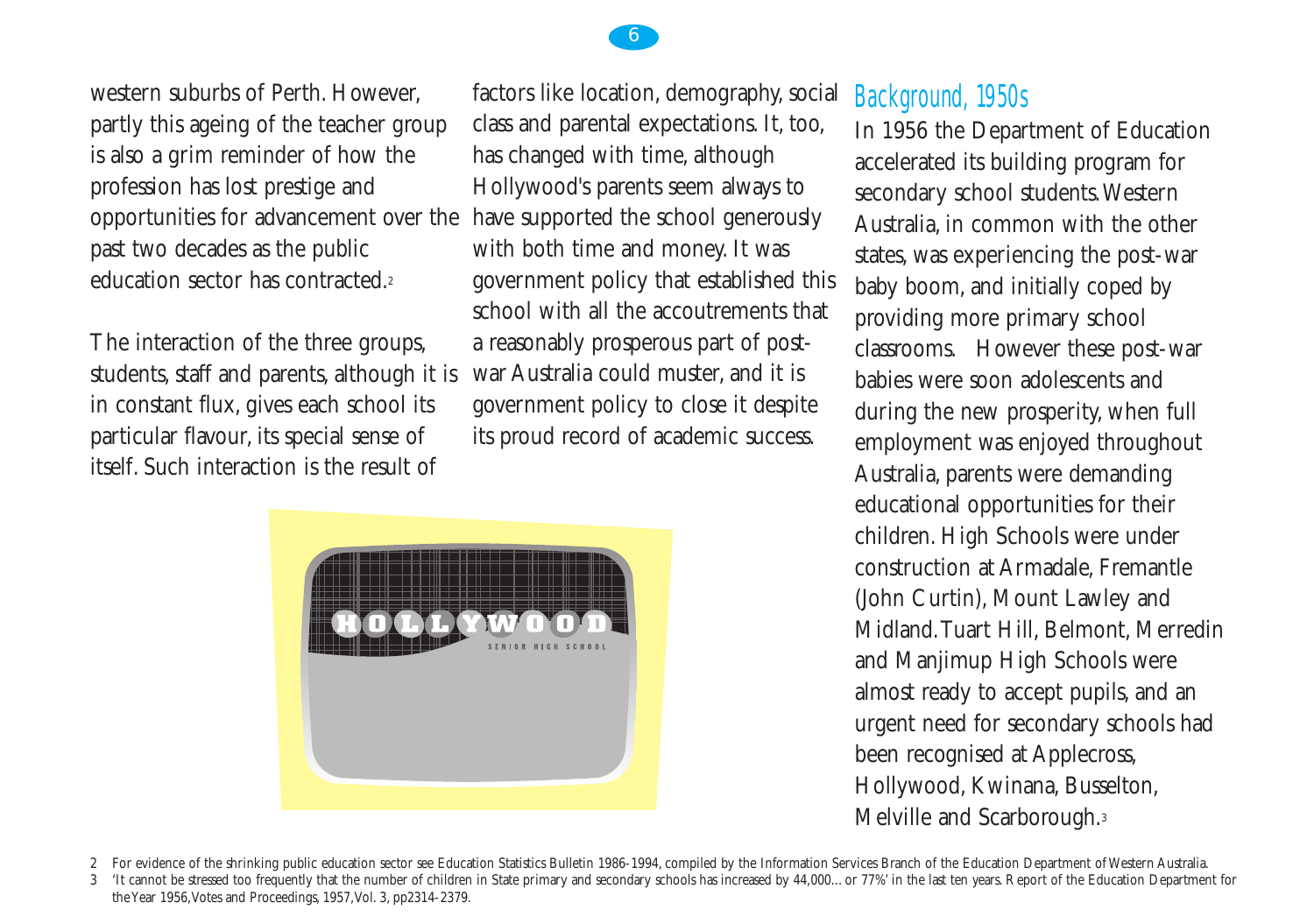Post-war Perth had only four government high schools that taught to the Leaving Certificate. Most of the new institutions would initially offer a three year course of instruction, with children who wished to matriculate and attend university having to move to one of the four at the end of the Junior Certificate year. Retention rates, linked with a low school leaving age— 14 years—were regrettably low.This point was emphasised by the Director of Education,T. L.'Blue' Robertson, on his return from an overseas trip in 1957, after visiting New Zealand, Canada and the United States.

It was apparent to the Director that progressive countries regard ten years of school attendance as the minimum preparation for future citizens.The period of compulsory attendance is ten years in Great Britain, from ten to twelve years in the

American States, nine years in New South Wales and ten years in Tasmania, but only eight years in Western Australia.

He also pointed out that in the USA 75% of students remained in school until they turned fifteen, while in Western Australian only 44% did so. His next statistic was more alarming. In the USA 55% of the school population completed high school, in Western Australia only 8.5% reached the Leaving Certificate.

Robertson was not averse to relating education to broader questions.

The question naturally arises whether Australia as a nation can afford to neglect the preparation of its future citizens in this way without serious repercussions.As a small nation, surely we must be even better prepared than larger ones.4

His demands have a familiar ring—a higher leaving age (something we still hear from time to time), a reduction in class size (classes in Hollywood occasionally reached 50 or more during its first years), and 'a change in attitude amongst parents towards retaining talented children at school beyond the permissible leaving age.' This last was not to prove a difficulty for most Hollywood parents.They soon proved to be among the stoutest supporters of keeping their children at school until the Leaving Certificate.

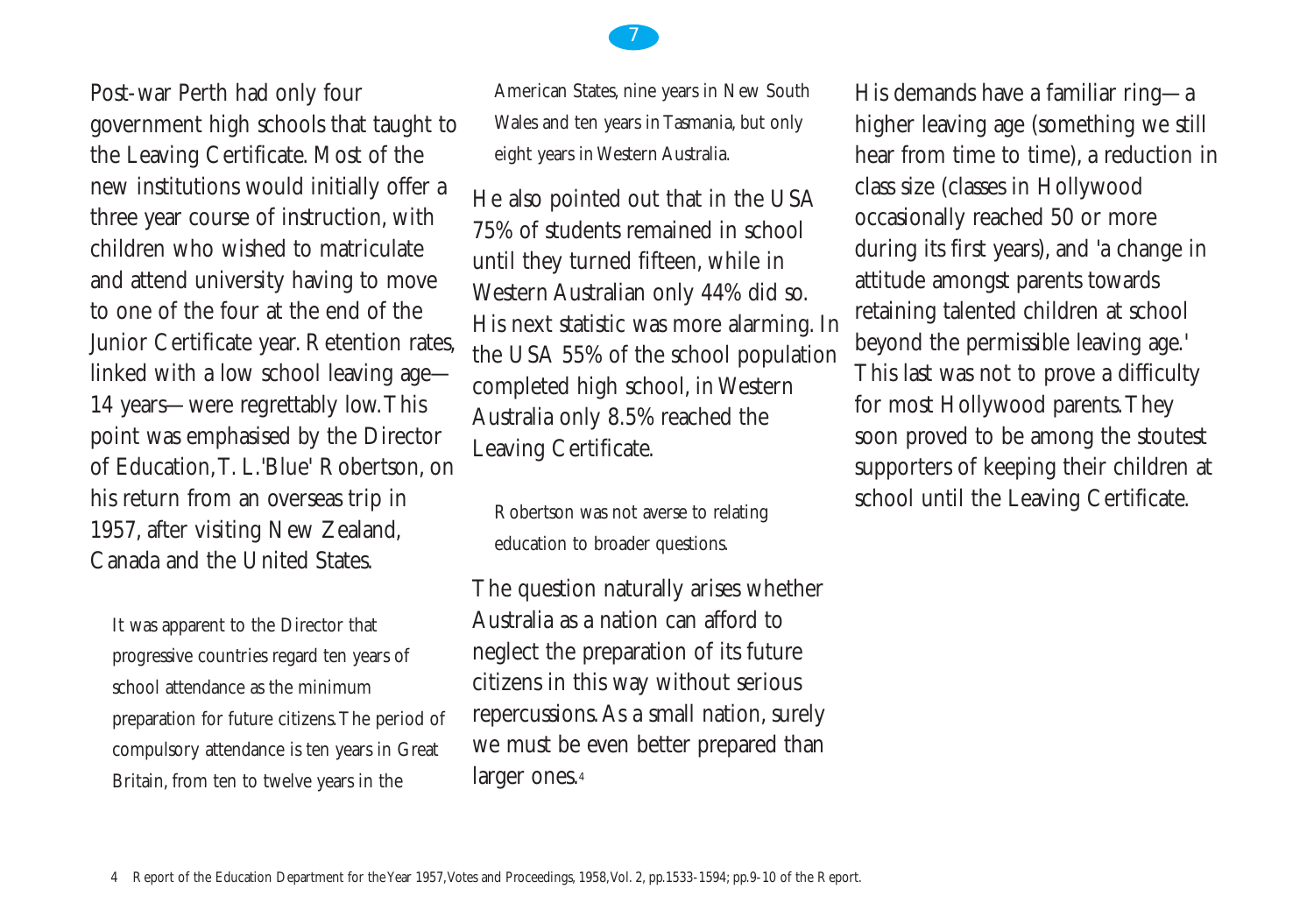### Establishing the school, into the 1960s

8

Hollywood High School was designed in the Public Works department and built at a cost of around  $£277,000,5$ which was no more than an average cost for the high schools built in that era. Its grounds were somewhat smaller than those of other schools because at



first the Animal Health Laboratories, run by the Agriculture Department along one side of the site, were in use. (In 1961 the Education Department suggested that high schools required an area of between twenty five and thirty acres).6 It was not until new facilities were constructed for these animals in 1960 that the school acquired the land

on its southern border, increasing its area to ten acres, still far less than the supposedly desirable size.The old laboratories were transformed into the Manual Arts training centre.All the new high schools were provided with rooms to teach woodwork, metalwork, technical drawing, cookery, dressmaking and laundry as well as a Home Science flat (a small area furnished with tables, beds and chairs for the practice of housework). Classrooms for the teaching of literacy, science and numeracy skills and a library were provided as a matter of course, although a science block was not erected until 1967. Children were not the only people to be taught at this school, trainee teachers arrived each year in a group from Claremont Teachers College to undergo their practical learning in the classroom. Hollywood remained a practice school for student teachers throughout its life.

- 5 State Records Office [SRO] Public Works Dept. AN7/17,ACC1562,'Hollywood High School, Erection, 1955-60'.
- 6 SRO, Education Dept.AN45/1,ACC1497, 1435/1961, 'Metropolitan Area School sites—general file'. By 26 September 1961 there were 19 high schools in Perth, accommodating nearly 20,000 students.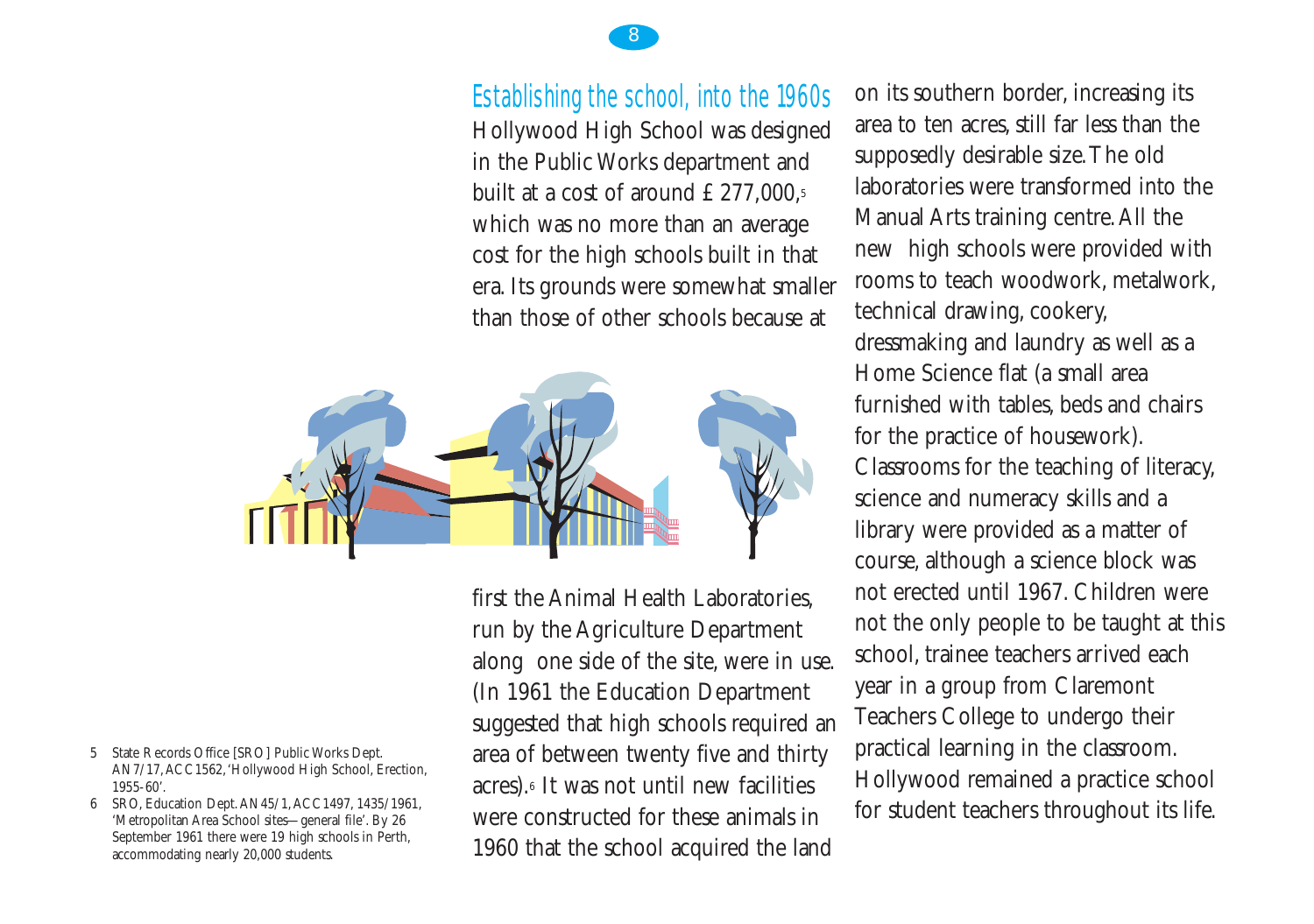

Perhaps the toughest time the school experienced was during its first year, 1958, when some 364 students were enrolled in order to relieve overcrowding in John Curtin High School, Fremantle.The construction of Hollywood High was incomplete. Half the school's complement remained at Claremont Central School and a core of five female teachers and two men attempted to guide the first intake of pupils through the horror of trying to work in an environment where bulldozers were noisily clamouring outside, carpenters had set up their benches in the courtyard and painters were demanding entry to finish some of the rooms.The teachers were beset with problems and no doubt bitterly regretted the day they had agreed to join the staff of this particular school. It is not surprising in this environment that their headmaster recorded disapprovingly in his annual report not all of his staff had performed well.

The students also must have wondered what they had come to.There was no area where they could run around freely.Teachers nervously patrolled the undercroft and flagged verandah areas. The cemetery across the road quickly became an unofficial recreational space, to which teachers tended to turn a blind eye, even though the cemetery board showed less leniency.The oval was not yet formed, and as it had been the former Nedlands rubbish dump it required serious treatment and was not to be in use for another year. School sport was only possible because of the forbearance of two local Councils which permitted Hollywood students use of public ovals two afternoons a week. Girls' sport lapsed that first year and next.Was it because the girls were apathetic and the female physical education teacher inadequate, as suggested in one account, or was it because the facilities were so substandard? Sport was to suffer until the

oval was repaired.Teacher energies were consumed by the unfortunate school circumstances.

The following year, 1959, produced some developments that were hailed as minor milestones by the principal, Mr Loneragan, in his annual report. School colours, red, white and blue,7 a school crest and a school motto,'Fide et Labore', had been selected with the help of some students, almost every pupil wore school uniform and a cadet corps was in place, albeit with only thirty enthusiasts. Cadets were early established in the new high schools. They were generally popular among the boys, so much so that the Army had to set a ceiling for enrolments. Hollywood's corps increased to 90 by 1964, and cadet camp won an established place on the school agenda.8

The library already had almost 5000 books and Nedlands Council had

<sup>7</sup> Red and white were more frequently worn on the sports field.

<sup>8</sup> See SRO Education Dept. AN45/1, ACC1497, 1917/1958, 'Cadet Corps in State High Schools—general', for the uneasy relationship that often existed between the Army and the Education Dept.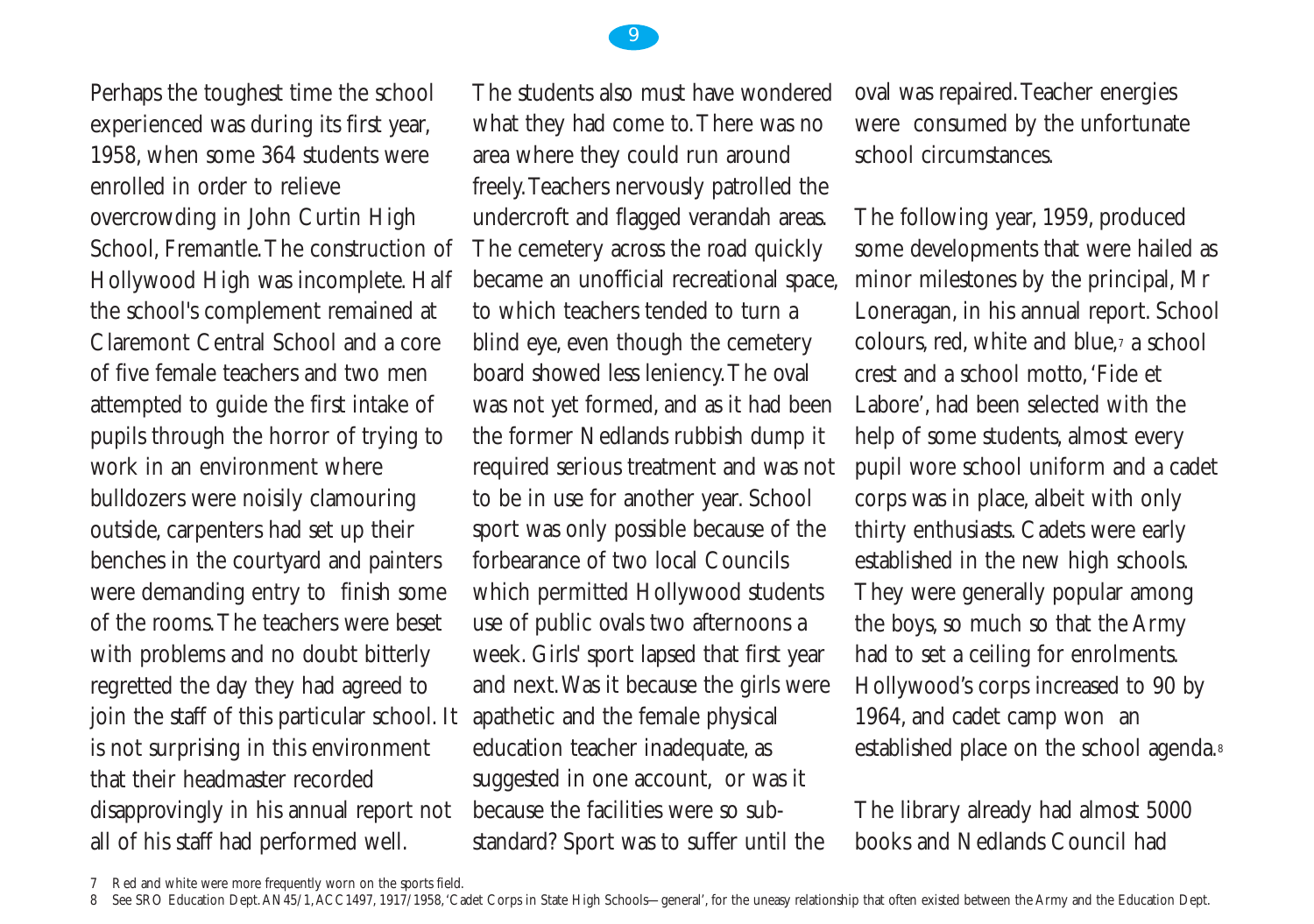provided eight pencil pines to be planted in the main courtyard.All but the first year students were on site and although the oval was still under repair and teachers were exhausted, averaging, as they did, only three non-teaching periods a week, it seemed as though 1960 might be considerably more comfortable. During 1959 Nedlands Council had announced itself a City, Hollywood prefects represented the school and some of the girls acted as ushers to the guests at the ceremony. The school already had claimed a place in its community and the students had discovered ways of utilising their surroundings. Adding substance to this emerging image, the Parents and Teachers Association transformed themselves from Claremont P & C to Hollywood High P & C and immediately set about raising money and the headmaster's spirits.They donated to the library, organised a

canteen and bought several pieces of equipment for science teaching and for general amenities.

By the end of 1960, Mr Loneragan although still concerned that his first year children remained in the Claremont Annexe, because of a total enrolment of more than 1200 students, had twelve second year classes and ten third years reasonably ensconced in the new school.The oval had been improved and basketball and tennis courts had been constructed. Students were beginning to compete at interschool sporting competitions. Rosalie Park was still the venue for some training because the school site was too small to include all sporting amenities. In other places in the world such an area would be regarded as more than adequate, but Western Australians have traditionally demanded high standards when it comes to providing sporting

facilities especially since the main games of that time, football and cricket, required space and other sports like hockey or rugby had to compete with their dominance.

1960 also saw the first display of the students' work prepared for a parents' night.They viewed their children's efforts at art, craft, woodwork and technical drawing, they visited the science rooms (a new science curriculum had just been implemented) enjoyed a concert, watched some rhythmic dance and a fashion parade and applauded school prize winners.This evening was in addition to two other public ceremonies, the presentation of Junior and High School certificates which took place in front of teachers wearing their academic gowns in the Nedlands Civic Hall, and the passing out parade of the school cadet corps in the school

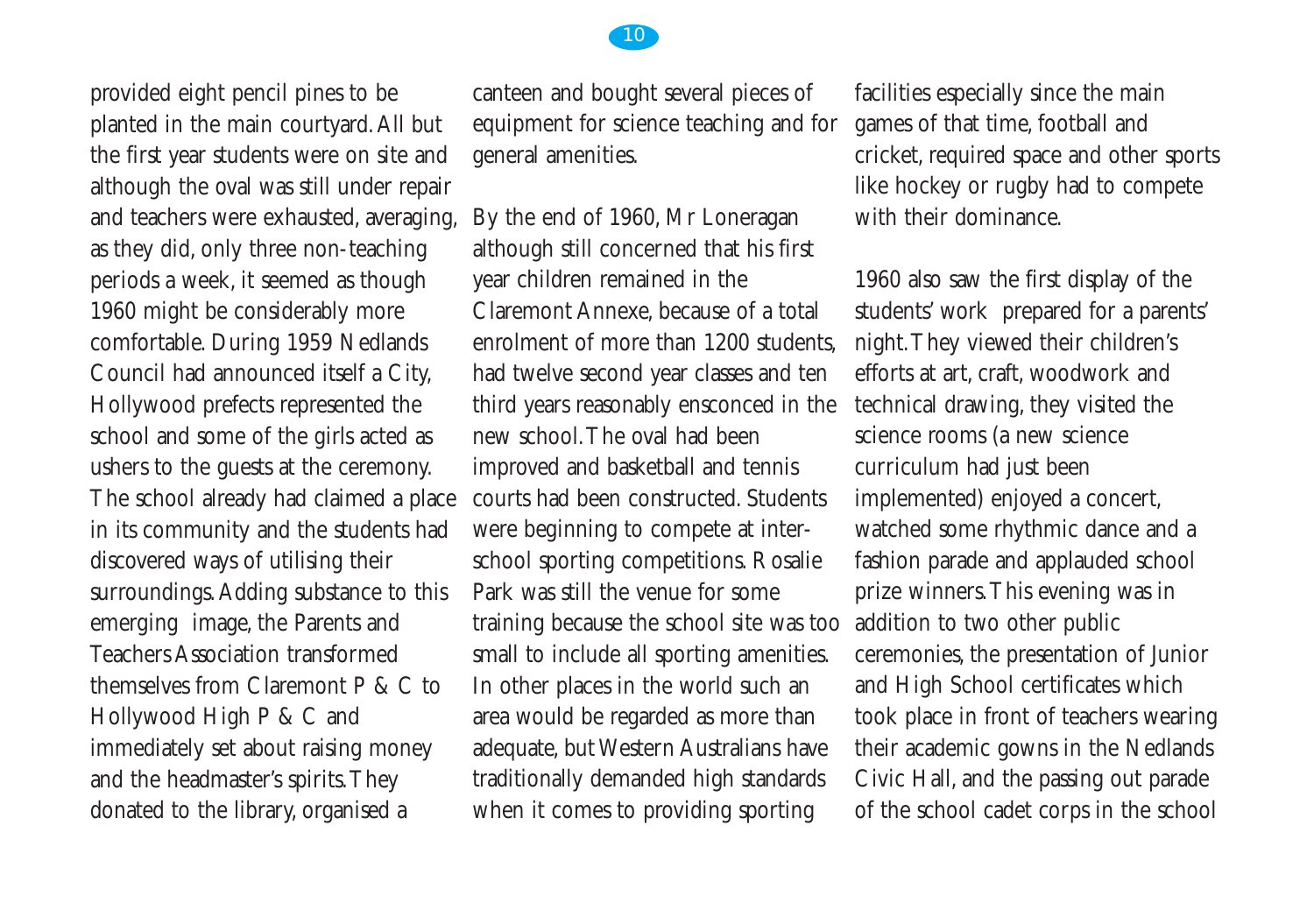quadrangle.The school's place in its community was nurtured with these events.



#### Gardens

Hollywood was distinguished, as were other government institutions of the same period, by obtaining the services of Landscape Architect, John Oldham, to draw a plan for its surroundings. He directed the Landscape section within the Public Works Department and designed the grounds not only for Hollywood but also for Swanbourne High School, and for Perth Modern's extensions. Oldham attended P & C meetings to discuss his ideas and

incorporate parent suggestions.At a time when formal landscaping was still the province of the rich, or of the knowledgeable town planner, Oldham's perceptions of the beauty of local flora were innovative as was his ability to work with a community. Most of the trees and shrubs he advised were natives, although not all were from Western Australia, and in winter 1961 trees provided by the Public Works Department and by Nedlands Council were planted by the students on Arbor Day.The school's gardens received a good deal of attention during these first years, flowers beds providing a source of income one year for the Parents and Citizens, when they sold the blooms on Mother's Day. Individual parents worked to beautify the grounds: another 100 shrubs and forty trees were planted in 1967.The school gardener, Mr.Weller, was an important figure in the school, because

under his direction the school's landscape grew more attractive year by year, attracting positive mention from passers-by. He was eventually lured from Hollywood to work in other places, eventually transferring to Subiaco where he became responsible for the public gardens.

The hardest task for the gardeners then and later, was to improve the surface of the school oval.A cricket pitch and practice nets were erected as soon as possible, and although the oval suffered intermittently from the invasion of weeds and inappropriate treatments, this sport was played at the school for many years as was Australian Rules football. Nevertheless Hollywood's site continued to be viewed as inadequate and as a consequence the Physical Education teachers have always found it necessary to utilise sporting venues outside.

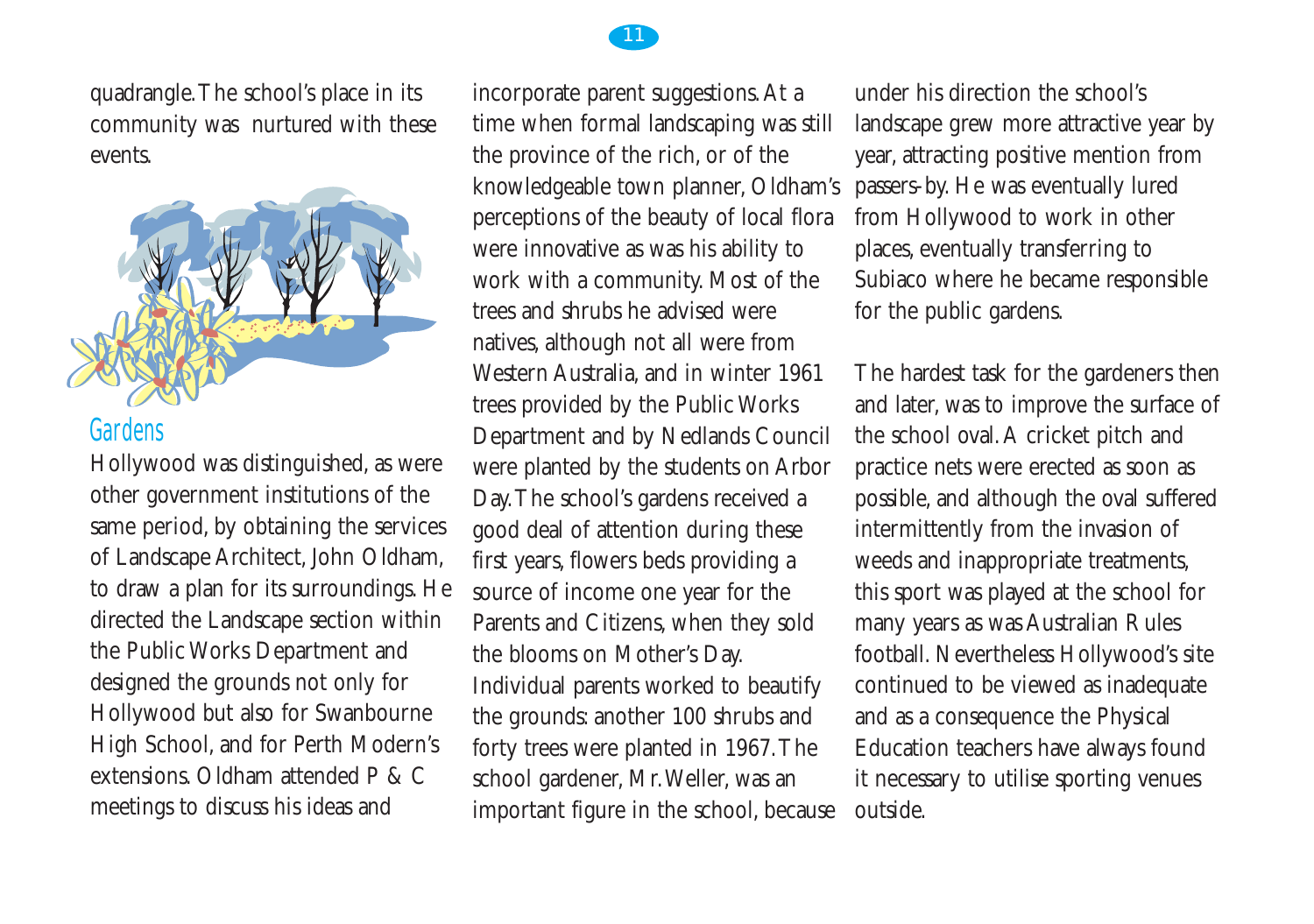

### Sport

Sporting heroes and heroines are part of every school's legend and despite the popular understanding that Hollywood is not a sporting school it has produced a series of champions in a number of sports.Two footballers who have remained prominent in the game in Perth, Steve Malaxos and Graham Moss, are Hollywood boys. Moss was at history a wide variety of sports was Hollywood 1963-1968. He was coached by Percy Oliver, also a champion sportsman but then a Phys Ed teacher, after school. He first played for Claremont in the WANFL before journeying to Melbourne where he

captained Essendon and won the Brownlow medal. He returned to his home team as captain coach in 1976. Steve Malaxos trained with the Claremont Colts in 1977 when he was still in Year 11, and played both for them and the school, at times putting the school above his club. He later returned to Hollywood as a teacher. Other champions include Robin Cornish—Lacrosse; Louise Sauvage wheelchair athlete, paralympian champion; Peter Haselhurst—hockey and Rechelle Hawkes, captain of the Olympic Hockey Team.9

From the very first days of the school's available. Boys could play cricket, softball, water polo, tennis, basketball, volleyball and gymnastics in summer and Australian Rules football, soccer, rugby, hockey, athletics and gymnastics in winter. Speed cycling was popular in the first years. Boys also attempted cross-country running, often in bare feet, through King's Park. Girls had a slightly more restricted fare.They were offered swimming (in the Crawley Baths), tennis, softball and volleyball in summer and basketball, volleyball, hockey and athletics in winter. Competitive sport was encouraged, and local interest groups such as the WANFL and the Amateur Athletics Association organised field days at weekends for school students. Until recently, clubs remained important in training young players and in offering facilities to schools for competitive events. During the 1960s and 1970s, they provided an impetus to competitive students by organising sporting carnivals, however Hollywood also had its own sports' days when the 'factions' within the school competed against each other.10



<sup>9</sup> Other sporting champions also were educated at Hollywood, they include canoeists, cyclists and rhythmic gymnasts, as well as swimmers and surfing champions.The list could continue.

<sup>10</sup> Other schools organised their students into 'houses'; Hollywood called the groups 'factions'. Each had its own captain and colours.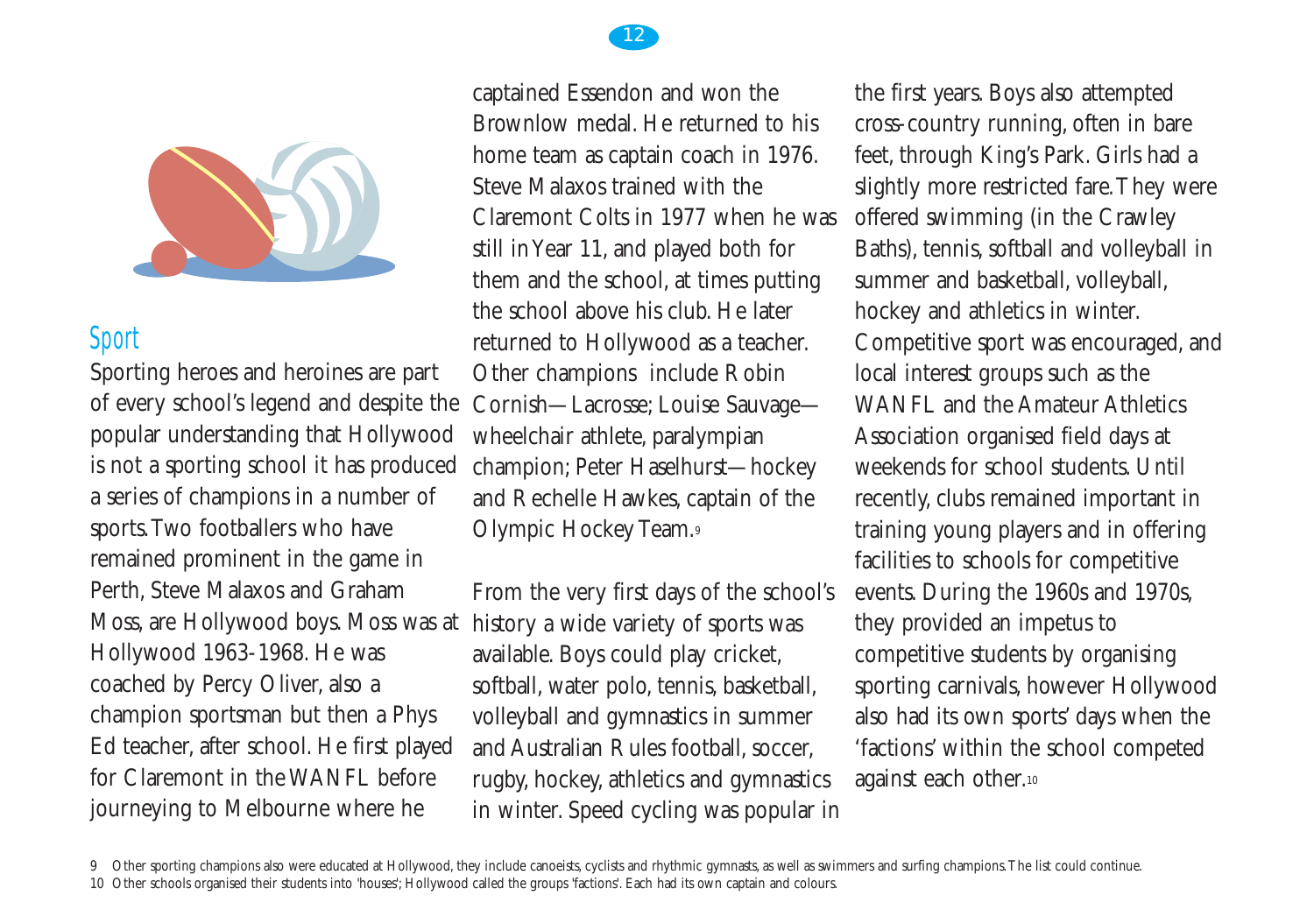



## Settling in

The grounds and buildings were soon crowded to their limit.At the end of 1960, Mr Loneragan indicated that more than a hundred students would be continuing their education, either at Perth Modern or in a private school, to the Leaving Certificate. In his opinion it was already time to expand the school to include the final two years. He concluded his Report on a positive note, despite adding the fact that he had been promoted and would be leaving for Northam Senior High at the end of the year.

'The school is now in its third year and has settled down nicely.' He had some

outstanding teachers to thank and a good balance of teaching skills, so he hoped the department would transfer the barest minimum in order that the 'consolidation' he depicted could be maintained. Of the students he wrote that their 'general attitude.... has never been better, and a pride in the school and their own personal appearance and conduct is obvious.'11

In 1960 enrolment peaked at 1276. The following year Swanbourne High School opened and three of the primary schools which had sent children to Hollywood then directed them to Swanbourne but in 1960 the Claremont Annexe, formerly the Claremont Infants School, was still in use, accommodating 489 first years as it was to do the following year. First year Hollywood students utilised this former Infants school for some classes until the end of 1964.



#### 1960s

The decade of the 1960s, which baby boomers now recall with some nostalgia as years of rock and roll, the Beatles' visit to Australia, the liberating influence of the contraceptive pill, student riots in Paris and the beginning of the protest movement against Australia's involvement in the Vietnam War, were at first marked for Hollywood Parents and Citizens by a fear that their children would become juvenile delinquents.This, probably irrational, concern, was widespread in the community, partly as a result of the continuing professionalisation of educationists and their growing awareness of psychology, partly because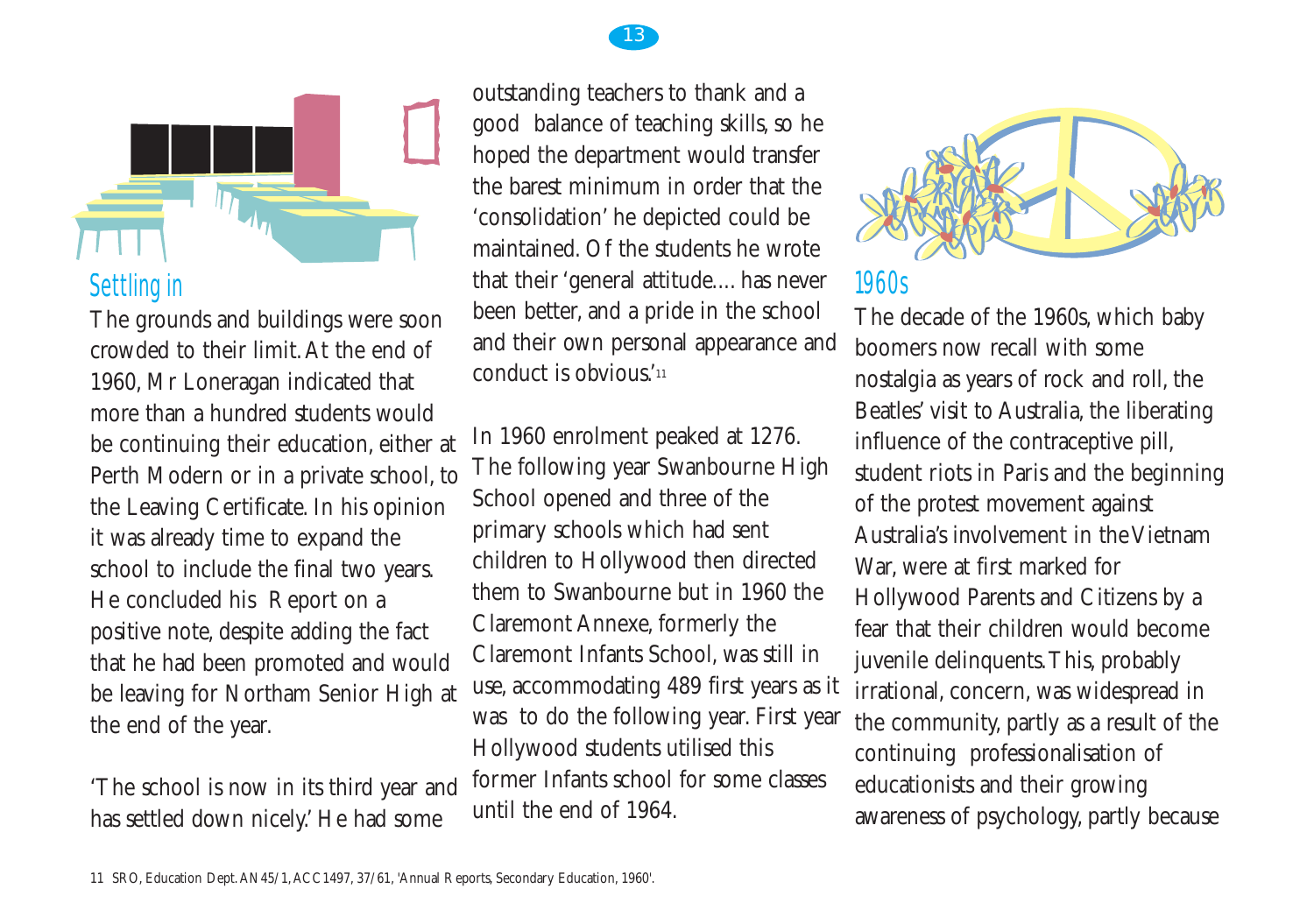

of books and films emphasising violence within schools<sup>12</sup>

The highlight of Parent & Citizen meetings during this decade tended to be visiting speakers who offered their expertise on all kinds of social and educational matters. J.A. McCall. Director of the Child Welfare Department, seemed the most successful of these visitors, impressing his audience when he gave a paper entitled 'Management of Children'. He was invited to publish his wisdom, which had been distilled into a 'teenage code', in a small booklet which would then be given to all school parents.Whether he did so is not known, but fear of the young getting out of hand, playing beyond the control of their school or their parents, seemed very real and was responsible for the imposition of rules and regulations within the school. But a Teenage Code had first been proposed

by teenagers themselves in 1959. It contained suggestions that mainly called for teenagers and their ideas to be taken seriously – not more discipline.Their proposals were debated by the Federation of Parents and Citizens Association, which thought that all school associations should discuss them. However, in spite of parental fears, student participation or rebellion did not achieve status as the crucial issue in secondary schools during the early years of this decade. Funding did.

Knowing that little reliance could be laid upon the Commonwealth government for extra funding, and that the State government was fully stretched building new schools, the problem of financing the expansion of Hollywood to a five year high school became a focus for parental anxiety. They first established the school canteen, which was referred to by

headmaster Loneragan as the cornerstone of the school funds.Then, in August 1961, the P & C held an extraordinary meeting to determine how many students would stay at school if it became a senior secondary school. It was assessed that 254 would continue and so, with the new headmaster James Best's blessing, the P & C composed an urgent letter to the Department of Education that the chairman agreed to deliver personally. By September, parents were pleased to hear that a fourth year would be available in 1962 and fifth year would follow in 1963.A potential conflict had disappeared.

The parents also in 1962 raised the issue of a school hall. Space had been incorporated in the original school plan for a hall facing Smyth Road but no money had been made available so it was left to the parents to establish a building fund.As with many saving

12 The film 'Blackboard Jungle' is one obvious example.The concept of childhood as simply a time of innocence was under attack on several fronts, and radical educationists in Britain and the US like A.S. Neill, Ivan D. Illich, Neil Postman and Charles Weingartner were endeavouring to redefine it.Their work became better known in Australia during the 1970s.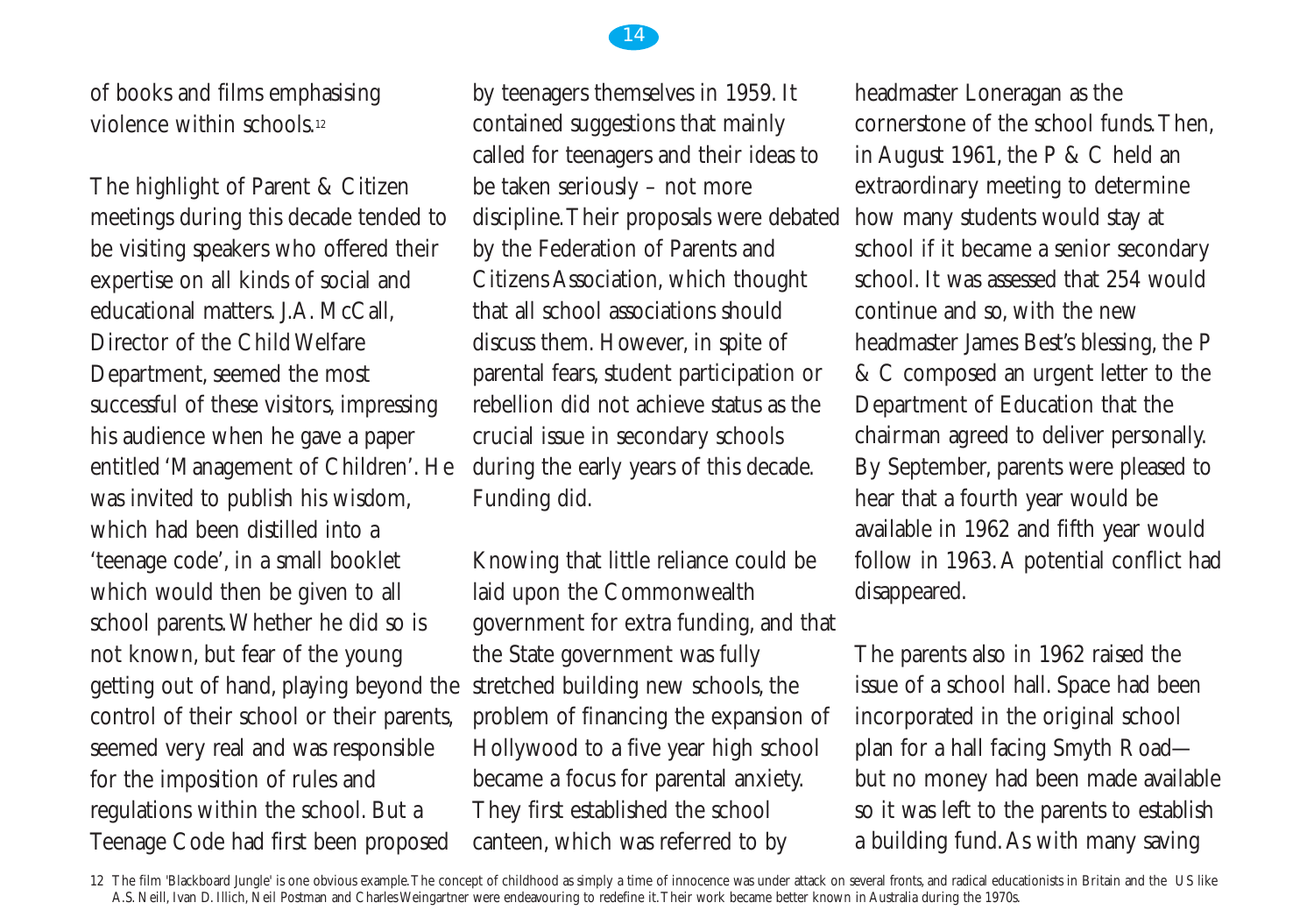projects, as the funds grew so too did the proposed costs, always putting the hall just out of reach. In 1968 the department lifted the burden from the parents' backs and designed and built the hall as a community facility.The parents' funds were gratefully put towards furnishing it.The hall was immediately in use. Nurses sat their exams there, parents and local groups met there, it provided a much needed space for school plays, films and gymnastics, including the state rhythmic gymnastic team, and was celebrated with an inaugural school ball in 1969.13

Parents also learned in 1962 that swimming lessons would become difficult to obtain during school hours because Crawley baths were about to close. Given the number of jellyfish in the river perhaps this was no bad thing, but dissatisfaction about

arrangements for swimming were to rumble along for many years.A pool seemed a bigger and more difficult undertaking than a hall, for the parents to acquire, and many plans were formulated to co-operate with other schools, or with local government in order to build a pool where students might train.The Empire and Commonwealth Games, held in Perth in 1962, clearly influenced this popular obsession with swimming even though the school lies between the beach and the river and children had traditionally been satisfied with one or the other as a place to swim.The department certainly brushed aside parental requests for a swimming pool as too expensive. Parents at other high schools, like Tuart Hill in 1962 and Applecross in 1963, decided to build pools themselves. In the western suburbs the discussion about school pools was waged around the suggestion

of an aquatic centre. It made sense for schools and local Councils to agree and invest their resources in one large facility, but the first site proposed was in King's Park which proved too controversial and later proposals were too costly.As a result all the schools in the neighbourhood eventually built their own. Hollywood's opened in 1971.14

Parents were not always happy with departmental decisions about their school.They agitated for improved classroom space and expressed dissatisfaction with the transfer of some teachers, especially a popular French master, who was also a champion sportsman. Mr Punch was reinstated as a result. Children were still being taught in Claremont Annexe and it seemed likely that a couple of classes would be located there even in 1964. One cloakroom and part of the



<sup>13</sup> The school had a film group from 1968 organised by an enthusiastic teacher, Paul Duncan. The hall was built with space for a full-sized cinemascope screen. On the other hand, it had no toilet facilities - allegedly a cost saving measure.

<sup>14</sup> SRO, Education Dept.AN45/13,ACC1606, Box 2 124-50, 1950-65, 'Provision of swimming pools- policy'.A parent designed the pool and the P & C helped to fund it and later to run it after school hours.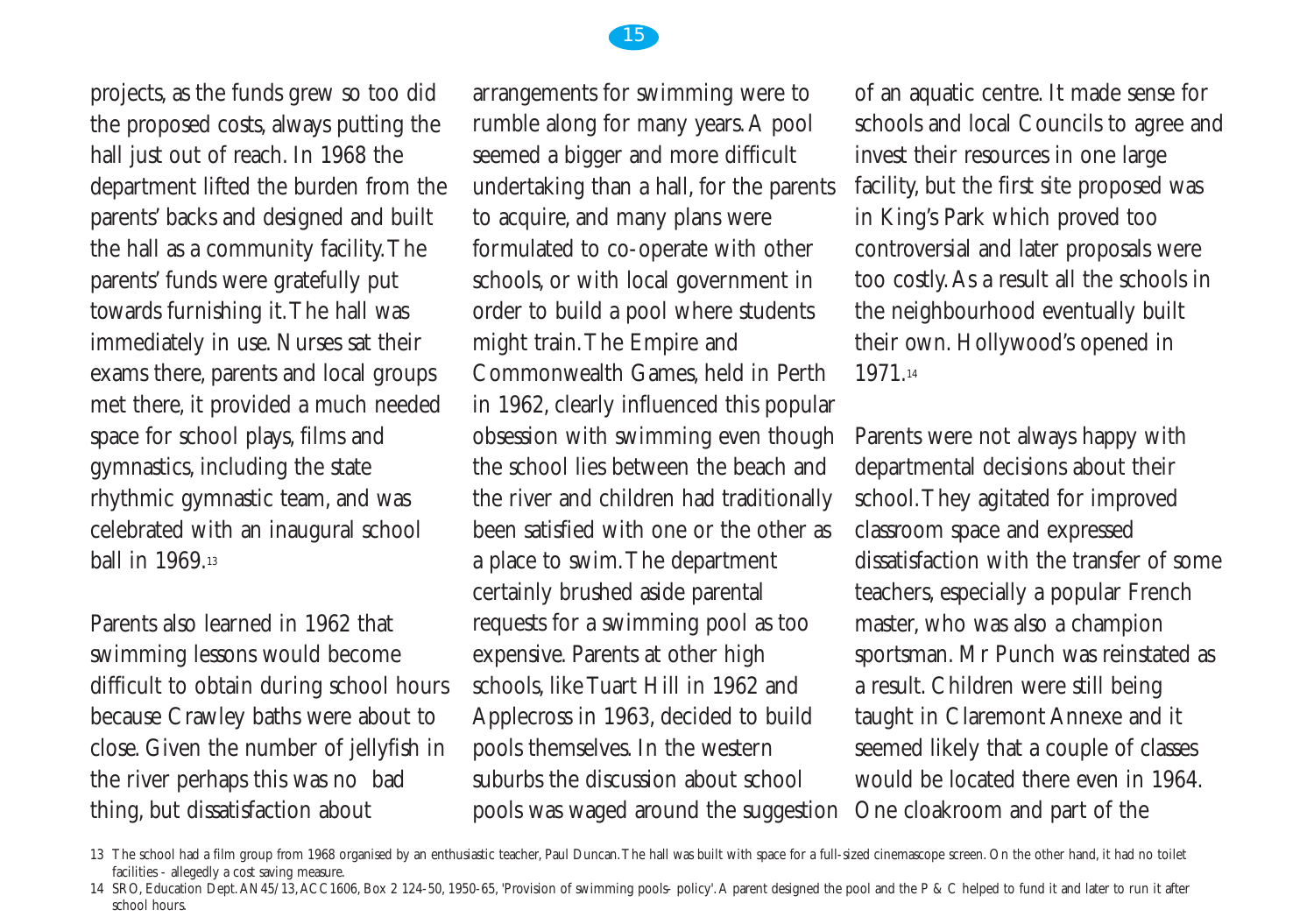

At the beginning of 1964 came the first indications that Hollywood's parents felt their hard work in raising funds was perhaps being taken for granted.Their first and now outgoing chairman, Mr Gladwin Grove, who was also President of the Western Australian Parents & Citizens Federation, stated firmly that raising money was not the essential reason for joining the P & C, an interest in education was. But by the middle of the year the parents were sufficiently behind the school again to assert that their association had always got on well with school staff and principals. Funding fears were further allayed when, later that year, no doubt partly as a result of continuing lobbying by parents and state politicians, the Commonwealth

government began to offer scholarships to children to help them stay at school for the final two years.They were substantial—£100 for maintenance and £100 for books and fees.WA was to receive 708 of these prize packages, and every year thereafter Hollywood students were awarded Commonwealth secondary school scholarships.<sup>16</sup> By February 1965 all the classes were on site for the first time.<sup>17</sup>

The Parents and Citizens Association held its Annual General Meeting in February each year and with accustomed aplomb, always invited the local politicians to attend. Being fortunately located in the electorate of the man who was soon to become the State's Premier, Charles Court, seemed no bad thing, especially as Mr. Court endeavoured to attend most major functions.18 However, not even Court magic could overcome the funding

shortfalls in the 1960s, although he was approached on many occasions about specific projects like the hall and pool. Parents continued to be concerned and active.They held an annual school fair, which entailed an enormous amount of labour, in order to further equip the school library, and supplement the school hall building fund but found that their main goose laying golden eggs was the canteen.

18 Sir Charles Court was Premier 1974-1982.



<sup>15</sup> Information about the P & C comes from their Minute Books which have been preserved from 1959.

<sup>16</sup> SRO, Education Dept.,AN45/1,ACC1497, 1534/1964, 'Commonwealth Secondary Scholarships'.

<sup>17</sup> Forty-nine teachers taught 871 students.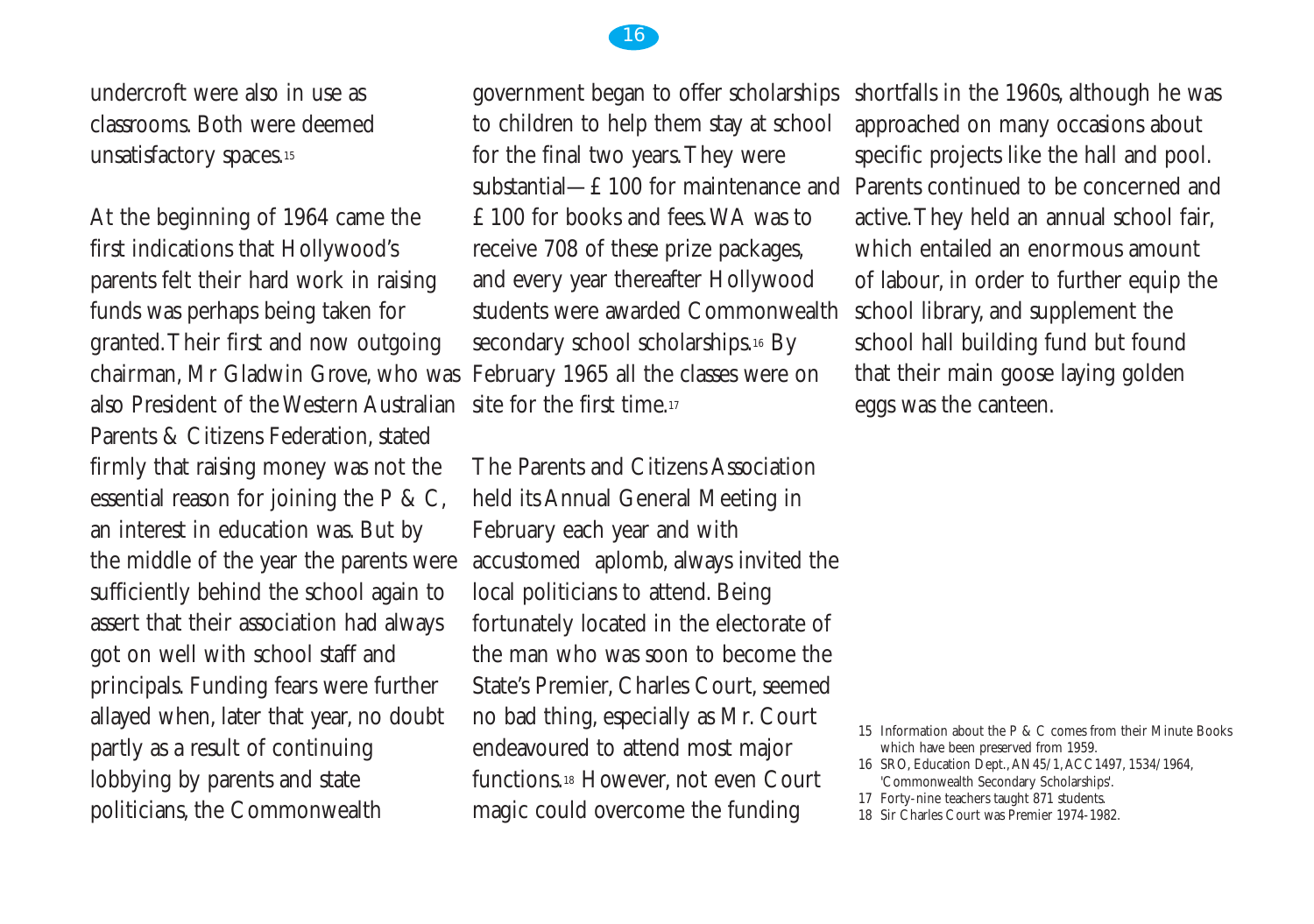

## The School Canteen

It was largely owing to the parents that the dreaded packed school lunch vegemite sandwiches with a lettuce leaf if you were lucky—was avoided by most Hollywood students who, from 1959, had the luxury of a canteen where other people's mothers, and occasionally one's own, made and sold interesting lunches.Tuart Hill High School boasted the first properly equipped canteen in Perth and a group of mothers visited from Hollywood to learn how it worked.They returned to the P & C very impressed and eager to start. Hollywood canteen opened on 26 May 1959. It suffered its first

burglary in November that year, a motif that was to recur accounting for the security grilles later installed so prominently.

By February 1961 the canteen was proving so consistently profitable that parents were able to invest £150 in government bonds. But mothers were becoming tired of the constant demand for their services, especially as they were also providing and delivering lunches for pupils at the Claremont Annexe.They withdrew their labour this year and more staff became necessary.A manager and a deputy continued to be employed while mothers came and went as helpers.

Food emerged not only as a profitable item for the  $P \& C$ , but as a political discussion point for the Federation of Parents and Citizens'Associations who held a meeting later that year to discuss

the kind of nutrition available from school canteens. For, although one of the great benefits of establishing a canteen was a constant flow of profit to the school, another result, which first caused celebration and later, argument, was the control that the P & C could exert over the food that was sold to the children. Oslo lunches were still in vogue in the 1950s—brown bread, cheese and a green apple.19 However, it was not long before the scope of Hollywood's operation increased and the P & C was endorsing the acquisition of meat slicing machines and large refrigerators.

In March 1963 the executive of the P & C offered to host the Canteen Pilot Course at Hollywood's canteen, this despite the fact that efforts to re-ignite mothers' interest in forming a Ladies Auxiliary had failed and the canteen helpers were very stretched.The Pilot

19 The Oslo lunch was introduced to Perth school in 1946 at Mt. Hawthorn public school where an Oslo lunchroom was constructed. The food was designed to be healthy - fresh brown bread, healthy fillings for sandwiches and fresh fruit and milk formed the main elements of the Oslo lunch.

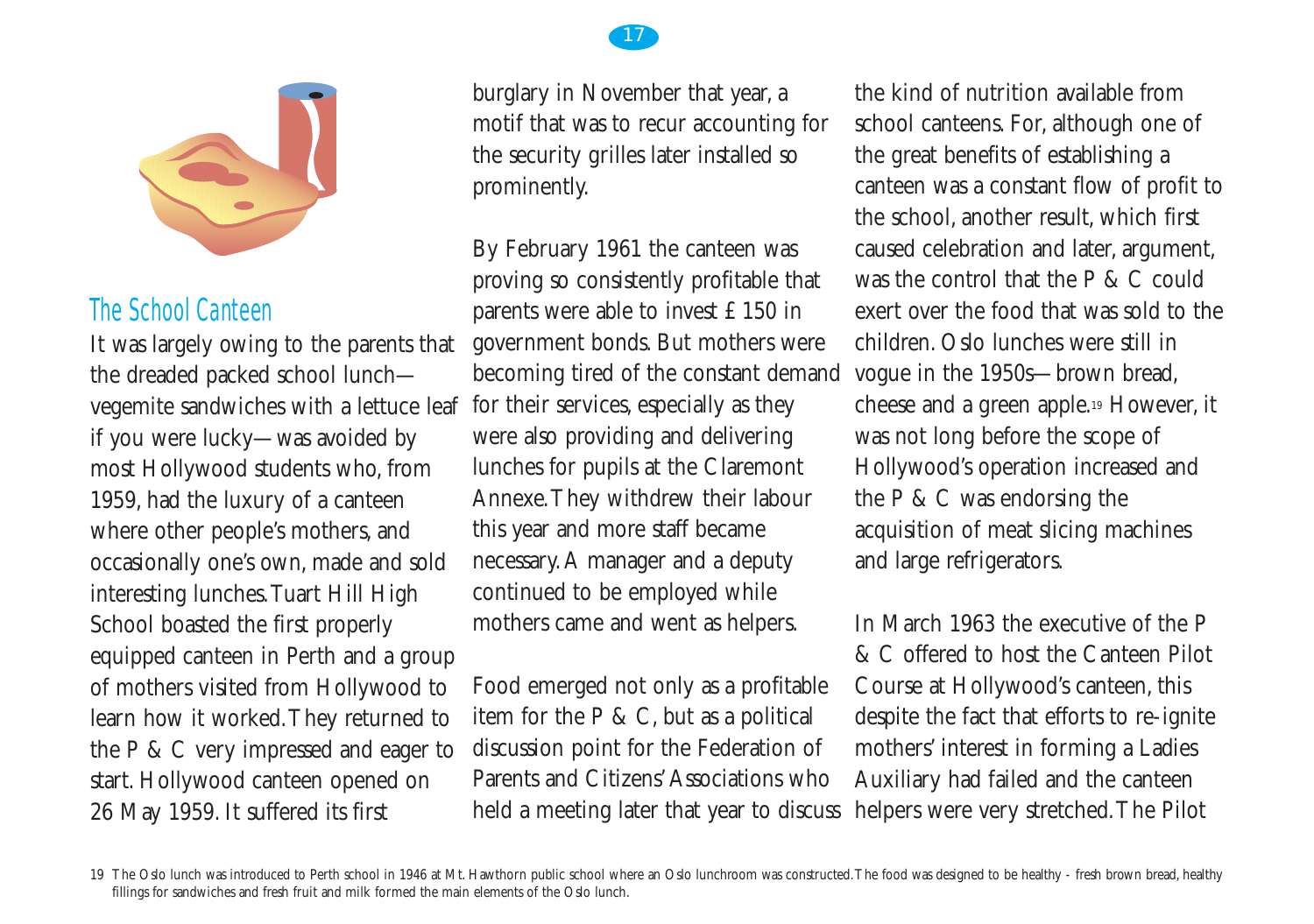

course was successful and was presented again in later years. Hollywood's mothers were frequently exhorted to help in the canteen, because it was clear that not enough women were willing or could find the time to give to such a worthy project. Many were joining the workforce, others had commitments elsewhere, but each year a small group of regulars formed, some filling in during emergencies even after their children had left the school.

In 1966 there was a call for the canteen to be extended and since the P & C had saved \$6000 in government bonds the hard-pressed mothers might have thought of spending their funds this way. However, food had not achieved such prominence in the minds of those who controlled the purse strings and this money was set aside as part of the building fund for

the hall.The mothers and managers continued to labour in cramped surroundings until mid-1967 when the Public Works Department extended the canteen. It was refurbished in 1977 and again in 1997.

Food sold at the school in the 1960s included hot pies, soft drinks and bags of sweets. During the 1970s a band of helpers decided to research foods on the grounds of health, as the Oslo lunch had apparently lessened in appeal and influence, and offered more fruit and vegetables in their sandwiches and rolls, but their decisions were not as stringent as those imposed a decade later.

#### Canteen Changes

Over the past few months at Hollywood, the canteen has made drastic changes to stop students from buying 'junk food' by only

selling health foods of low-sugar content products. Many students are disappointed with this change and also commented on the prices going up almost once a term. Some items are more costly than the normal deli prices...

The school canteen's latest idea of solely 'health food'; no coke, fanta, no rollers etc is absolutely pathetic. Since when did children like healthy foods and not want to buy 'junk food'?

...Students at this school don't want healthy food, they just want something good to 'munch' on in their break.

How can you have a good recess or lunch break if you can't eat what you want? This totally irrational scheme will force more students to leave the school to go to either the shop at the end of Hopetoun Tce. or the block of shops along Aberdare Road.

If the canteen really wanted to make some money for the school they should bring back the 'good stuff'!! **Hungry**<sup>20</sup>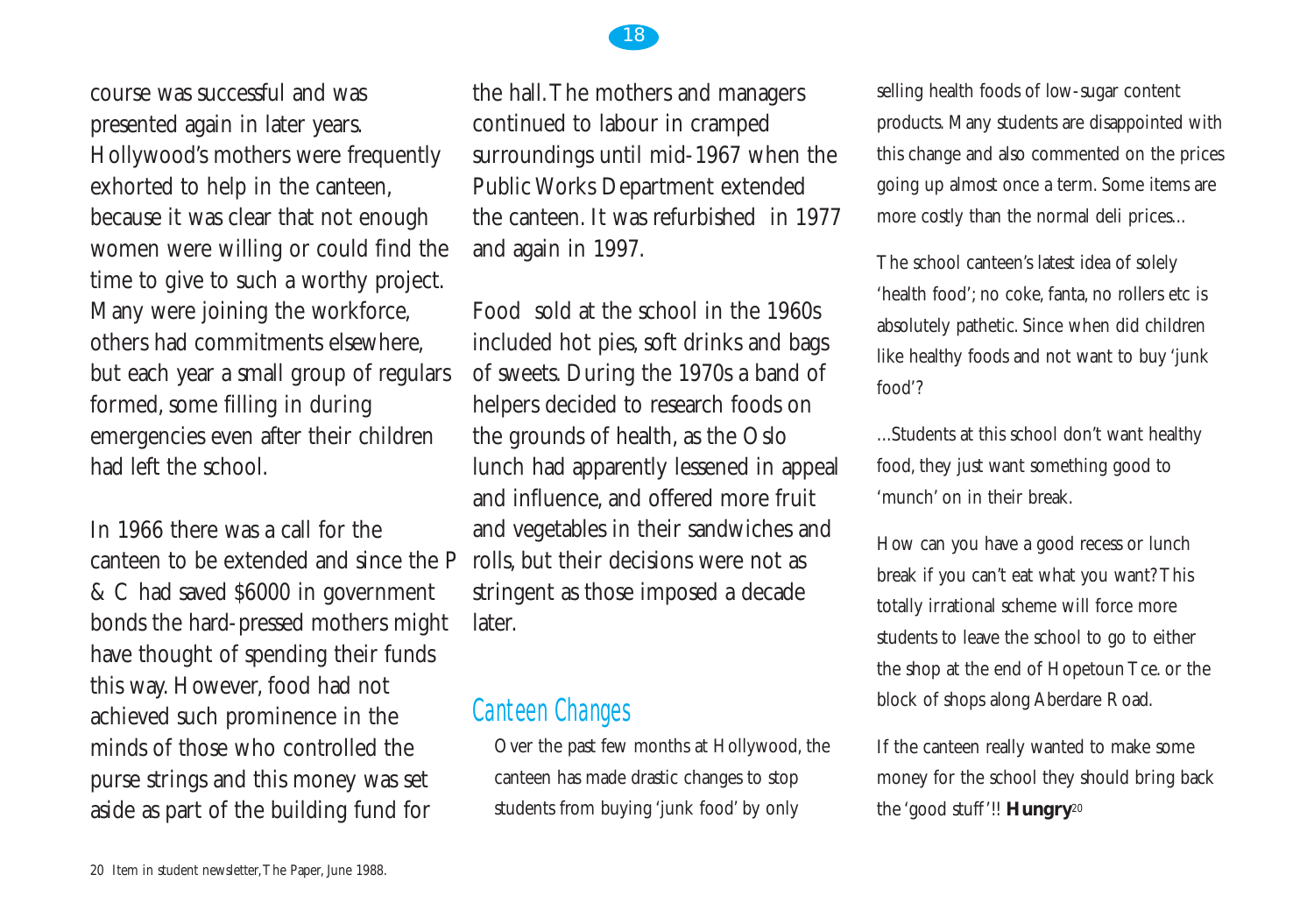

The canteen took some time to recover its popularity in the 1980s, but since those days it has maintained its solid financial contribution to the school's finances.

The new school will have a modern cafetaria.The provision of school food has moved a long way from the Oslo lunch.

The canteen was not the only focus for parent involvement but it did entail a large commitment from the mothers. Fortunately other developments helped reduce the strain felt by the active parents, who by 1965 lacked a Women's Auxiliary as the main members had either moved on or had suffered a form of burn-out. The opening of Swanbourne High School during this decade, limited the overcrowding of Hollywood.A science block (1967) and the new hall (1969)

were finally acquired and with them arrived a new impetus for parental pride, enhanced by a growing awareness that the school was producing excellent students. Moreover, although the department had responded slowly and without apparent enthusiasm to most of their demands, new winds were sweeping through its corridors too.



## Educational Priorities

In 1968 Hollywood was selected as a Mathematics Centre to provide a maths enrichment program with the help of the University of Western Australia. Students successfully also participated in the Science Talent Quest which was held across the country.The school had offered an experimental chemistry course to its fourth year classes during 1966.This particular course was coordinated and later extended to all schools with the help of the curriculum branch of the department. Hollywood's science, mathematics and chemistry teaching produced a series of brilliant candidates for the final year exams throughout the 1960s and into the 1970s.21 Their success developed in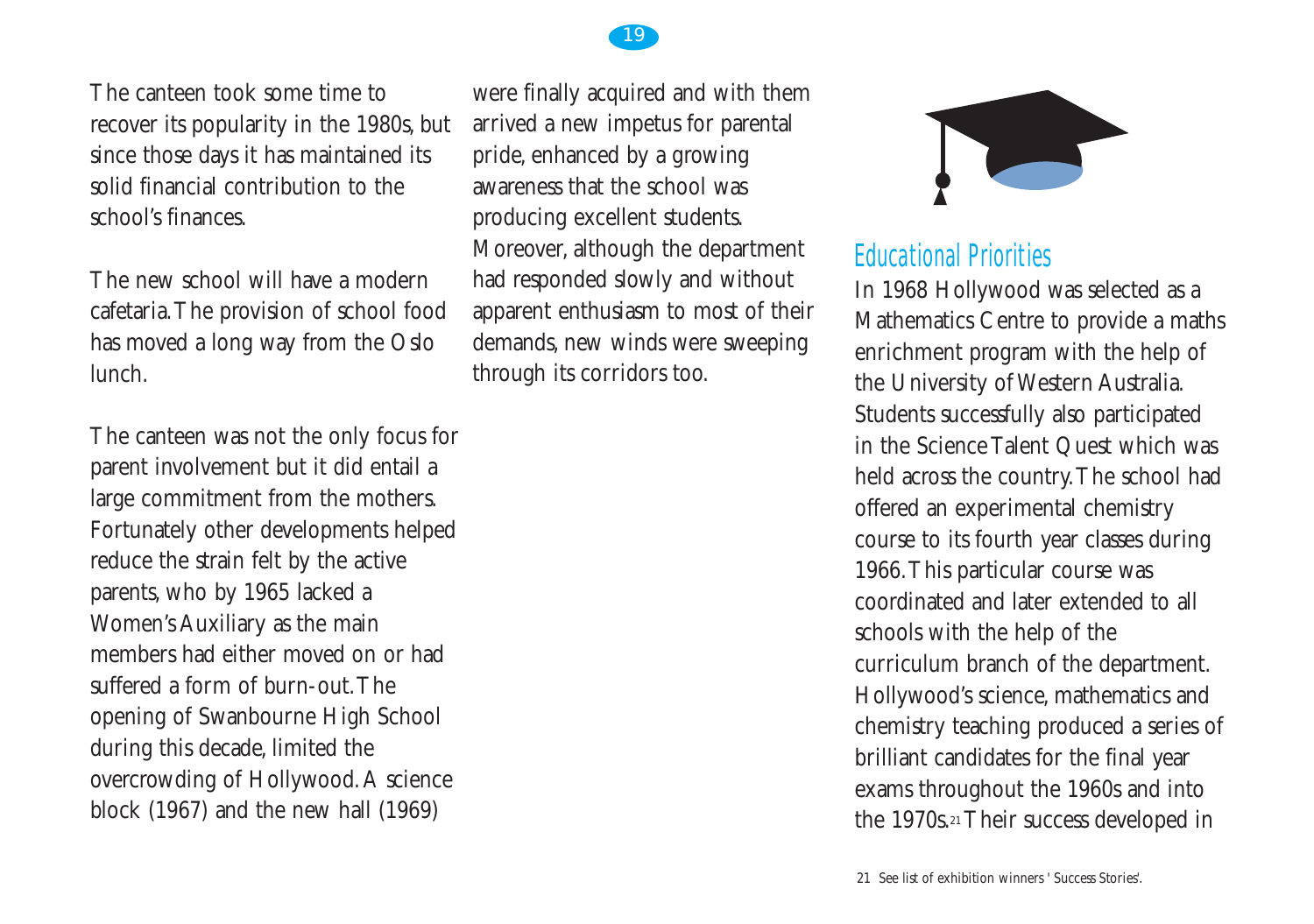spite of a shortage of accommodation that was remedied only in the 1967/68 financial year when the new Commonwealth block of two science rooms was constructed and despite a chronic shortage of maths teachers. Hollywood was clearly already marching down the road of academic excellence, and this perception was to be reinforced by departmental policy.

In 1969 the Director General of Education,W.H. Dettman, chaired an Inquiry into Secondary Education.22 John Paul, Hollywood's Principal, who is said to have been responsible for Hollywood's emerging academic qualities, sat on the committee which was to bring down a Report that transformed the face of secondary education for the next decade.The Junior Certificate, held at the end of the third year of secondary school, was scrapped and in its place the

Achievement Certificate was to be based largely upon school evaluation of the student.This move took place with much discussion about the merits of examinations, and heralded a new vision of education that was planned to be more adaptable to changing circumstances and less tied to a rigid examination timetable.The Dettman Committee even foresaw the end of exams in the final year of school, an idea that remains visionary at the time of writing.23 A new Board of Secondary Education was made responsible for the awarding of all certificates of secondary education. But perhaps the greatest shift was in the field of curriculum. Subjects were divided into 'core' and 'options'.The committee saw this partitioning as the best way to equip students to deal with a world changing so rapidly that no one any longer could imagine knowing all there was to learn.

The language of all Inquiries into education suffers from platitudinous excess as the various committees endeavour to fit their aims into an equitable social framework.They thus tend to write statements with which there can be little basic argument.The 1969 Dettman Report unsurprisingly declared that 'The purpose of education is not merely to transmit culture but to equip students for future decision-making with a view to the improvement of society' (par.62).A modest enough aim for educationists to espouse, yet the effects of the Dettman report were far-reaching indeed. Division of the curriculum into the 'core' and 'option' subjects was radical for the time. But English, Mathematics, Science and Social Studies became generally recognised as the 'hard' subjects, and options, like Art, Music and Home Science or Metal Working, which were soon categorised



20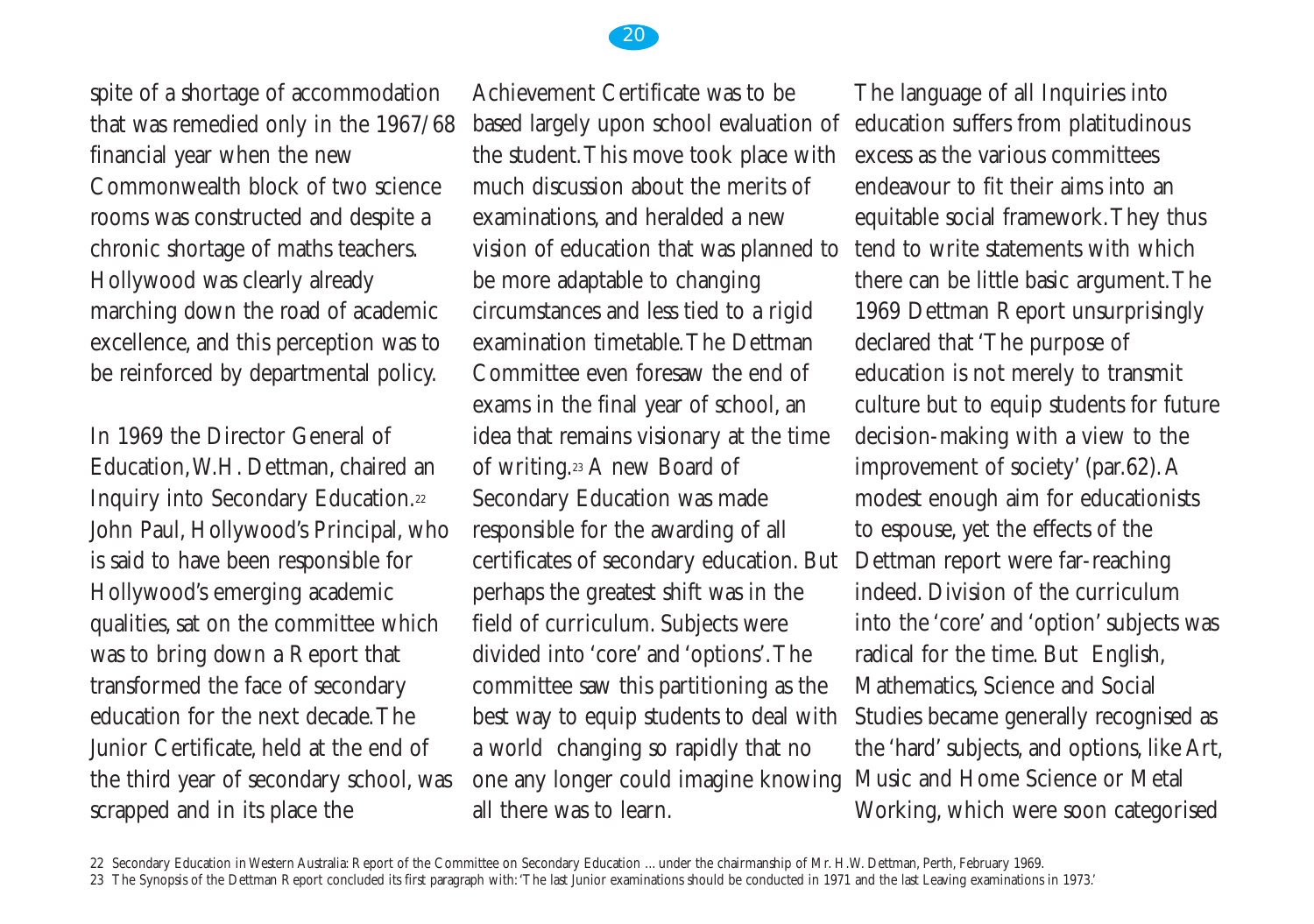

as the 'easy' subjects, altered the value that students and employers placed upon a school education.This change was further exacerbated by the 'levels' at which a core subject could be taken: basic, intermediate or advanced. Such a plan sorted the sheep from the goats with a vengeance and was to be responsible later in the decade for employer complaints about the quality of teaching which they thought responsible for the lack of mathematical or verbal ability many young people seemed to exhibit in their first jobs. It also caused a certain amount of anguish within Hollywood because then, as now, excellent (or 'advanced') grades were required for entry into certain university faculties. Subject choice and the level of learning could influence a child's future career prospects very seriously and not all parents were to agree with the school's assessment of their child's

learning potential. But the benefits of the Dettman Report, which gradually emerged at Hollywood during the next decade, included the teaching of a wider variety of subjects, such as Photography, Cooking, Grooming and Deportment,Typing, Dance, Christian Education and Theatre Arts, that were taken up by many students with enthusiasm.

Barely envisaged or touched upon by the committee was the question of equal opportunity in schools.As yet there was almost none.Women teachers did not earn the same as men, and moreover lost their permanency status if they married.<sup>24</sup> This anomaly meant that married women could not achieve sufficient seniority for promotion to head teacher, much less Principal Mistress (the quaint title for the female Deputy Head), the highest position a woman could then attain in

the teaching profession.25 It was not until 1975 that women could hope to attain the top post in any school, that of Principal. Girls at high school could not do all the same subjects as their brothers.As one writer in the first issue of the Manual Arts Publication put it, without fear of contradiction from his fellows:

In my opinion all girls should take Home Science and no girl should take woodwork or metalwork to the exclusion of Home Science. Home Science is as basic a subject to girls as perhaps English in any well balanced program in our high schools. Home Science teaches the girls basic cookery, dressmaking, laundry, mothercraft and homecraft during their formative years of early adolescence. It is very necessary that they should be given some enlightenment in these subjects in a correct manner by trained personnel and Home Science is the subject designed to fulfil these needs.26

<sup>24</sup> Similar legislation in New South Wales was repealed in 1947.

<sup>25</sup> Women teachers have battled for equality in their profession since the imposition of these differences in the Education Act.They have all been overturned and promotion is now considered on merit rather than seniority.

<sup>26</sup> D.J. Malden, 'Girls in Manual Arts', Manual Arts Publication, No. 1, 1968.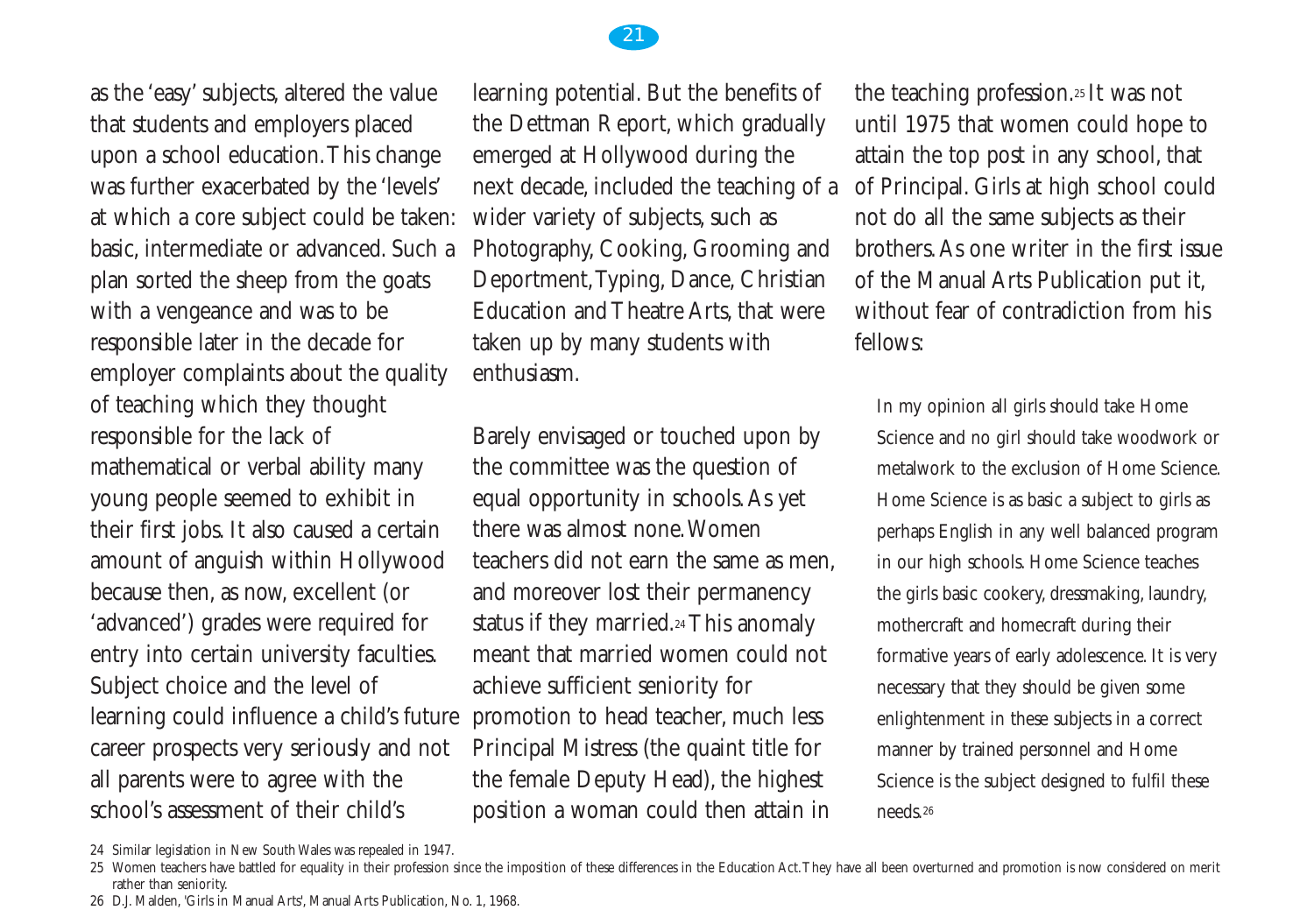

## Home Science, now Home Economics, and Manual Arts, now Design and Technology, have held their place in the school curriculum and at Hollywood for the entire period under

review, although, as we shall see, equal opportunity did alter the student intake, and curriculum change has affected the aims of each discipline.

## 1970s

In 1972 Dettman chaired another Inquiry into a more contentious area of education—Discipline.27 The committee began by noting that student dissension from teacher rulings had become more noticeable.'This undoubtedly reflects a tendency in society generally to question social order and authority'.28 Perhaps members were pondering the greater number of public protests held in Perth streets, mostly against the Vietnam War.

At least one Hollywood student helped in the organisation and participated in the Moratorium marches, although most schools frowned upon such a public, and in Perth, often illegal, display of political belief and hoped that school discipline would hold against the rising tide of youth radicalism<sup>29</sup>

This hope was an illusion at Hollywood which experienced an unlooked-for surge of student activism during the decade. Hollywood teachers witnessed organised political meetings within the school and knew that some students attended more outside.These activities were heartily mistrusted by the school administration, but were cheered on by some of the younger teachers, one of whom recalls those days as the 'golden period' in the school's history.A small group of students, each of whom came from a

family accustomed to talking about political issues around the dinner table and who had imbibed the feelings of urgency that the Women's movement and the Labor Party were instilling during the first years of the decade, managed to bring politics into the school quadrangle.They focused, among other things, upon issues like apartheid and the visit of the South African Cricket team, the conservative state government's implementation of Clause 54B, a crowd control measure which forbade public gatherings, upon the dismissal of the Whitlam government in 1975 and on a special Hollywood cause – compulsory school uniform. Students do not have much room to manoeuvre for political advantage in the school situation. Generally they are too young and illinformed to mount organised protests against the school administration, and mostly they have no wish to rock the

- 27 Discipline in Secondary Schools in Western Australia: Report of the Committee enquiring into discipline in secondary schools ... under the chairmanship of M. H.W. Dettman, Perth, December, 1972. 28 Discipline in Secondary Schools, Synopsis, p.1.
- 29 Student, David Parker, later Deputy Premier of the State, marched against the Vietnam War, arguing that it was his democratic right to do so. Principal, John Paul, was enlightened enough to believe him.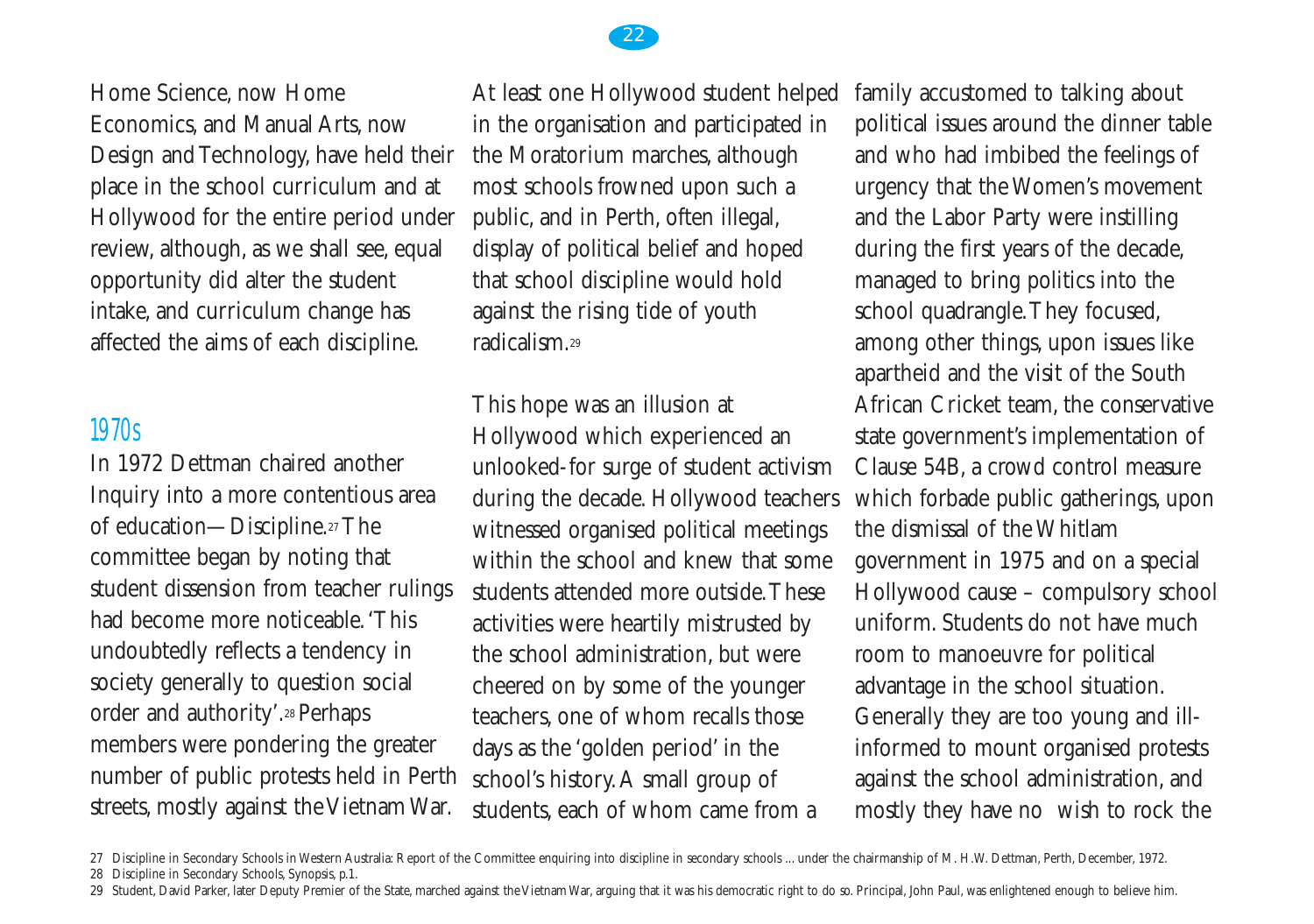boat. During the seventies, however, that situation changed.

The question of whether or not to enforce a school uniform rule is a perennial one at Hollywood. From a distance the issue is puzzling although uniforms tend to be worn by secondary school students in countries with a British imperial background.<sup>30</sup> At Hollywood, dissension from the formalities of the school uniform had begun early in the school's history when boys began wearing white rather than grey shirts and narrow rather than broad ties, something the girls then imitated. (They achieved this latter effect by reversing the tie). Such rebellion was relatively minor and did not raise the storm that refusal to wear uniform caused during the 1970s.<sup>31</sup>

During this decade, the first intimation that there was more questioning than

usual of school order and discipline over this question at Hollywood, occurred in the P & C motion in October 1971 that students be permitted to formulate a dress code. The parents' request was brushed aside by Principal Barton, who appeared to think he had the matter under control. Such did not prove to be the case. Barton proved not particularly perceptive about his school communities. He managed to upset some parents in 1972 by locking out their children who wanted to attend a public P & C meeting called to discuss school discipline. Later, in his Annual Report for that year, after noting that the good academic and sporting results of the year reflected 'the sound attitude of the large majority of the school population', he continued, with more than a passing shot at recalcitrant parents.

This [sound attitude] is supported by the commendations we receive after visits, such as to Parliament House, on the behaviour and appearance of the students, particularly the girls who are always neatly and cleanly dressed and a credit to themselves and their families. It is to be regretted that their lead in work habits, participation in school affairs and general bearing is not followed by others who do not exercise the discipline in work habits or behaviour necessary for success in any career or for a satisfying and useful share in community life. It is also to be regretted that some parents do not exercise supervision over these work habits and behaviour and that they, though jealous of their own appearance and careful to use a suitable dress for different occasions, condone the very casual, untidy and sometimes dirty looking appearance of some boys.



<sup>30</sup> Canada, presumably because of its closeness to the United States, is the exception to this generalisation.

<sup>31</sup> See Memory section, Rodger Kohn.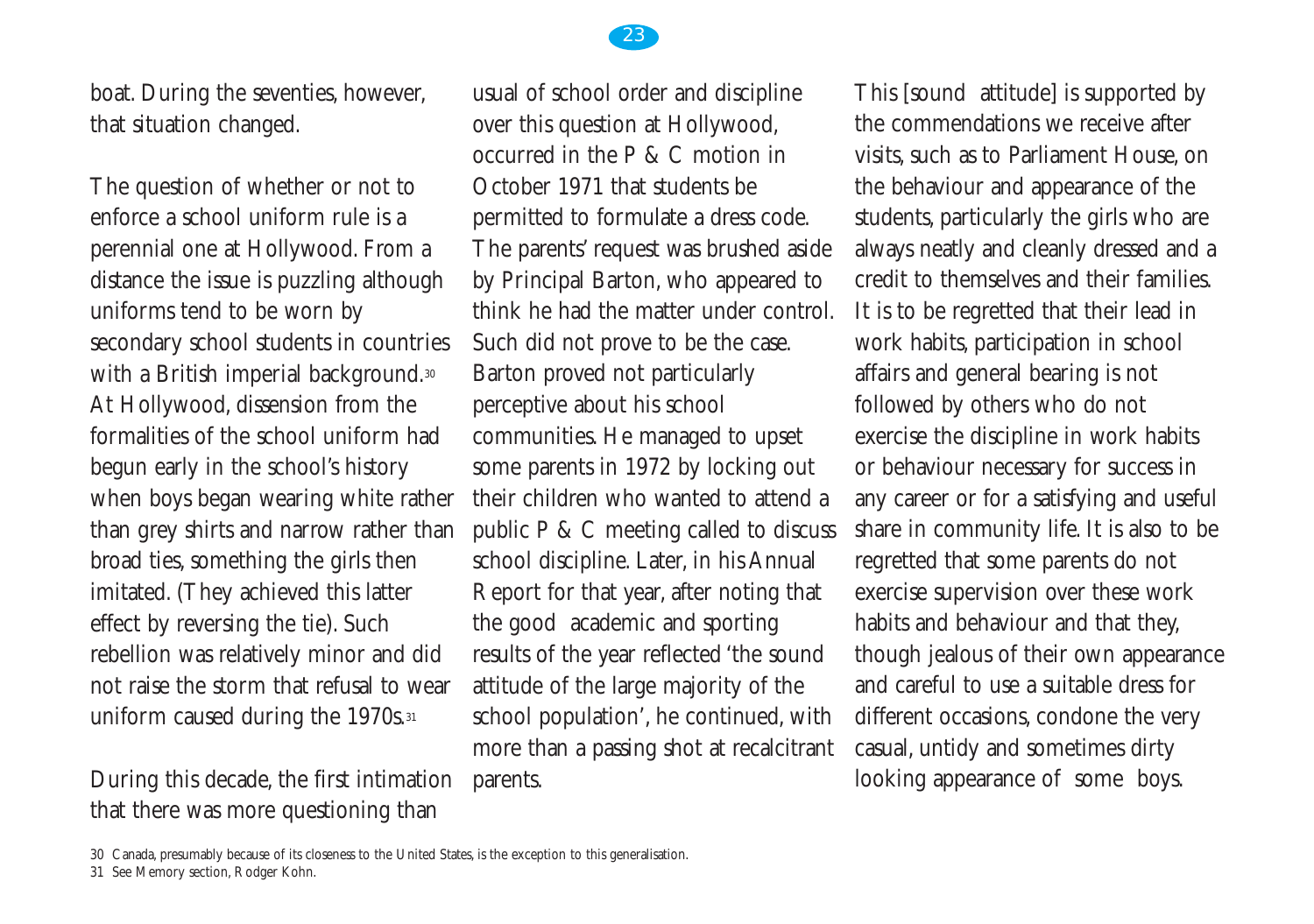

### Having done his best thus to cement staff-parent relations, Mr Barton cannot have been too surprised when the uniform debate was raised to a new level within the school the following year.

Dettman's committee had also considered school uniform.They constructed the issue as one of student rights which they tackled with accustomed thoroughness.The idea of a 'right' was explored, and then the tricky question of whether or not teachers could impose a uniform directive was answered mainly in the negative—they could not, at least they could not if the student was neatly dressed and did not pose any danger to himself or anyone else by the length of his hair or the state of his or her clothing and shoes.The school uniform could have lapsed as a non-issue at Hollywood had this sensible advice

been followed.The pros and cons of compulsory school uniform are too obvious to mention here although they are endlessly discussed still within school circles. However, it is important to realise that the Education department policy on school uniform has always been non-coercive, although the recent Act has altered the wording somewhat.32In 1972, the Dettman committee on School Discipline stated:

The question of student entitlements with respect to dress and physical appearance, therefore, would appear to be quite clear cut. In the absence of any duty with respect to dress or appearance required within the Education regulations, students have the liberty to dress as they wish and to regulate their appearance as they wish, provided that they conform to acceptable standards of health and cleanliness.Where, however, in the opinion of a teacher their dress or appearance is such that it interferes in any way with the

orderly operation of the school or the effective implementation of teaching/learning processes, then under Regulation 27(4) he may require of that student a modification of dress or appearance such that they do not constitute an interference. He could not, however, require a student to change his dress or appearance merely because they were not in accord with his particular tastes with regard to these matters.33

Why then did it become such an issue in the 1970s? Uniform appears to have been one of the hidden battles of a war for gender equality that was fought at Hollywood, as at other schools, during this decade.The arguments over it also reflected the personalities of the main proponents for school uniform, especially the female deputy head, Merrilees Lukin, and those of the students who opposed it. Boys apparently were treated more leniently when they defaulted.Their deputy

<sup>32</sup> Education Amendment Act 1996, sections 21 and 22 are more equivocal about responsibility for imposing uniform rules.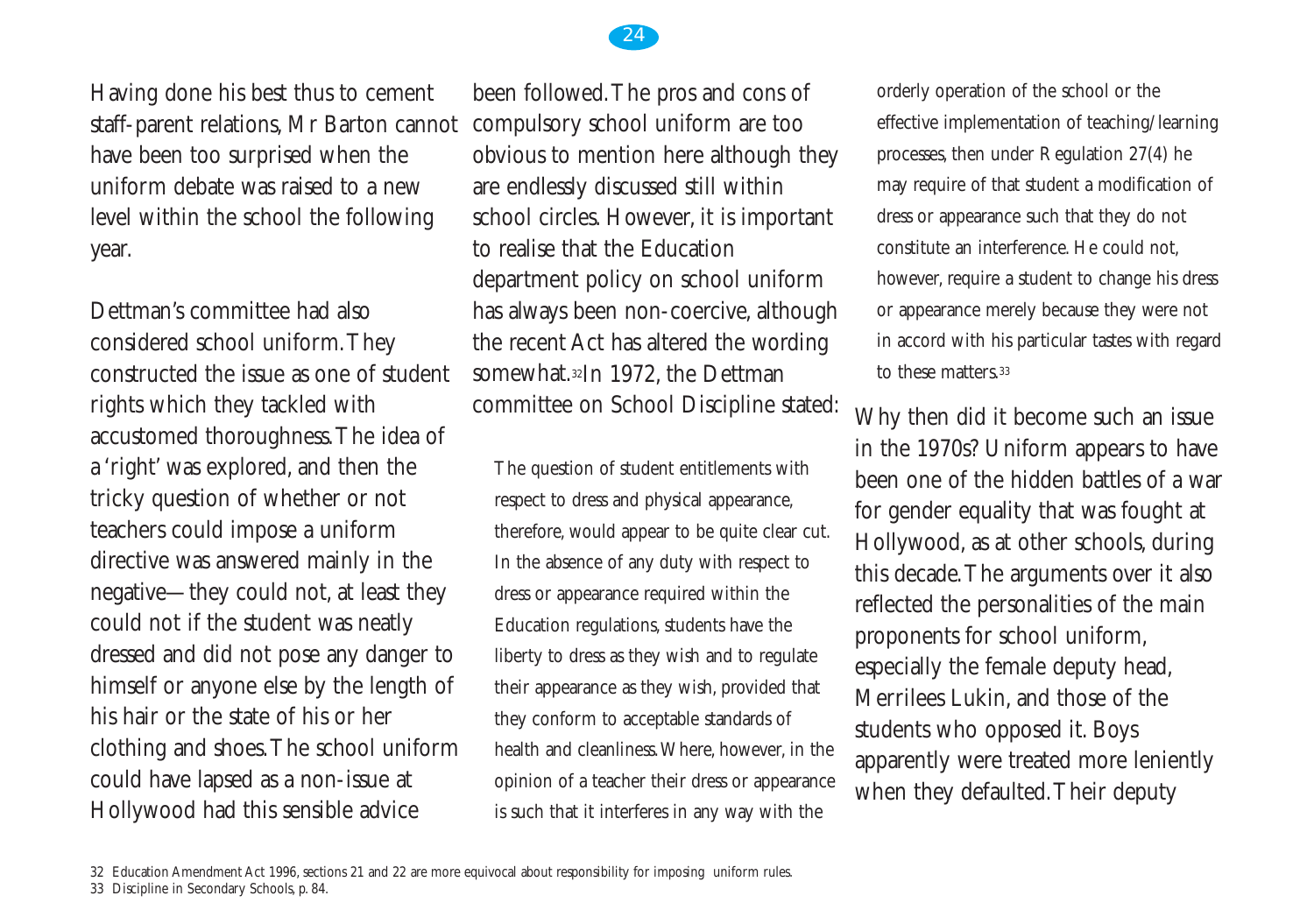

principal did not always appear to take the issue as seriously as Miss Lukin that too became part of the problem. Perhaps it was this element that Principal Barton was seeking to redress when he made his ill-advised mention of the difference between the appearance of Hollywood boys and girls. Some girls were unconvinced that their pleated navy blue skirt, a style which didn't do much for the confidence of anyone who was less than tall and willowy, to be worn with a white shirt, did amount to being a 'credit to themselves and their families'.They were annoyed too at the different attitudes and punishments dealt to boys and girls over the wearing of school uniform.These girls, who were expressing such feminist views began to construe the uniform question not only as one of appearance and presentation, but of social control exerted by an institution over its

inmates. Rebellion mounted.As one young woman has recalled,'I started the school in full uniform, including a properly tied school tie, feeling pretty pleased with myself, and by the end of first year I had thrown the whole uniform away. From then on I didn't own a school uniform.' She began to wear the androgynous blue overalls that were such a feature of radical feminist clothing in the 1970s.34

The energy that was devoted to ensuring that all the girls wore the same clothes was enormous. Dissidents were scolded, lined up by Miss Lukin, given notes for their parents, refused permission to attend school outings, all because of a little pleated skirt.Those girls who did wear uniform often transgressed in minor ways that were also subversive: wearing the skirt too short, sporting coloured blouses, refusing to tie their hair back and so

on.This concentration on uniform continued until 1977 despite efforts by staff and parents to calm the matter down. In 1973 some of the Home Science girls designed and sewed slacks that they modelled as a proposed new uniform.They were found acceptable by the School Council, which had recently come into being, but were jettisoned, apparently because of Miss Lukin's opposition.The Student Council then drew up a series of school rules for the School Council to consider which contained a paragraph on dress suggesting that if reasonable standards of 'modesty and cleanliness' were met, students might dress as they wish.This was too advanced a position for the school administration, although it was almost a paraphrase of the Dettman Committee's conclusion on the subject.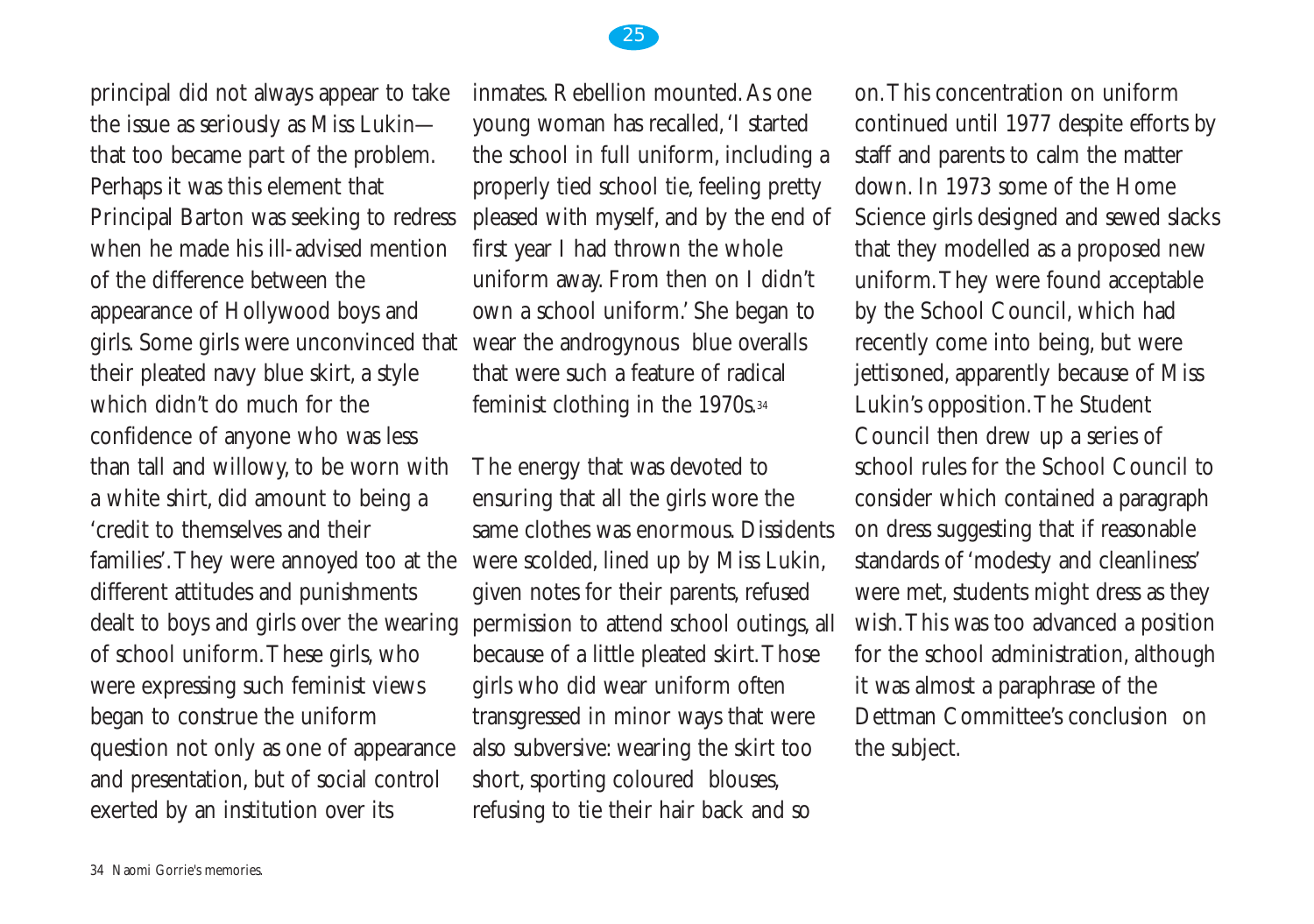

Gender roles underpinned the administration's firmness about dress codes. Girls were expected to conform with an ideal of neatness that was accepted without question by the private schools in the area. But by this decade mothers as well as daughters were fully conscious of the inequalities within the school system.The uniformly masculinist language used in teaching sciences and mathematics (and in many of the formal Inquiries into education read for this history), and the from a heart attack in 1973, absence of equal opportunities for boys and girls in sport, in their optional choices and in their first year general subjects, were not difficult to detect. Girls had to learn housework, although the subject was dignified by its name— Home Science—boys did woodwork and metalwork.The uniform symbolised more than was directly understood at the time.

Student activism, which continued throughout the decade, instigated some changes and resulted in some regrettable costs. In 1974, largely owing to student and parent pressure, some form of gender equality was creeping into subject choice. Manual Arts, Home Economics,Art,Technical Drawing and Physical Education, all compulsory first year subjects, could now be selected by boys and girls. However, Mr Barton died in office presumably affected by the stressful events of the previous months. Deputy Principal, Miss Lukin, who knew her students and their parents, gradually bowed to social change and accepted a relaxation of the dress code. Political education was also initiated in the school at this time when political parties were invited to give public lectures. In 1977 Hollywood became one of the first government schools to

teach a new Politics course.

The students themselves were in no doubt about the annoyances and pitfalls of their own educational experiences. Four of them set about resuscitating the Australian Union of Secondary Students in the hope that school could be made into a 'more enjoyable and humane experience'.The issues they chose to highlight included corporal punishment, still allowable in Western Australian schools until 1984, student discounts at places of entertainment and on public transport (now widely available), compulsory religious education, sexual discrimination, assessment and student choice in course structures.These were all very serious issues and had been tackled by the Dettman Committee considering school discipline, but without much success as far as this group of activists was concerned.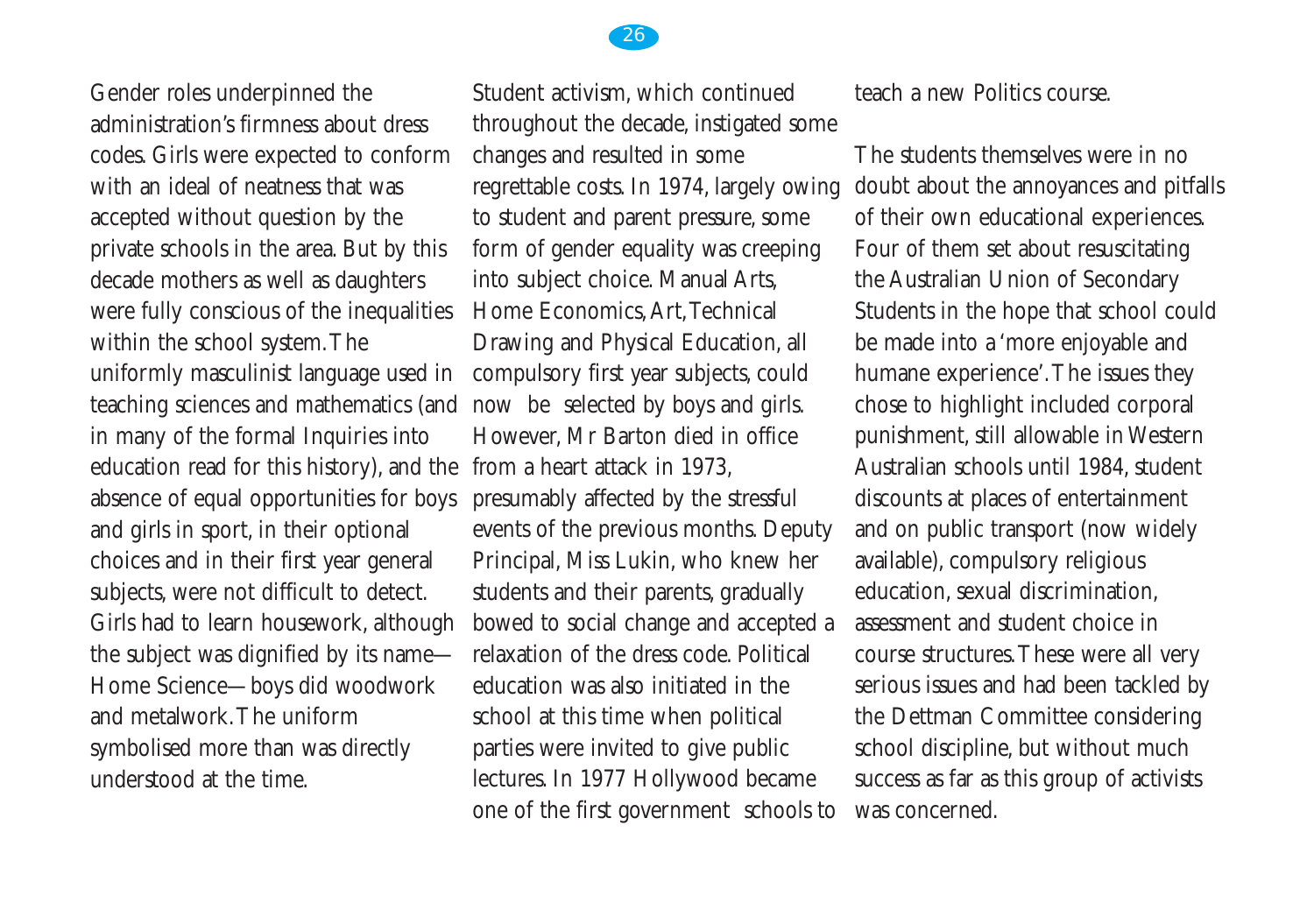

The ecstasy that I feel on leaving school is an emotion not easily described. I have been released from twelve years of imprisonment and degradation. It will be a nice change to have some power to criticize without fear of rebuke. Education from here on will be largely of my own choice and indoctrination will hopefully no longer figure in my life. Creativity, having

been squashed [by] the need to conform and behave, will, I imagine, be allowed to flower once again.

However, many teachers at Hollywood are making attempts to bring some sort of enjoyment into the education system...35

The upheaval of the 1970s has not been repeated on the school campus, but the uniform question refuses to die. In 1977 the school prospectus proclaimed the uniform as optional. Some parents, who wished their offspring to continue to wear uniform, were grateful; others agreed with their children that it did restrict the individual's freedom and was a form of social control and students continued to nudge the issue. In the 1980s boys again were castigated by the principal for being untidy, and a new school policy was produced; another was written in 1992 that acknowledged the students' support for a liberal dress policy.This document, written twenty years after the first upheaval on the question, reveals the tortured debate still aroused by the issue.36 At least one parent got directly involved in school politics as a result of the resurgent uniform question in the 1990s. Reading a proposal that it was to become mandatory she attended a Parents and Citizens meeting called to discuss the matter where they killed the uniform off yet again. Parents declared, among other things, that if they wanted to send their children to a school where the wearing of uniform was compulsory, then they had plenty of choice in the western suburbs. Hollywood was the only resort for those parents and students who disliked the idea of uniform.37 As the school prepares to move to its new premises this question may well re-emerge.A new dress code has been established for



<sup>35</sup> *Linkage*,Vol. 2, No. 6, Nov. 1977, Janet Parker's parting gesture.

<sup>36</sup> The 1992 Committee, composed of staff and students, considered that 'any significant policy shift to greater uniformity in student dress can only be successful with considerable support from the school community.This level of community support does not exist at present and therefore the Committee does not support such a policy shift.'

<sup>37</sup> Jan Stuart's memories, see Memory section.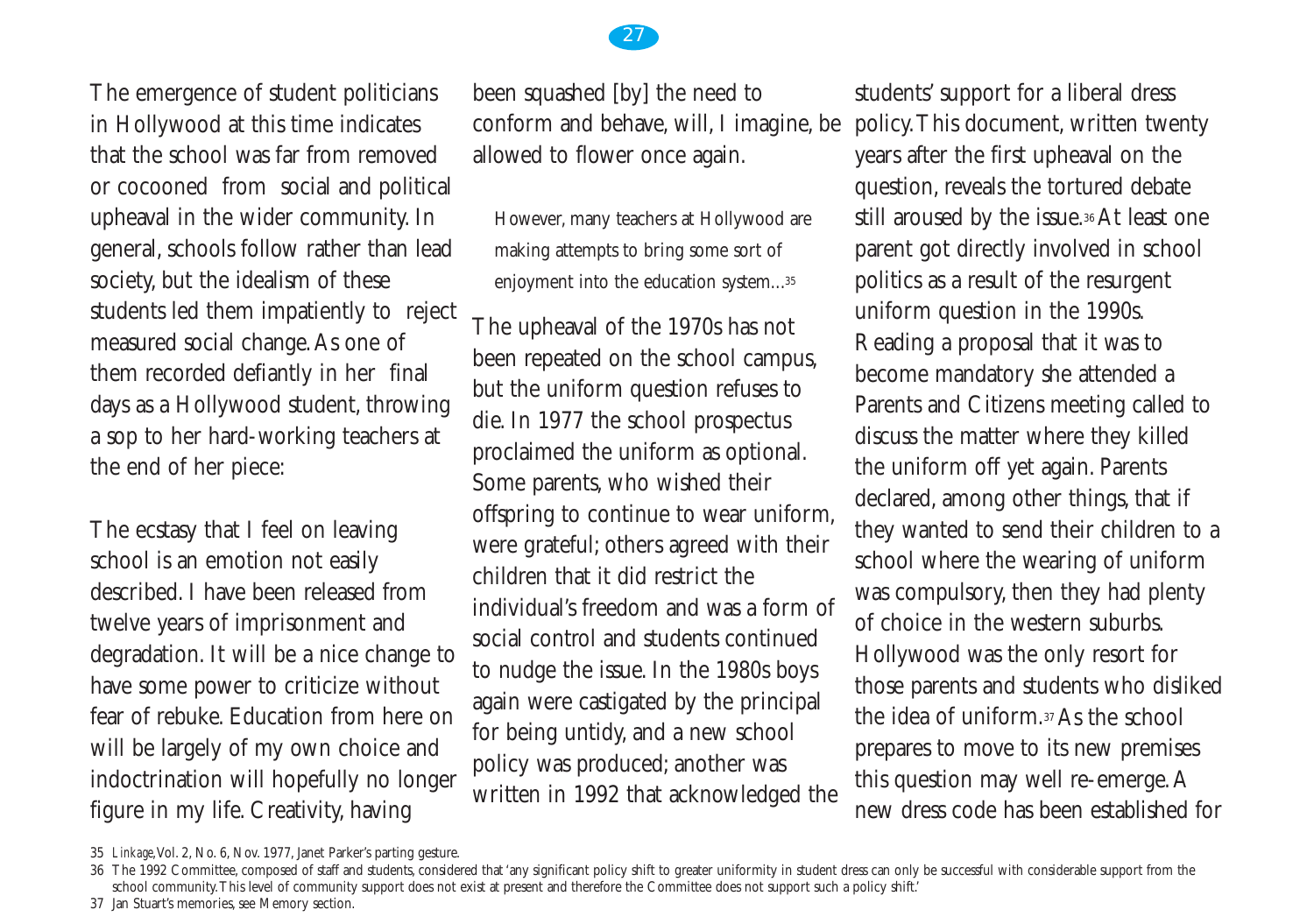

Shenton College that will see all Year 8 students wearing uniform.

An unexpected result of student action during the 1970s was the establishment of a new school body, the School Council. Parents who were involved debating the uniform question also argued that schools generally required more autonomy in order to deal satisfactorily with such an issue.They expressed a desire to be more involved in the running of the school, so in 1973 the Parents and Citizens executive appointed a small subcommittee to look into the establishment of a School Council. It was to have equal numbers of staff, students and parents as members. Hollywood thus became the first senior uniform, which were consistently in high school in Perth to accept the view that the school community could co-operate along such lines.Almost the first issue that Council had to confront classrooms, lack of space for eating

was a contemporary need expressed by the students for sex education.They had been impressed by a series of lectures already offered by Sister McGrath, invited from Kewdale Senior High School, on becoming parents. They wanted real information given by experts on such matters.This resolution number had a chance to relay their was readily accepted by the school administration and led in the 1980s to a detailed teaching program about AIDS.The School Council from its earliest meetings, not content with student members, accepted motions from the Student Council (later renamed Student Senate) that were regularly forwarded to it. Naturally from time to time these included student opinions about school favour of a more relaxed approach, but they also raised such matters as a deficient heating system in the

lunch in wet weather and poor water pressure in the washrooms.Although students on the School Council sometimes felt awkward or unable to express themselves fully, nevertheless they now had a forum where the more confident and articulate among their own and their peers' concerns.38

The furore caused by the uniform question was local and special to Hollywood, but the 1970s also witnessed much greater changes in education, which largely resulted from better funding. Commonwealth money flowed more freely during this decade as a result of the Whitlam government impetus in commissioning the Karmel report (1973) and the subsequent establishment of the Schools Commission (1973).With extra Commonwealth support, Hollywood acquired another new science block, a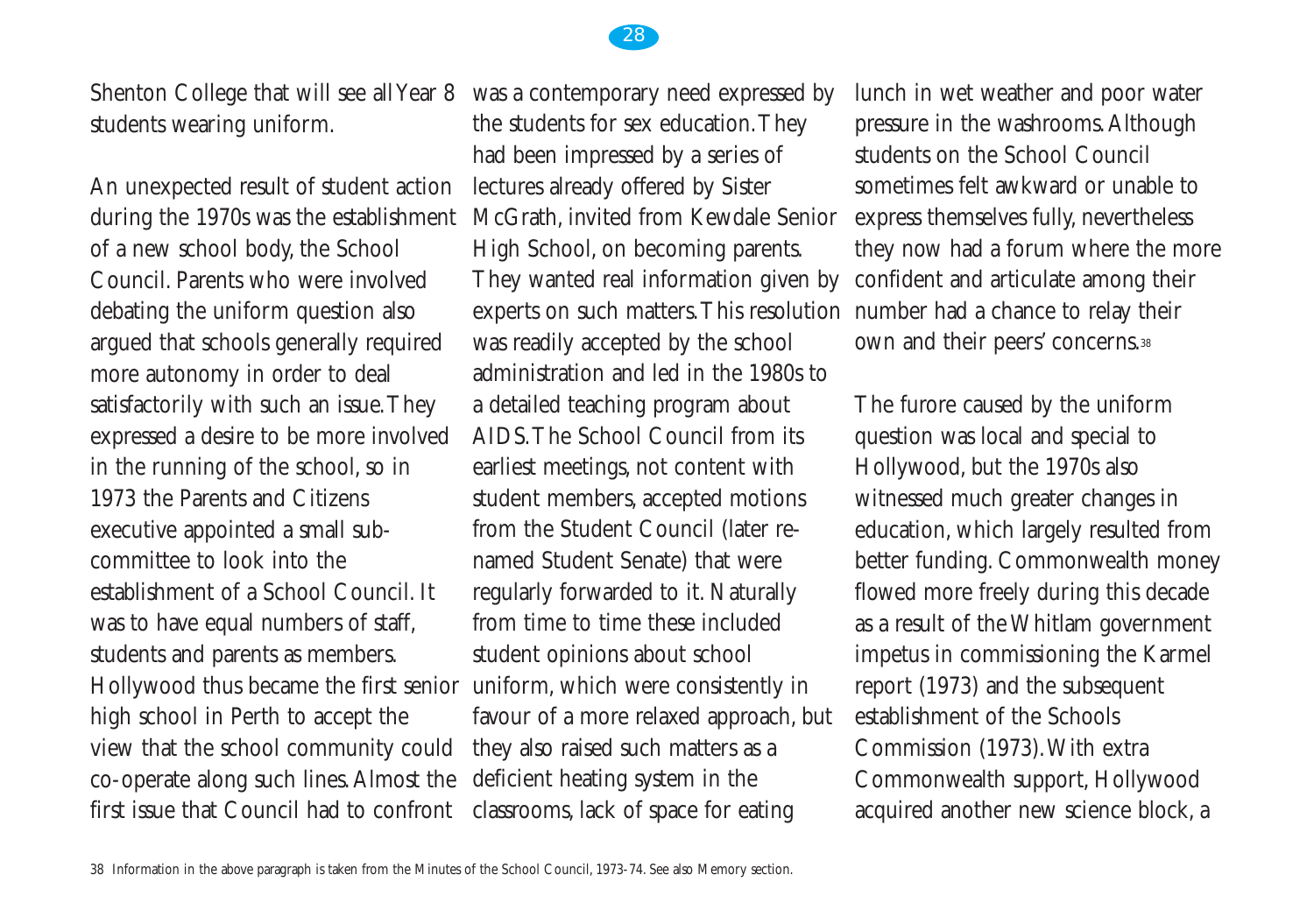

## The Schools Commission and educational initiatives

During the 1970s, the Schools Commission was responsible for an unprecedented injection of funds into education across Australia. Innovation was rewarded, and during 1974 more than thirty teachers in Western Australia received grants to support their initiatives. However, the costliest new idea funded at Hollywood Senior High School was the provision of facilities for disabled students.

Yaringa School for physically handicapped children in Mosman Park was searching for a government school to accept their students who were eager to have more opportunities than

education programme they were following.A committee was formed to identify a school to take the children into the classroom. Hollywood, being close to a large teaching hospital, and not far from Mosman Park, seemed ideal, but there were certain physical barriers to children in wheelchairs in the school design. Miss Lukin, was seconded to the committee and together the two institutions applied for Commonwealth funding. Owing in part to the size of Perth and the wondrous fact that people know each other here and talk to each other, Miss Lukin recalled a connection with Betty Beazley, wife of Kim E. Beazley, Minister for Education.After a phone call to explain the project and remind the Minister that a letter had been sent, there was soon a positive response from the Commonwealth Department of Education.39

Funding provided not only concrete ramps to all the levels of the school, but also a medical centre, to be permanently staffed by a registered nurse, and a special bus to transport the children. Other schools have since incorporated provision for wheelchairs in their design, but in the 1970s it was an expensive option to alter a school as old as Hollywood. Politicians of all persuasions took a keen interest in the spending of around \$100,000 on the scheme, and in 1977 both the State Minister for Education, Graham MacKinnon, and the former Commonwealth Minister, Kim E. Beazley, visited the school to inspect the investment. MacKinnon, who arrived in a black chauffeur-driven limousine, was accompanied by his parliamentary secretary, a former Hollywood student. Mr Beazley visited without much fanfare, but also with a Hollywood connection. His two

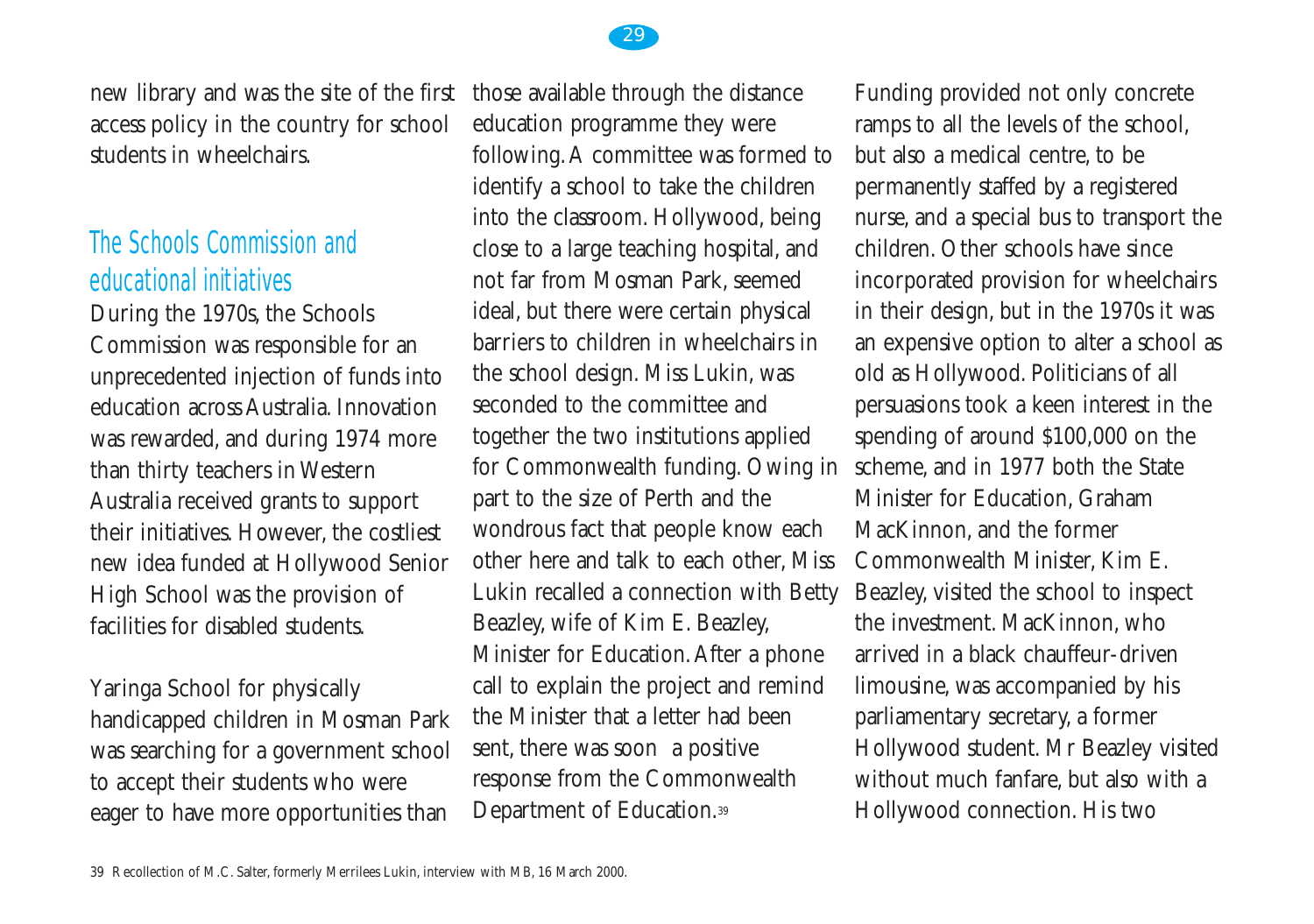

children had attended the school during the 1960s. His daughter Merrilyn was an Exhibition winner in 1968, and his son Kim, a Rhodes Scholar in 1973, became parliamentary leader of the Australian Labor Party and leader of the Opposition from 1997 to the time of writing.

Miss Lukin and others recall with enormous satisfaction the moment when the first wheelchair students swished along the passageways.These children were to add to the school experience, despite the difficulties that some teachers had in understanding their needs or in comprehending the speed at which they might complete their lessons. None was specially trained to teach this cohort although the nurse did give an introductory talk warning Physical Education and Manual Arts teachers to be particularly aware of the physical vulnerability of

some of these students, but their presence suggested that more valuable lessons of idealism and tolerance were being learned.They mostly came from Mosman Park, although a few enrolled from home, their disabilities ranging from spina biffida to cerebral palsy and beyond. Some shone as school personalities, like Joe, a boy without legs, who used to swing from his chair over the edge of the upper verandah, causing witnesses to flinch with fear lest he misjudge his strength and fall. The other students absorbed these peers into their classes and pushed them along the verandahs when needed. Integration of physically handicapped children into the school day was pursued during the 1970s and 1980s, as can be seen from class photographs, although by 2000 the number of disabled children at Hollywood has dropped considerably. In 1990, a talented 'wheelie',Tighe

Mullane, was given a video camera and encouraged to express his idea of the school.The resulting work won an FTI award for a short film and was shown again during the 1991 Northbridge Festival. However, Hollywood's best known wheelchair student is probably Louise Sauvage, paralympian, winner of gold medals and the Boston marathon.

The Schools Commission also took an interest in the gifted and talented children debate, providing funds where necessary to support individual students and programs. For another big educational issue of this decade, one that a new Director General of Education, Dr David Mossenson, was to pursue, and which was to have wide ramifications for the future of Hollywood, was the best means of identifying and educating the gifted and talented child.This question also stimulated public discussion as it raised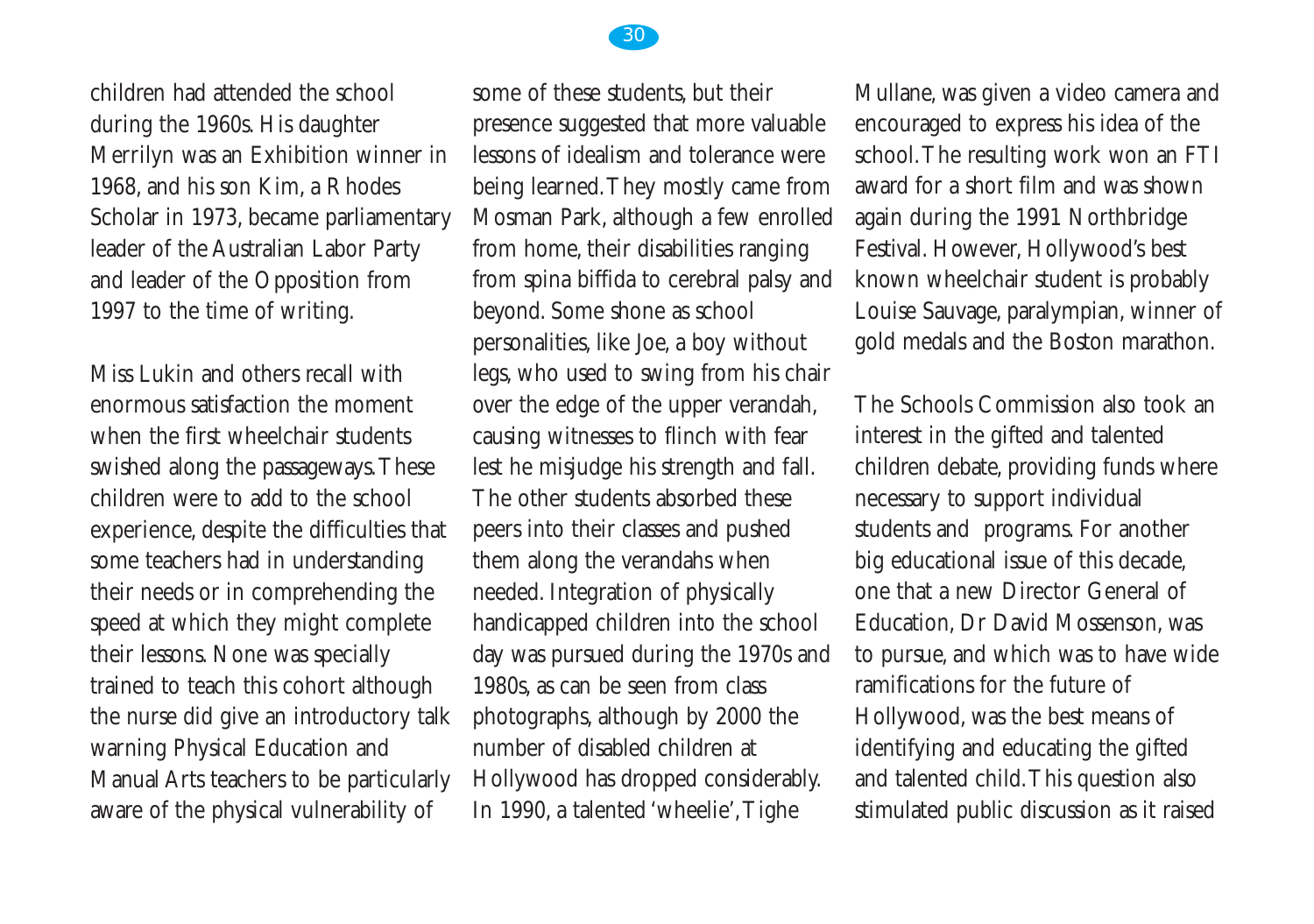the bogey of 'elitism', something that the government school by its very nature could not endorse. Under Mossenson's leadership a policy was formulated which involved Hollywood and sealed its reputation for being an academic school.

#### Gifted Students, into the 1980s

Hollywood students have long performed creditably in the final year exams, and their success accounts in large part for that indefinable sense the school has of itself. Parents, as well as teachers and the Education Department have played a part in supporting this reputation.They, being frequently inclined to judge a school on its public exam achievements and believing that success breeds success, have endeavoured to enrol their intellectually able children at Hollywood, even when this

determination has meant moving house to do so.

The school's academic success story began in the 1960s under Principal, John Paul. In 1968 four Hollywood students excelled in the final year exams, coming in the top ten students of the state—a record that the school found hard to surpass.40 Western Australian schools did not then select their students for their intellectual gifts. That practice had been ruled out in 1958 when Perth Modern went comprehensive (although it continued to award scholarships to gifted students). Recognition that some children are endowed with particular interests and abilities has always provoked debate among educationists about how best to teach them. During the 1960s, with the encouragement of the department, special tutorials were offered to outstanding students, often

after school.At Hollywood, as already mentioned, a special maths program was devised with the help of UWA, other enrichment programs, including an early initiation into computer studies, followed.41

When Dr Mossenson was appointed Director of Secondary Education in 1967 his first concern had been to provide relevant courses for those students staying at school beyond year 10, who had no intention of going to university. Mossenson was a great traveller. He visited a series of countries in the late 1960s, finding that Sweden, Japan, Canada, the United States and even the United Kingdom, were a long way ahead of Western Australia in this field of education.The Achievement Certificate, with its three levels of teaching and the development of work experience opportunities, espoused by the Dettman Report in



<sup>40</sup> Comparisons are difficult to establish as the subject areas have expanded since 1968 and examinations and assessments differ also. In 1988 four students won General Exhibitions. See Success Stories.

<sup>41</sup> In 1969 the first meeting of a fourth year computing group which included students from 18 high schools was held at Hollywood. It was run by teachers and members of the UWA computing centre. In 1977 the P & C purchased a computer for the school and a computer club began.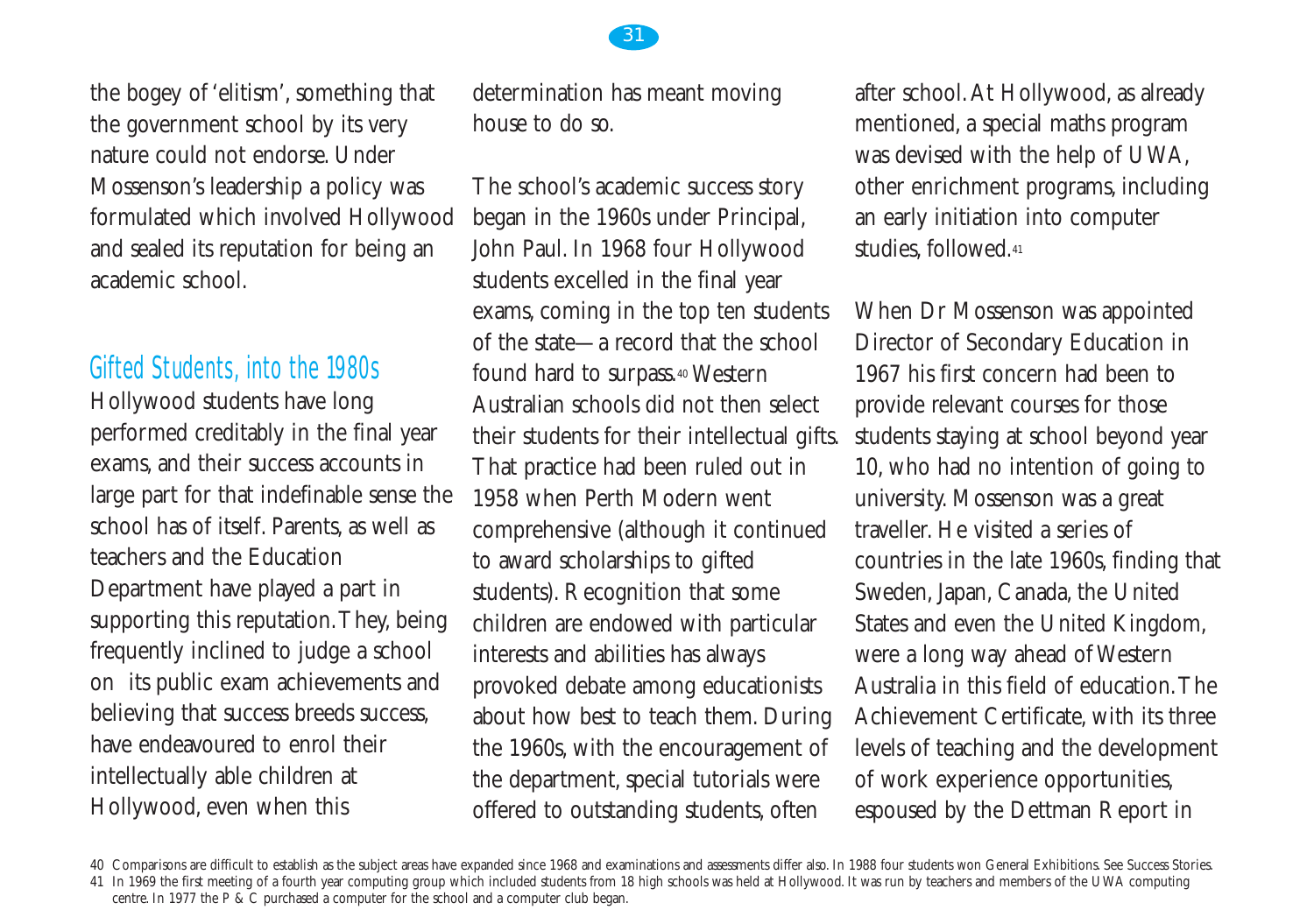

1969, emanated partly from his advice. He also recognised that gifted and talented children had been somewhat disadvantaged by the comprehensive school system that 'Blue' Robertson had introduced in the later fifties. In 1976 Mossenson was appointed Director General of Education and as such chaired the Schools' Commission sub-committee on Gifted and Talented children. In June 1978 a departmental policy was distributed for discussion, 'Gifted and Talented Children in Western Australian Schools'. In 1979 he attended an international conference on the Talented Child held in Jerusalem. In 1980 a project group in the Education department devised programs for the young talented children they saw in primary schools; they then followed this through to eight senior high schools where special courses were created.

In 1981 a policy paper,'The education of gifted and talented students', was published in the April edition of the Education Circular – the departmental paper sent to every government school.All schools were encouraged to develop a policy for dealing with these special children, many of whom went through their school life receiving no acknowledgement of their gifts because of a widespread belief that they would succeed despite being ignored. Places such as Hollywood, which already had a tradition of academic excellence, accepted the challenge to concentrate on extending these students.Although a few schools, such as Perth Modern and Applecross, already specialised in particular subject areas (music and art), Hollywood was designated to teach talented children across the curriculum.

Provision for the intellectually able

child (Academic Talent Program) has proved rewarding for the selected students in all sorts of ways, not only as judged by exam results, and popular with their parents. It can also be argued that locating a small group of talented children within the school had an important side-effect of encouraging and emphasising excellence in all learning areas.As a consequence many students, even those outside these classes, have been affected by the thrust for achievement.The program is designed for students in years 8, 9 and 10. It is competitive to join and the competition continues thereafter in a muted form within the classroom, and more obviously in the many state or Australia-wide contests which the ATP classes embrace.

While the story of the academically gifted may seem one of improvement and success, it was achieved with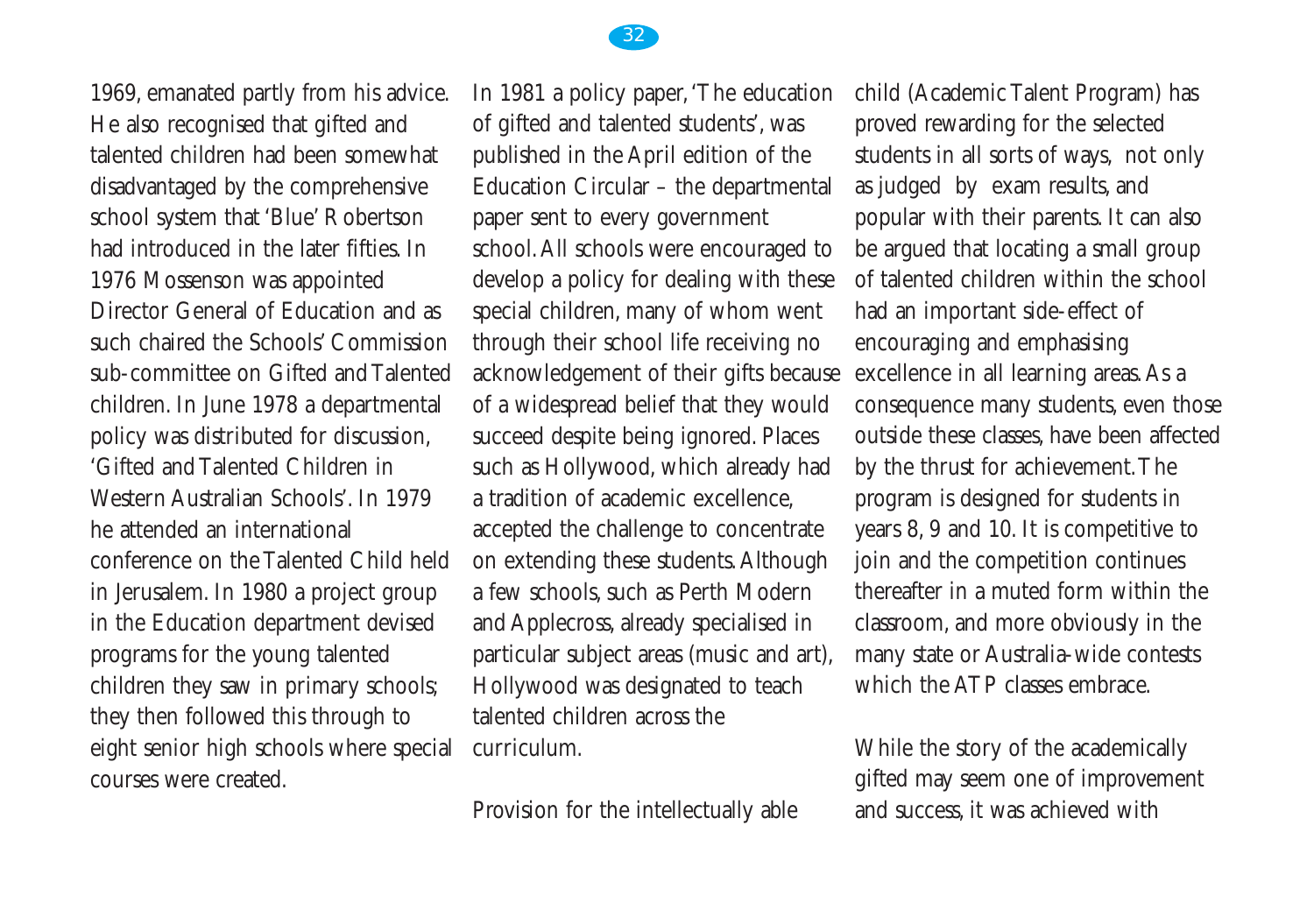difficulty and rested on debatable issues. It also had varying personal impacts upon the children who were selected.The issues not only concerned equity in education but included the fear that in providing special options for the talented, the children might suffer a form of ostracism from the rest of the school body. During the 1970s educationists and researchers were also unsure of how the talented and gifted child could be identified and what the best course was for such a child. Should schools try to extend the gifted child in the normal classroom and so keep him or her with their peers, as was the case in many private schools, or should the child be offered educational experiences that others might not share, in a wholly different environment. In the event the department made the decision to pursue both options.

Hollywood Senior High School instituted an academic extension program at the beginning of 1981, accepting children who were identified by their primary schools and who passed ability and aptitude tests.They were pupils who exhibited intellectual gifts of a high order, across both the humanities and the sciences, but they had to apply to join what was first called the Gifted and Intellectually Talented Students (or GITS).42 The justification for accommodating these students lay in an analysis of the 'rapid social, economic and technological change' that the department foresaw would 'have profound and far-reaching implications for the Australian society. There is already a demand for a high level of performance in the sciences, in the application of mathematics to social and economic contexts, in language, in international and industrial relations in deed in all areas of human

33

intellectual activity. Programmes that provide intellectual stimulus and challenge must become a major priority.'43

Mossenson's own recollection of the development of departmental policy reflects his personal commitment to education:

all children, all students, are important in their own right, and each one is entitled to have his potentialities developed to the fullest extent that the system is capable of, and to have all of his weaknesses remedied as far as possible, and further, having accepted that the range of interest and range of abilities varies enormously, and while you do your best to care for each one, I accept totally equality of educational opportunity; that everybody should be given every opportunity to advance as far as he or she is capable. But I reject totally any concept of the equality of outcomes which I think some schools of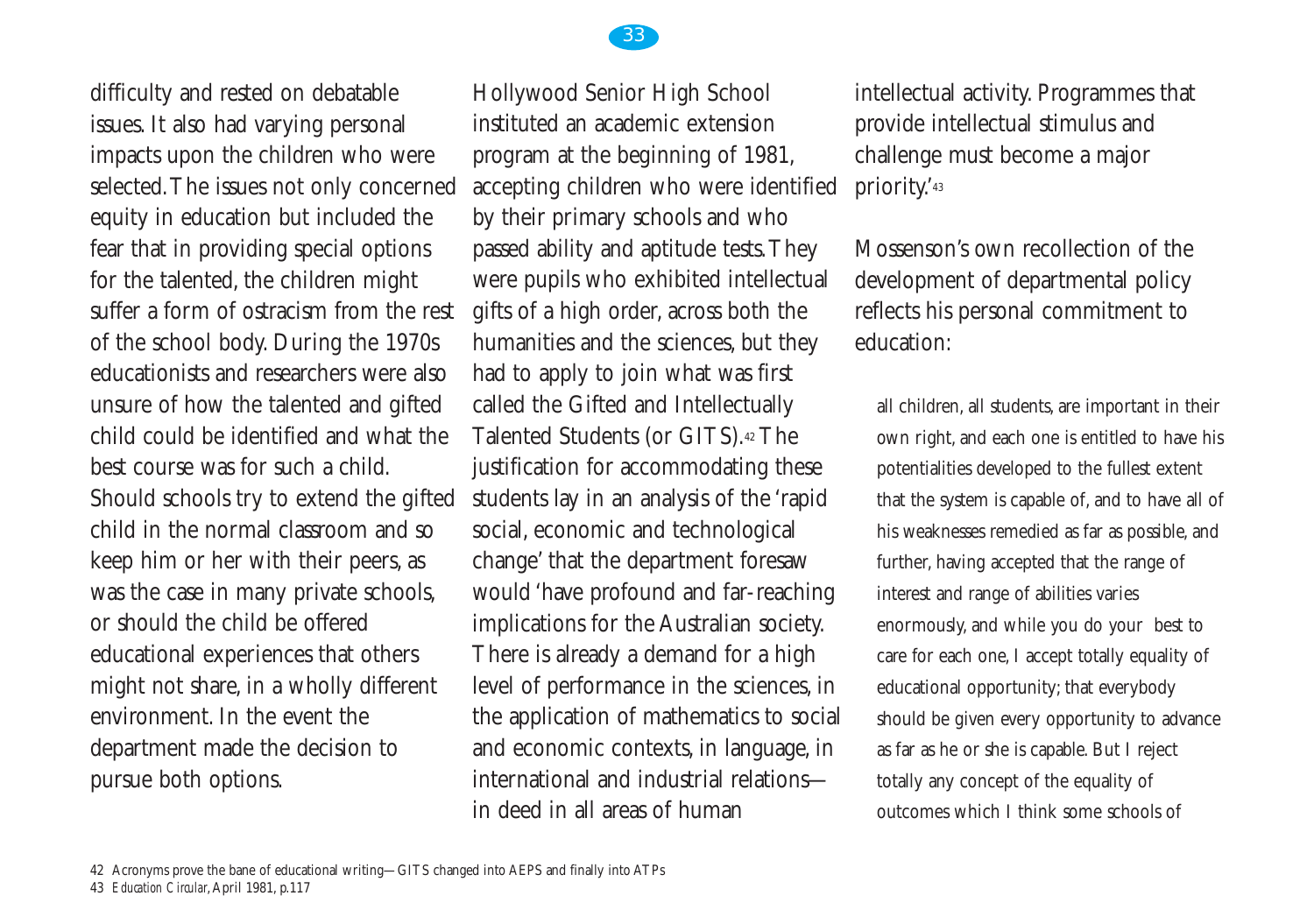

thought in sociology and in educational sociology have been advancing in recent decades, that it's only differences of opportunity or lack of opportunity…I think there are innate differences of colossal importance, and while all are important I think every teacher and every human being has to accept the great range of human capacities.

That being the case, when considering the gifted and talented, He said:

I think it's the same underpinning, philosophical underpinning, of doing the best you can for each one. Now if this one has the potentiality to become a nuclear physicist or something, or brain surgeon or what have you, it's the school's responsibility to do everything, even if it means plucking him out of the ordinary school and putting him in a special situation<sup>44</sup>

#### At Hollywood 'special situations' were provided in two streams—mathematics

and science and the humanities. Gwen Brockman, a much respected and loved teacher, shared responsibility for these children, directing the humanities subjects. She utilised 'Man: a Course of Study', or MACOS, a teaching program devised in the United States. It was a very well resourced package of learning materials as it included a teacher's guide, film clips, work sheets and suggestions for further learning. Each group of first year ATP children were taught about the Inuits, an idea which may have seemed a little esoteric at the time, but which stood the students in good stead when, in later years, they came to inquire into other cultures. Exploring the social and political worlds of a people so far removed from Western Australian experience had the effect of raising questions about societies closer to home. MACOS excited some discussion in educational circles as it

asked questions about the nature of humanity and adopted the inquiry approach to learning.The course had been introduced at Perth Modern in 1974 but was not generally taught in secondary school across Australia. Questions about its presence in government schools were asked in state parliament from time to time.45 Its significance was later demonstrated by Hollywood in the 1990s when Brockman's department devised an Aboriginal studies program.

The 1970s thus transformed into a decade of change and innovation, radicalism and a freeing of some of the controls that had been exercised by the department over the school, and by the staff over the students. Hollywood also saw during these years a flowering of talent among its students when the school hall more than proved its worth. Not only meetings, film groups and

44 Dr. Mossenson's comments are taken from the transcript of his oral history - Battye Library, Ohtr 2613, pp.58 and 59. He also spoke with me about forming and delivering this policy into schools. 45 21 May 1987 a question was asked in the Legislative Council by Norman Moore about schools teaching MACOS. Hollywood was the only government school still to be doing so.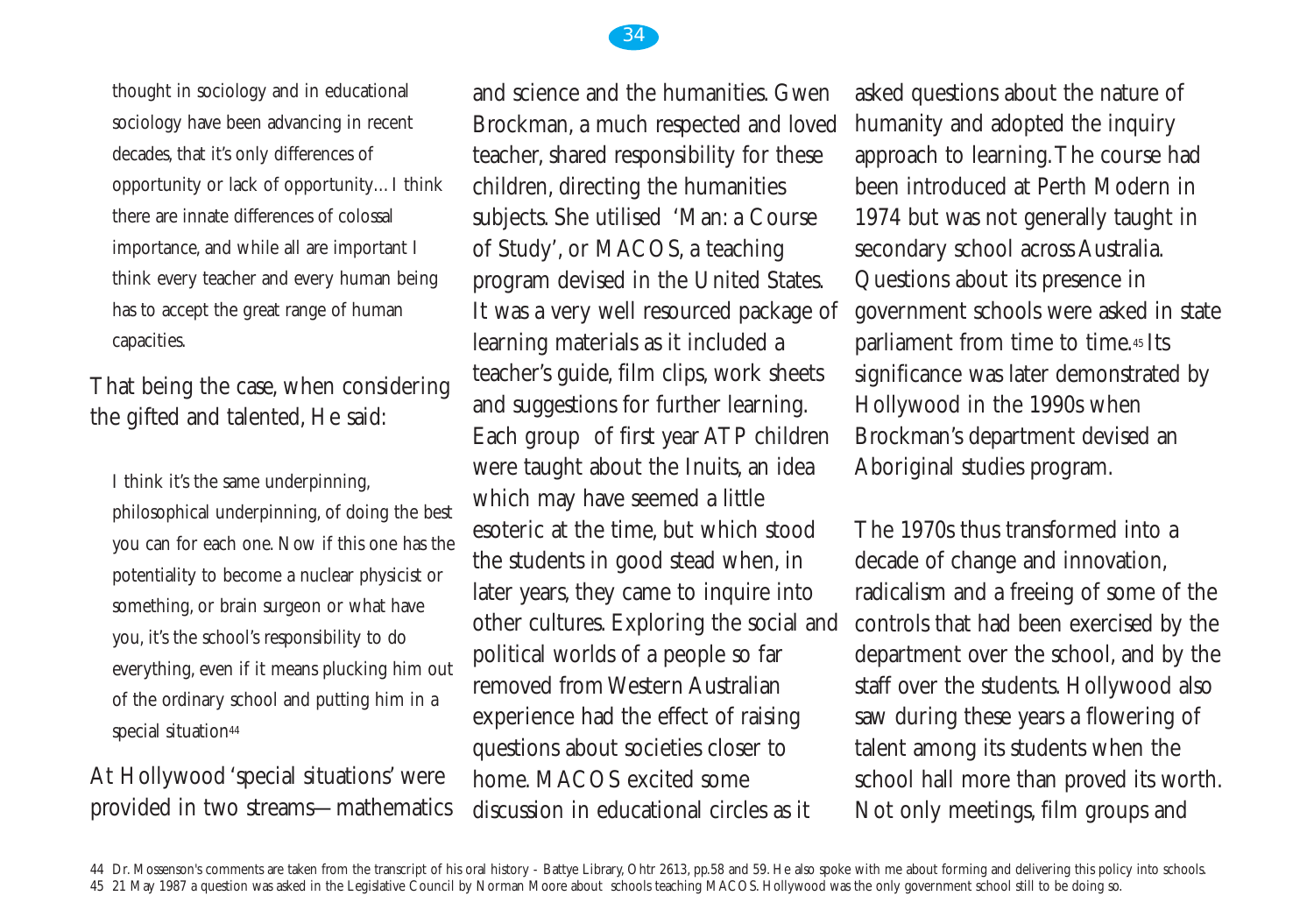gymnastics were located here but drama, rhythmic gymnastics and dance all came together when the school produced Salad Days in 1970. Musicals were to follow as one fruit of an extensive music curriculum that included wind and string instruments, as well as the long-standing choral instruction.46 Such out-of-school activities were conducted by enthusiastic teachers and are recalled with enormous pleasure by those students who were lucky enough to take part. For some it was the only time they really enjoyed their education. For others, like the young Greta Scacchi and Pippa Grandison, the school provided an opportunity to test growing confidence and abilities on stage.

## 1980s

During the 1980s, a decade of some prosperity in the west, the ideological trends of the 1970s were substantially reinforced by the work of the Beazley committee who produced a major report on education in Western Australia in 1984.47 Kim E. Beazley, now freed from parliamentary work, chaired this committee which included among its 26 members, Merrilees Lukin, recently retired female deputy head of Hollywood.They were to consider fourteen terms of reference, and receive more than 2000 submissions from members of the public, in order finally to make 272 recommendations.The Inquiry was called by the new Labor government in response to a general public perception that 'standards were slipping below acceptable levels and that many students are poorly educated and even unemployable.'48 While the committee

35

did not necessarily accept this view, recording that more students were completing five years at secondary school (although still only 40% of school starters) and that early school leavers might be unsuited for the available jobs—a kind way of stating the market for labouring work was shrinking—they affirmed that all standards should be raised. Noting the changes in employers' demands they recommended that computer technology should go into every school.The committee grappled most strongly with the difficulty that is a particular concern of governmentfunded education—the requirement to provide something meaningful for every level of ability.Their understanding of the problems this presents in the classroom, where inevitably some students learn more quickly or more slowly than the others, combined with their general

46 Music became a TAE subject in 1978.

<sup>47</sup> Education in Western Australia: Report of the Committee of Inquiry appointed by the Minister for Education in Western Australia, under the chairmanship of Mr. K. E. Beazley,AO, Perth, March 1984.

<sup>48</sup> Ibid., p.29.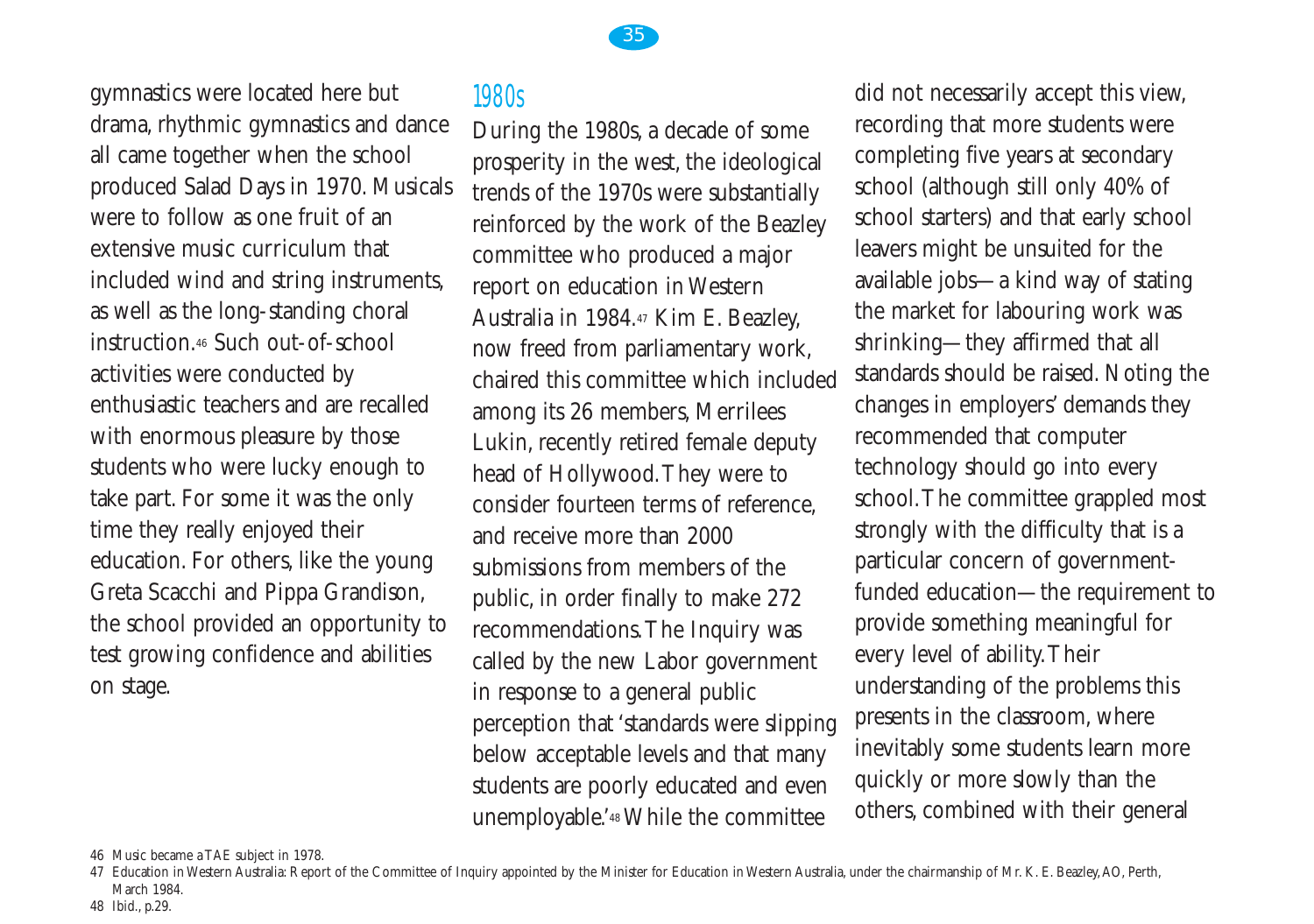commitment to a strong public education sector, brought them to advocate a broad approach to education and one that was well planted in the community.They argued that if schools understood their community they could respond to their needs more effectively.As each school is different and each potentially lives in a community slightly different to the one next door, this insight helped to promote school-based decision-making—a much debated concept at that time.As part of the schools' changing responsibilities and duties, the committee recommended scrapping the Achievement Certificate and doing away with the core and options curriculum.They outlined the idea of the Unit curriculum something that was already being tried in other states

At the same time as the Beazley committee was producing its vast number of recommendations, a second committee, headed by Professor Barry McGaw, was tackling the difficulties of assessing students in their last two years of school.Their recommendations proposed that each year in the senior school should be assessed separately rather than together, thus enabling some students to leave at the end of Year 11 and others to continue, but not Monks seemed satisfied with the necessarily only with the aim of achieving university entry.

In March 1985 Hollywood's principal, John Monks, reported to the Annual General Meeting of the P & C his thoughts about the Beazley and McGaw reports as they related to the school. Both reports:

refer to curriculum, firstly, with special emphasis on literacy, numeracy and

pastoral care.This school offers a wider selection of courses and curriculum than any other school in the region and academic results indicate that goals have been effectively maintained. Literacy and numeracy have been given high priority, with special programs in mathematics and increased emphasis placed on literacy across the curriculum....

school's progress on several fronts, and was perhaps cautious when responding to new ideas, but times were set to change once more. Small movements within the school saw some alteration of educational emphasis, mostly aimed at improving the facilities in creative subjects enjoyed by students.A new Perfoming Arts Centre was opened in 1985 to be followed by a new Media Centre.49 The art rooms were refurbished and extended also.

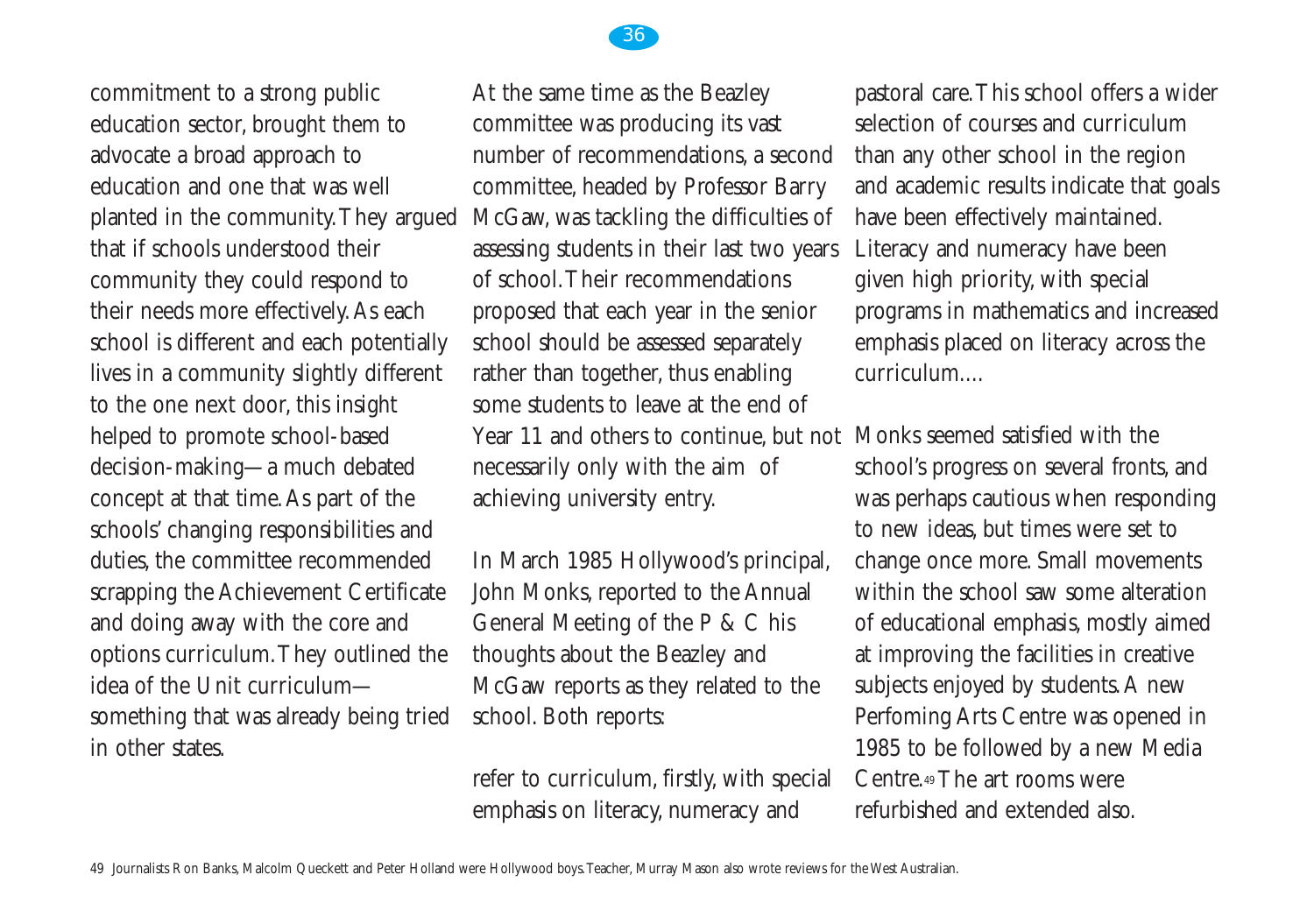#### Gifted teaching – Art

Creativity in schools is often the preserve of those departments teaching the arts.As should be clear in this history the Art Department was not the only creative spot at Hollywood, but for many years students who took this subject, especially those who carried their interest through to the final year of school, won accolades and recognition not only from peers and parents but also from professional artists and bureaucrats. From 1993 Western Australia's Art Gallery has curated an exhibition of final year art works called 'Perspectives'. Hollywood Senior High, although not a specialist art school, proved remarkably successful in obtaining recognition each year. For example, in 1997 the work of four students was selected for display.The limit imposed on each school was five pieces, and few produced that number. Hollywood also regularly took out the

Swanbourne District Art Prize. Prizes are perhaps a somewhat specialised method of signifying a school's success even when regularly awarded, because they inevitably highlight the work of the few at the expense of the many. Another promising question might be whether the art department produced practising artists who continue to work in the field?

Indeed, some students have continued to develop their interest and skills at tertiary level becoming artists themselves. Names like Greg James, sculptor, Helene Twaddle, a textile artist, or Gina Moore, who in 1994 earned some of her living as artist-inresidence at schools like Hollywood teaching students chalkboard art, and cartoonist Jos Valdman, who worked for the West Australian newspaper in the 1990s, are known within the art world and beyond. How did such a

small art department produce such graduates? Was there a particular teaching method or an ideology which spurred students to develop their skills? Hollywood was fortunate to have employed artists and teachers, Rosemary Wallace and Julie Medhurst, who took advantage of whatever extra funding was being offered.They knew they wanted to offer new and challenging experiences to their creative students. In 1982 the WA Arts Council advertised a scheme which would place a practising artist in a school for a period of weeks to be an 'artist-in-residence'. Funding for the artist and materials was provided and that year the school applied for a potter. Jean Robbins spent five weeks at the school teaching small groups of children from years 9 to 12 how to throw clay on a wheel. She also introduced them to the arcane mysteries of glazing. Extra wheels had

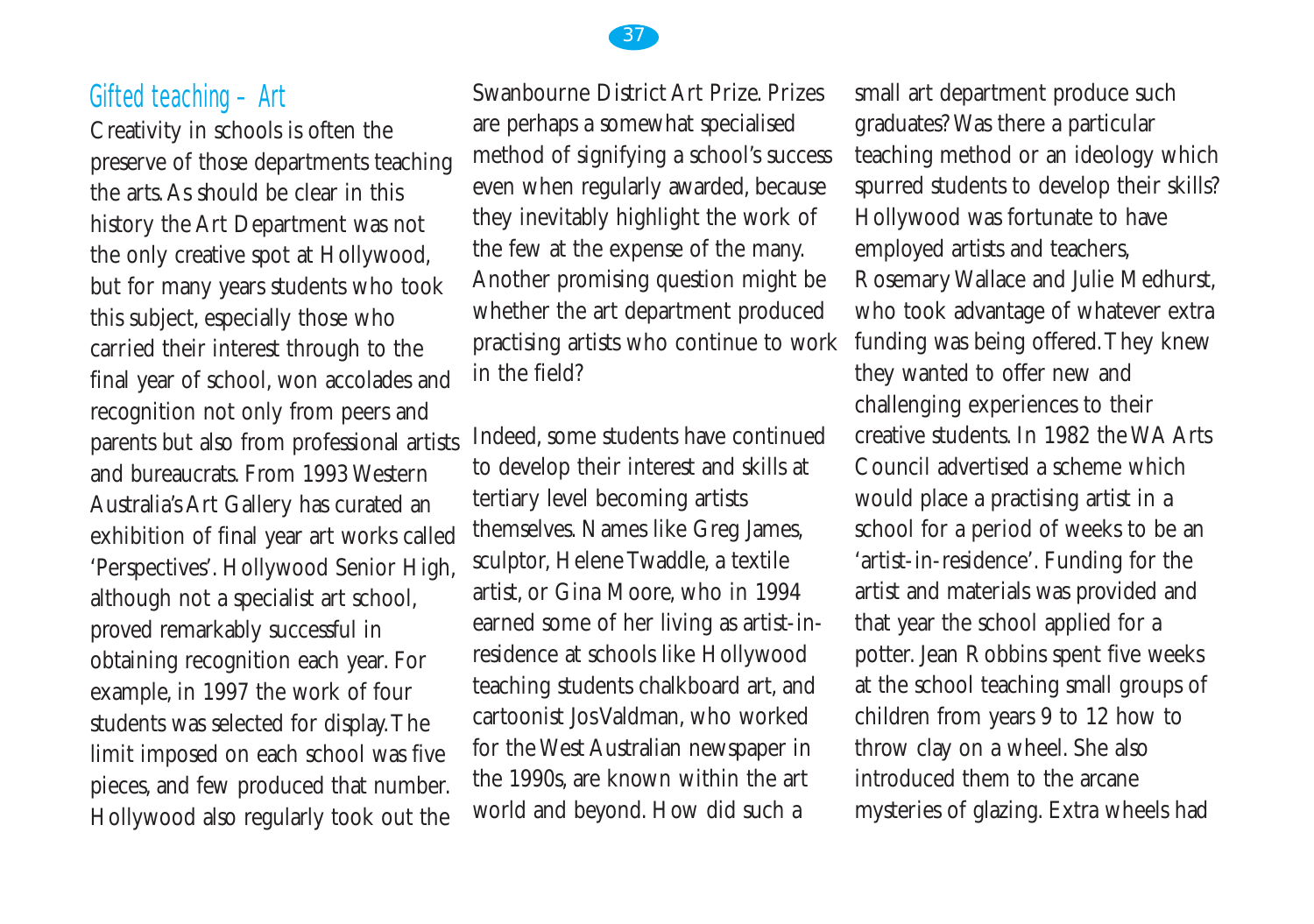

to be hired and students were selected on the basis of their ability to practice pottery skills for an extra two hours a week.Art teaching in schools often has to demand more time from students because it is so labour intensive, but at the end of the five week period there was the satisfaction of an exhibition within the school where the potter displayed her own work as well as the students'.

The artist-in-residence scheme long since has fallen victim to cuts in the Arts Department funding, but other institutions have stepped in to provide different opportunities. In 1990 a gallery in Claremont introduced students to the concepts behind organising an exhibition and running a gallery.This extra curricular work was paid for by something called the Post Compulsory Schooling Program Funds. In 1991 the Ministry of

Project Grants. One was applied for and a sculptor,William E. Rees, was appointed to be artist-in-residence to three schools, Hollywood Preschool, Hollywood Primary and Hollywood Senior High School. He devoted time to teaching his art across all these levels and ended by making a bronze armadillo which he then generously donated to the high school.These grants took time and energy to find and to apply for, and all were competitive, but the Art department seems to have become adept in managing to discover the right program and the right artist. Each year throughout the 1990s a new art project stimulated discoveries and passion among the practitioners. Perhaps the most obvious artwork in the school, a large wall mural on the outside of the hall, was designed and painted by students over the Christmas holidays at

Education provided Festival and Special the end of the 1992 school year.This impressive project was actively promoted by president of the P & C, who thought that students might like to express their idea of what school meant to them artistically. Materials were paid for by the Parents and Citizens Association; the work, which was considerable, was overseen by the art teachers.

> Music is another sphere of creativity where, as has been mentioned, Hollywood has been well served by its teachers. It too demands extra time from its students. Frequently the school has been lucky enough to employ dedicated, skilled teachers who have inspired generations of students in classical guitar, wind or string instruments. Such a one was Bruce Herriman, whose reputation reached out to local schools and parents, awakening them to the idea of special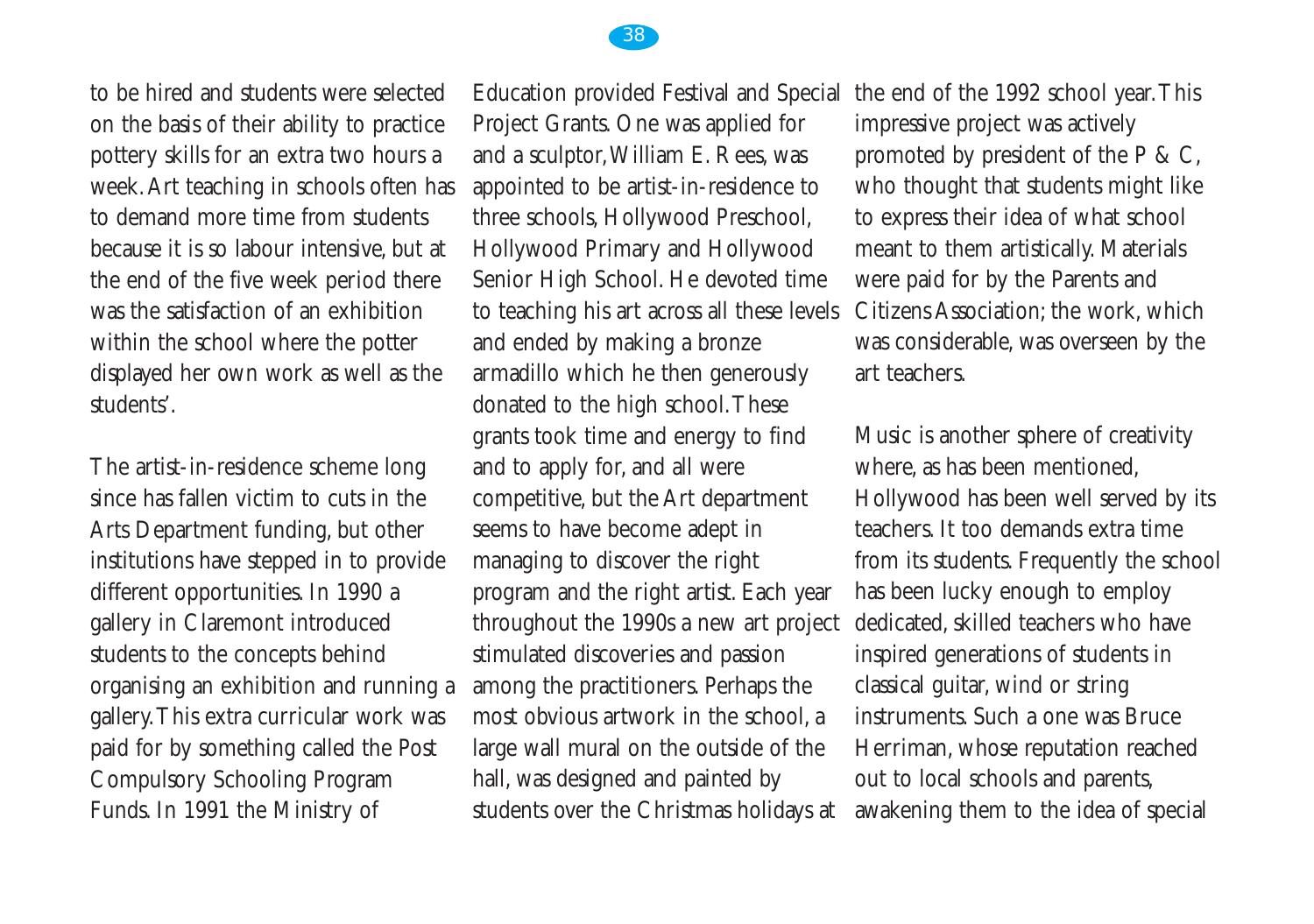

## Sport Again

But in sport too, during the 1980s, the direction moved from emphasising competition, although team games

were still played, towards more cooperative activities.They included more outdoor education: camps, climbing, sailing, cycling and canoeing. Hollywood produced some excellent canoeists because of this focus, yet the main thrust of the school's physical education teaching was not to train champions, rather to pass on certain physical skills while raising the individual's self esteem. Students today are consulted over the sports they wish to play at the beginning of each semester, for sports come and go in schools, influenced by fashion and by televised competitions as much as they once were by seasons. Football has never really been lost from Hollywood, but while basketball was king it lost a little ground.There is at the time of writing a swing back to AFL and towards soccer away from basketball. Hollywood has always been a swimming school, which is hardly

surprising given its location and the many opportunities the children have to swim. It is a sport that holds the interest of students across the school, across age and gender, although that statement must be qualified. It seems that girls become notoriously selfobsessed about their bodies after year 9 and sometimes refuse to get in the pool if their class is shared with boys, for sport has always been a learning area where gender plays a significant role. Girls are thought to prefer aerobics and dance more than contact sports like football, although from time to time, especially during the 1980s, girls have asked to play those sports too. During the swimming season training is held early in the morning in the school pool three times a week. Enthusiastic swimmers are rewarded with breakfast cooked by the teachers. A high point in the school sporting record, recalled with a certain glee by

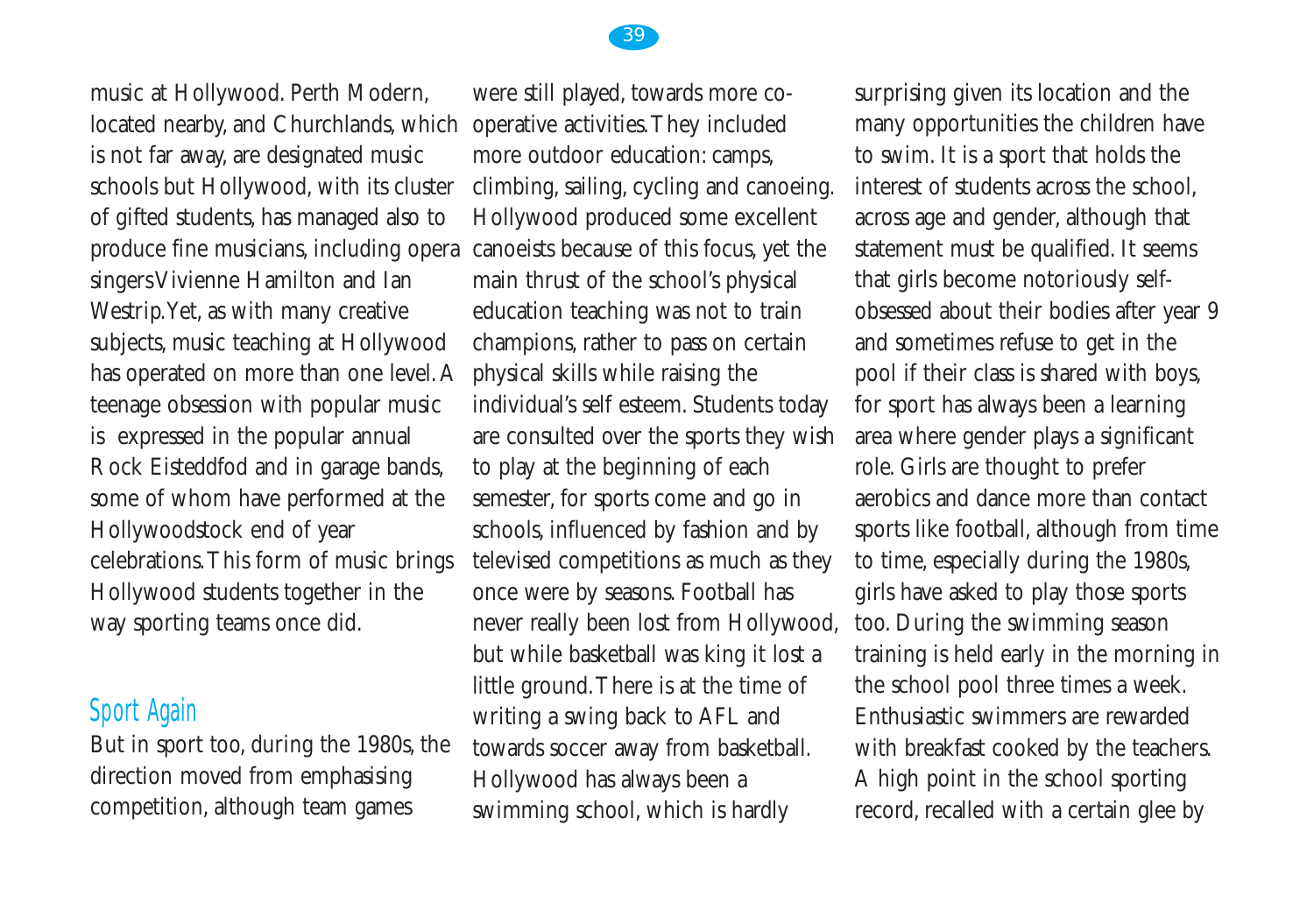

coach Peter Webster, was its win in 1991 in the state swimming championships, breaking seventeen years of Churchland's hold on the event.

Today, the on-site facilities for outdoor sports at Hollywood are showing their age.The oval has always been problematic. Not only has the surface been damaged from time to time by scavengers, whose memory of its former use as a Council dump means that they dig at week-ends or at night searching for antique bottles, but it is infested with a weed that seems impossible to control. Moreover, it is small.The cricket pitch and nets provided in the 1960s have been sorely neglected and are no longer in use. Tennis and netball courts, built at the same time on the other side of the school where the pool also was to be located, continue to be well patronised.

But Hollywood, despite its rather poor facilities, is within a five minute walk or drive to a wide variety of excellent sites.The school utilises Perry Lakes stadium and Beattie Park pool, Rosalie Park grass tennis courts and the Swan River surf cat facilities to mention only a few. In kinder times the school bus fleet ferried students to and from these places but access to them is now more restricted since the buses have been reduced in number from four to one. Travel, however limited, costs money which is now factored in to fees for courses and becomes part of the hidden tax which the parents pay today for their children's sporting education.

Physical and Health Education remains compulsory for year 8 students when not only is team membership encouraged, but also students are taught the benefits of a healthy lifestyle, one which includes sporting

activity and proper nutrition.As part of the unit curriculum it is an elective thereafter. In upper school sport becomes more recreational and a larger choice of activities is offered. Since all activities which take the student away from the school must be paid for, some have been dropped.This reduction in choice might have proved a serious handicap to the future of physical education had it not been for the imagination of the teachers who have provided a welcome variety of options for the older students from pool to martial arts, and circus skills to ten pin bowling.

The perception of impending change during this decade was not limited to creative subjects or to sport. Administrative change was reinforced by the Better Schools report, prepared by the department in 1987.This policy document encompassed various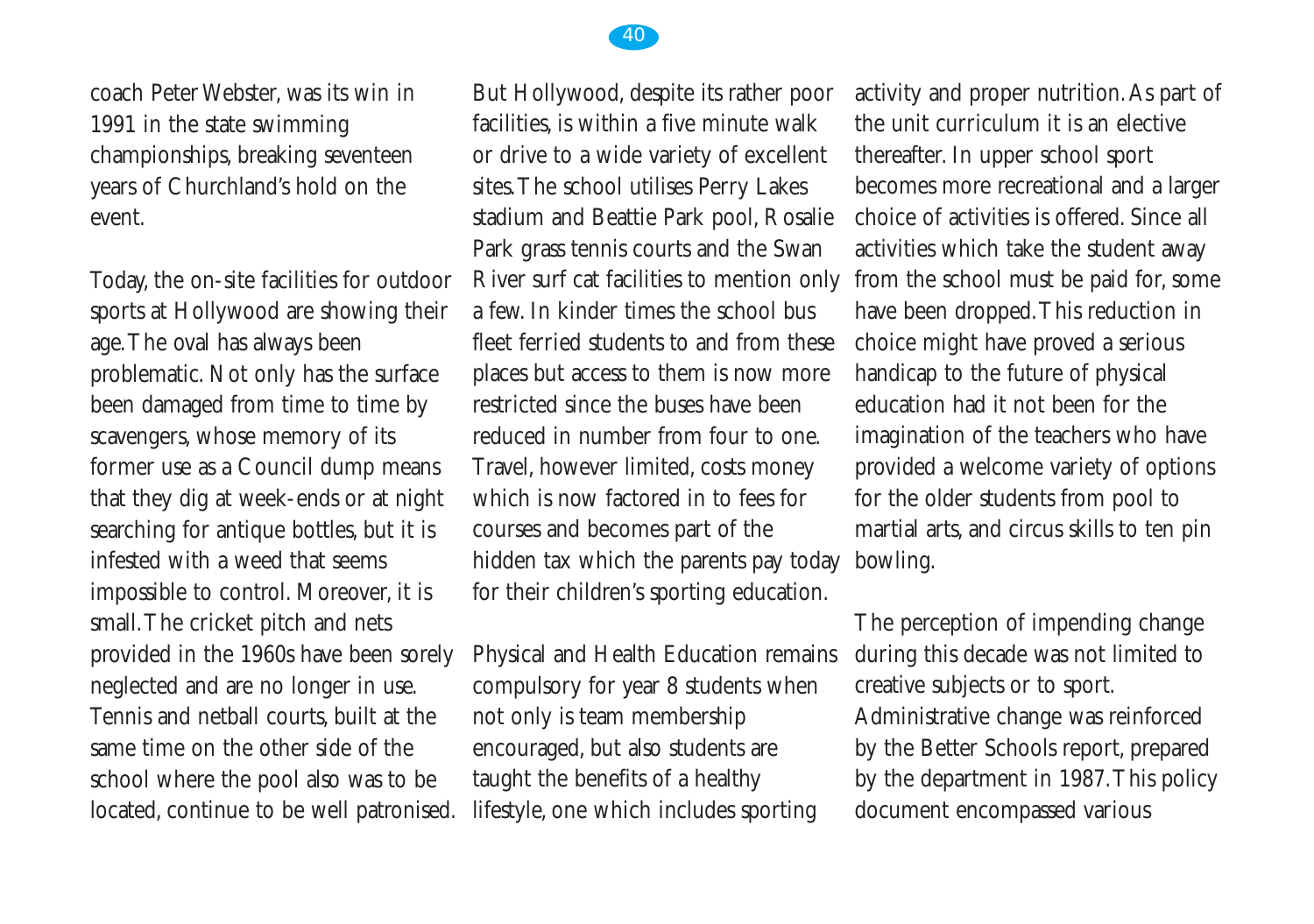



41

However, the apparent goodwill towards schools encapsulated in the above statement was diluted in 1989 by a damaging industrial dispute caused by the increase of duties such autonomy entailed and the erosion of real wages. The ministry did not back up its words with extra funding nor with any acknowledgement of heavier responsibilities that it laid upon its workforce.

## Teachers and teaching

School teachers perform an essential task in our society. Not only do they pass concepts of our culture from one generation to the next, but they provide a safe and nurturing environment where learning of all kinds may take place. Hollywood has been fortunate in having a history of exceptional teachers—people who will always be remembered by their students for their expertise, their interest, their humanity.They have been people who have liked their job and enjoyed communicating with their students.While all of us who have attended school think we know what teachers do, perhaps we only ever saw them as adults who somehow related to each of us as an individual. Our perceptions or memories probably do not take into account that in a large high school one teacher may meet and greet, teach and talk to more than one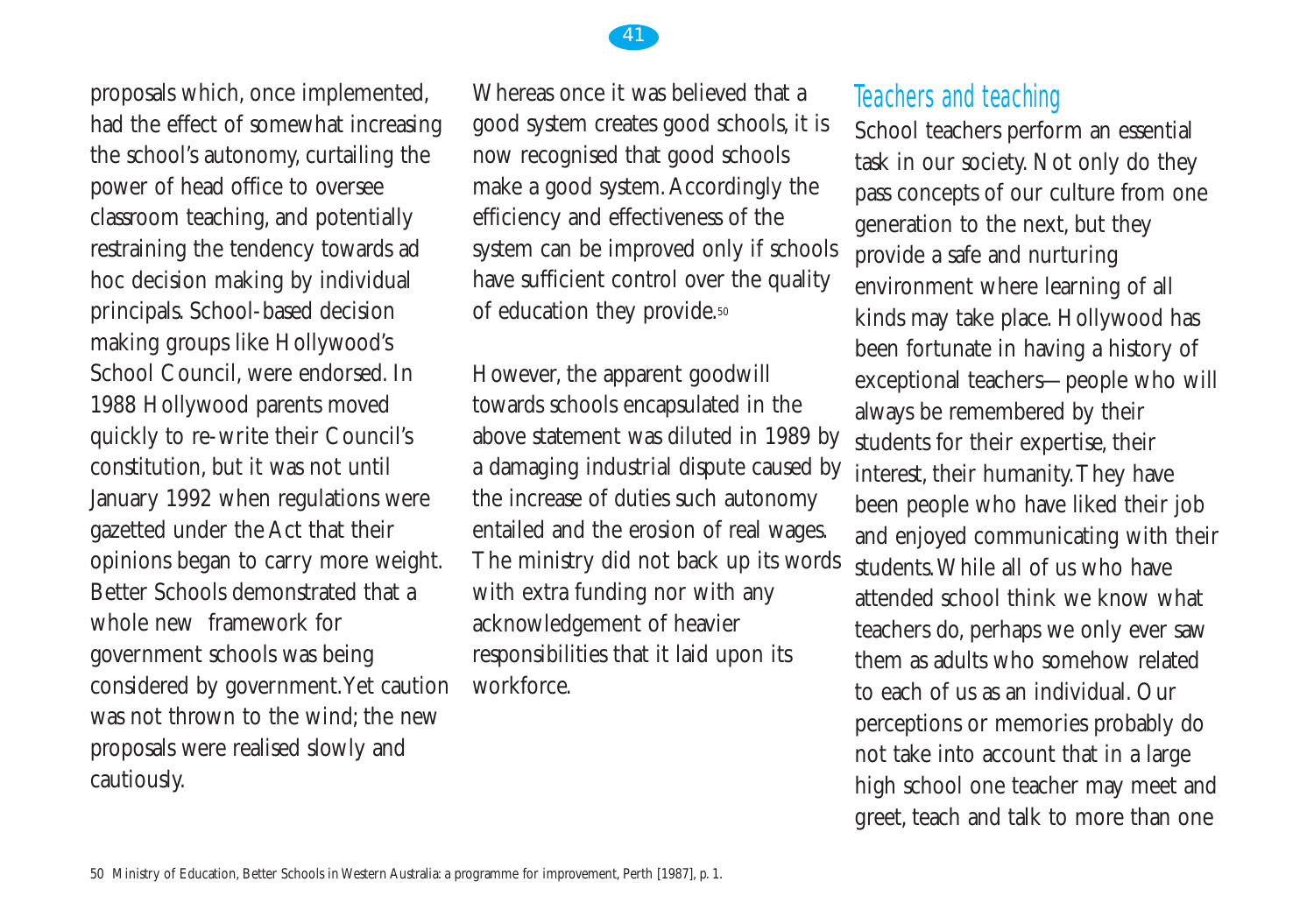hundred individuals each day.Teaching is a highly social undertaking.To be a good teacher requires stamina as well as love of the job; strategies in the classroom as well as knowledge of a subject area.Within the classroom teachers are notoriously difficult to study, although they have always been accustomed to the process of assessment, enduring it from peers and colleagues as well as from their students.The professional environment in which they have worked and the stresses and successes which Hollywood's teachers have experienced in the classroom have probably not altered a great deal during the last four decades, although the curriculum has undergone considerable upheaval since 1958 when the school opened and their industrial world has been gravely challenged.

#### During the 1970s and 1980s, some

teachers and educationists recognised that students and parents had begun to develop different expectations about their involvement in the school.They were influenced by social and political movements taking place across the country. Hollywood's administration and teaching staff expressed their philosophy in a Staff Handbook produced by the school in 1979—not such an unusual document it might be supposed. However, Hollywood's advice to its teachers was imbued with a liberal humanist ethic, perfectly adjusted to its times.

For example, in listing the aims of behavioural goals to be reached by students it details the 'habits and attitudes associated with responsible citizenship' as

a) A set of personal values which include honesty, compassion for the less fortunate, a respect for the individuality and rights of others and a habit of fair dealing.

b) A readiness to join with others without thought of personal gain, either as leader or participant, in activities designed to improve community living either within the family or in a wider group.

c) An acceptance of the need to operate within institutions and customs observed by the majority even while thinking and acting as an individual and bringing rational criticism to bear upon them.51

Elsewhere in the Handbook is advice to new teachers: advice about classroom discipline and professional hierarchy within the school, how to deal with unruly students, when to report to parents, when to ask for help. Funding and the ramifications of the school budget, the assistance that might be forthcoming from the P & C and general administrative matters were

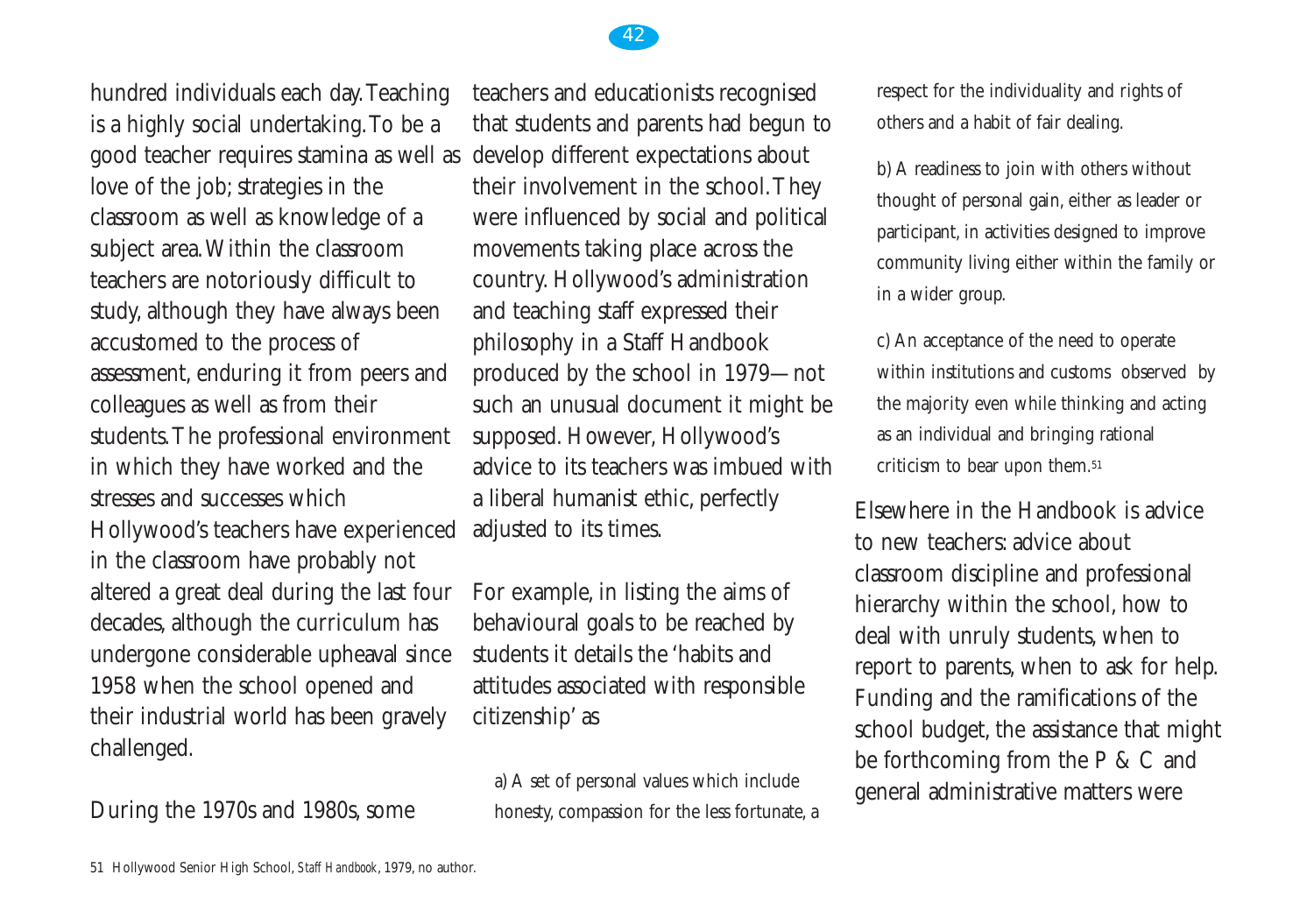

outlined.As Hollywood was still the venue for practice teaching, dates when student teachers could be expected in classrooms were listed also. Such practical information belies the notion that new teachers, and old, could be left without assistance when facing difficult teaching situations. In producing such a list of helpful hints, the school was merely acknowledging the obvious. Staff support is invaluable, not only for the students.

In the first years of the school, as has been detailed, the teachers had laboured under considerable difficulties, as the buildings and grounds were completed.The subjects they offered included mathematics, science, languages (French, German and Japanese), English, art, history and geography, domestic science, manual arts and sport. Discipline wielded in the classroom included the cane and

periods of detention. In the year 2000, as the teachers gather themselves to move to new premises, the school has arranged the content of its subjects into eight learning areas: the Arts, Languages other than English (LOTE), Health and Physical Education, Society and Environment, English, Science, Mathematics,Technology and Enterprise. Discipline in its most serious form is dealt with by the Deputy Principal and may involve the student passing time on his or her own in a 'time-out' room.The names of the learning areas seem familiar but the content of the various curricula differs markedly from four decades ago.The microchip revolution, the requirements of the examination system and the broadening aim of teaching comprehension and analytical skills, now result in 'outcomes' rather than grades. Understanding is pursued instead of limiting teaching to a

restricted amount of knowledge that once was required in each subject.As teachers grapple with this major change in educational focus, one of their aims is to explain the differences between the new and the old to parents and students, for their organisation of teaching also is different. No longer constrained by the stern requirement for term tests and class-room performances which once were observed and marked by an inspector or, later, a superintendent, the teacher now operates under a system of advice from the head of department in his or her learning area. Goals are set, challenges are issued, parents are taken into account, since 'performance indicators' include not only coverage of the curriculum and academic success rates, but also management of the classroom and pastoral care issues.52 As part of this move, the school issues two handbooks, one for Years 9 and 10, the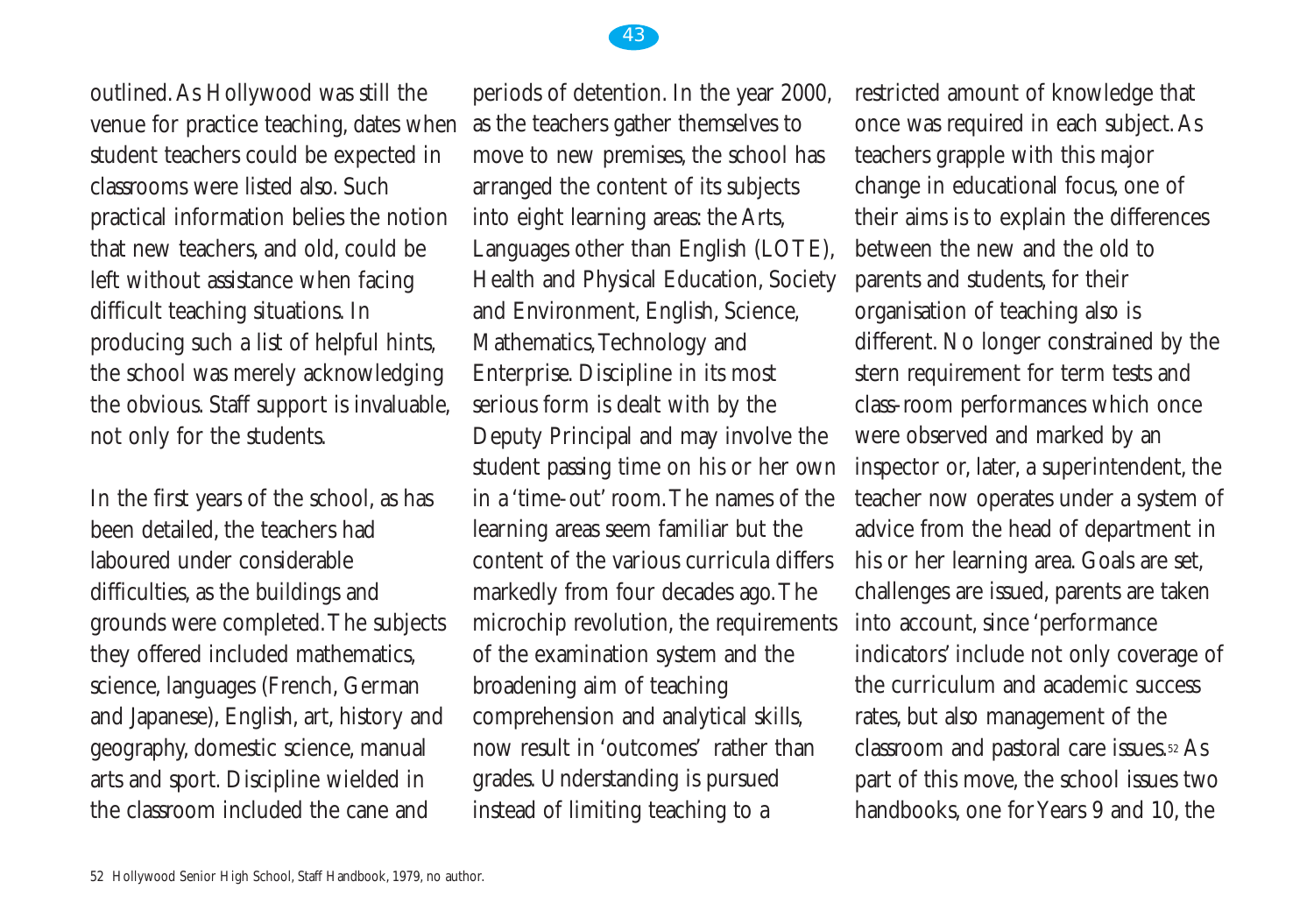

other for years 11 and 12, where the content and course requirements are spelled out for students and parents. These are years when choices must be made.

While change may be difficult to accept, especially in a familiar setting like a school, it is not all bad news. Students are accorded greater respect as individuals than in the past and in return are expected to act with greater responsibility.As most children now remain at school until they are young adults, physically bigger and stronger than many teachers, and exposed to a wider range of educational experiences, including such excursions as holiday trips to other countries and even the possibility of living and learning in another country for an extended length of time, recent changes reflect a broadening outlook within our prosperous western society.

Hollywood, perhaps because of its proximity to the University of Western Australia, has always accepted students from other countries in its classrooms. Many children of visiting academics have been educated here for short periods. Other visitors have been Rotary exchange students or students from a 'sister' school in Japan.53 All have had to make adjustments to their new school, providing another challenge to the classroom teacher, as they themselves added new dimensions to their peers' understanding of the world. However, despite the liberalising of the education experience, an equalising of stature inside the classroom between the teacher and the students is an aim that is far too radical to be contemplated, even in this most liberal of government schools.

Teaching is one the world's more stressful occupations, a fact recognised by the State School Teachers' Union when they commissioned research into the workplace.A discussion paper was produced which illustrated that teacher stress and teacher burn-out was widespread in the modern world, stress commonly peaking in the first five years in the classrooms and again, after twenty.54 Why then do adults decide to join the profession? These days few will admit they always wanted to be a teacher, although Hollywood's deputy Principal (now head of Shenton College Upper School), Rob Schock, decided that he would be a teacher when he was fifteen, and fewer still advertise that there was any ideological commitment in their choice of profession. Some will say they just dropped into the profession by chance, others took a different career path before approaching a classroom. But ask any teacher and the chances are that you will receive one of two

<sup>53</sup> Hollywood has long been known for stimulating and successful language teaching, see Success Stories.

<sup>54</sup> Education Committee of State School Teachers' Union of Western Australia (inc.) Position Paper no. 4, May 1982, 'Teaching and Stress'.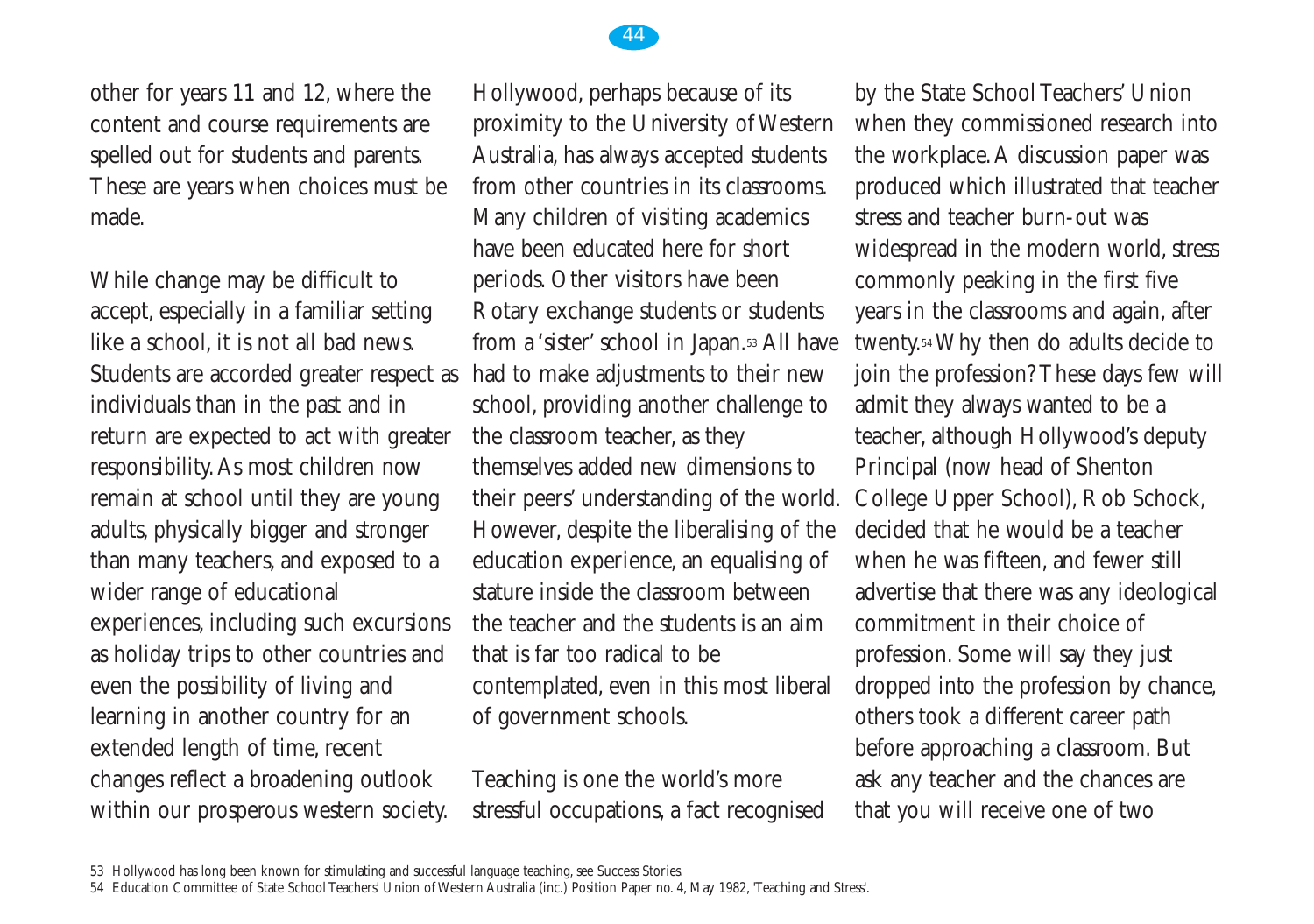replies: teacher scholarships, which were sufficiently generous to allow all, but especially country students, to attend university, or a family interest in teaching proved influential. State funded scholarships increased hugely in number after the Second World War to alleviate the shortage of teachers, but in Hollywood has mostly been fortunate Western Australia the factor of distance, the knowledge that a country posting, perhaps in a remote area, was regarded as essential experience before tenure could be granted, inhibited many from applying. Family members who could relate insider knowledge of how the department and school teachers' union have combined to minimise transfer difficulties and accommodation problems, allayed that fear to some extent. Country experience after all, might not be as stressful as work in a big city school. Various factors uncovered by the Union researchers to be crucial in the

mitigation or exacerbation of stress, included place of employment and support systems within and outside the school, as well as the administrative style and personality of the principal and support staff.

in the personalities of its principals and long-serving deputies who could reliably utter emollient words and prevent treacherous situations emerging among the various sections of the school community. In the 1960s the school was lucky to have John Paul as its Principal. He is remembered as one of those gifted headmasters who make a difference wherever they go. He knew the children and could communicate with them and their parents, as well as knowing and leading his staff. He was a 'brilliant educationist' and was followed, after an interval, by another affable and

inspirational Principal, Max Piggott. These two men were capably supported by their Principal Mistress, Miss Lukin, who held that her responsibility was not merely to placate parents or make cups of tea, but to help the school run smoothly and retain its place in the community. There were always two deputy principals because of the size of the school, but the male deputy tended to move on, usually promoted to a headship.This fate, because of the lack of opportunity for women, did not befall either Miss Lukin (1965-1982) or her successor, Jane Green (1983- 1997).Yet both emerged as powerful forces within the school structure and the school would have been considerably poorer without them. They, too, knew all the students and parents, sat on the School Council and explained school policy. Merrilees Lukin continued to teach at least one

55 John Paul was well respected by Dr David Mossenson who thought he was better equipped to be Director of Secondary Education than himself, see BL OHtr2613. M.C. Salter (formerly Merrilees Lukin) praised both men when interviewed. She had worked with John Paul at another school before coming to Hollywood.

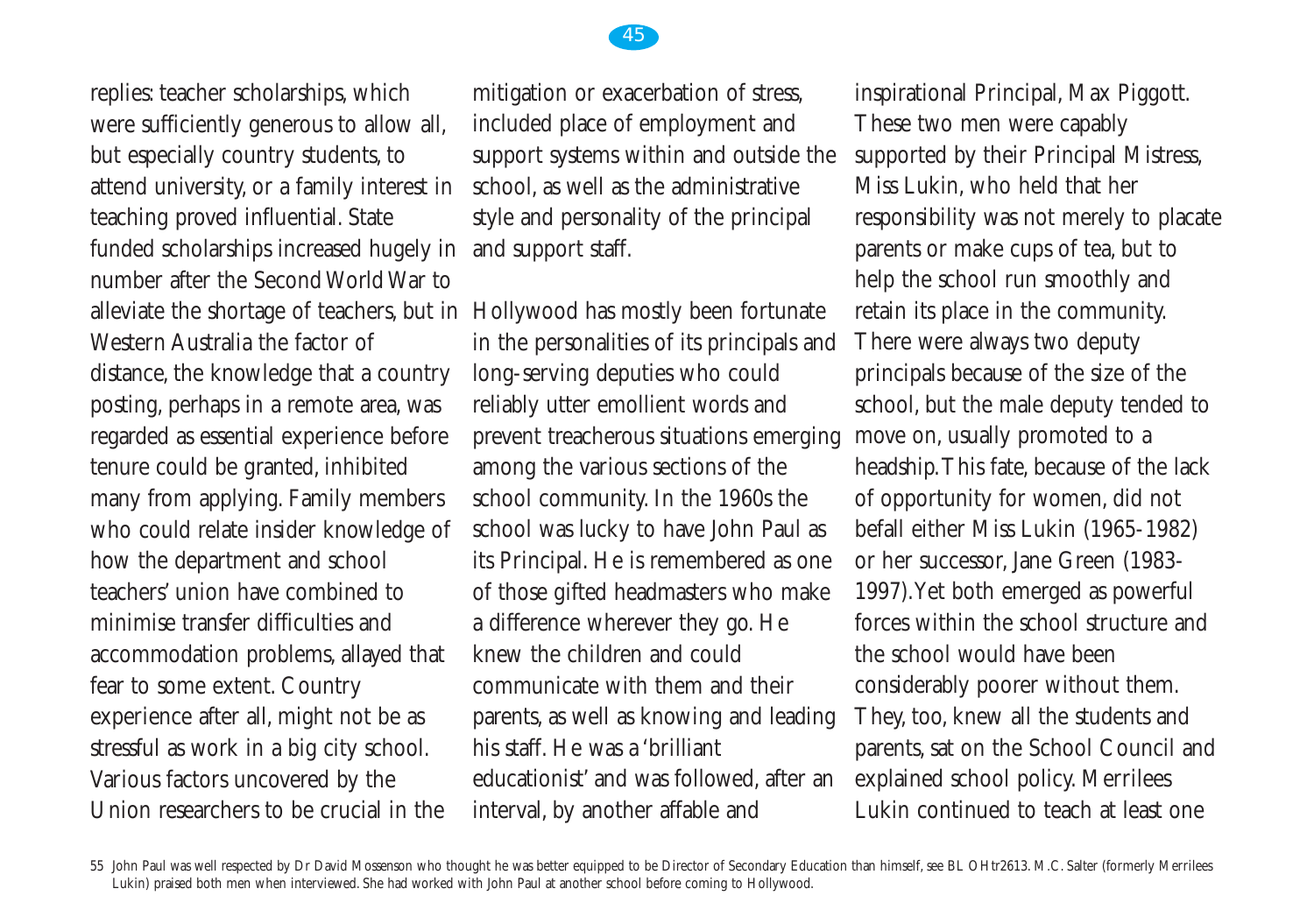

class each term, usually year 11 Biology. She thought it important not to lose touch with the special circumstances of the classroom, but by the time her successor took over, the pace of administrative change was such that there was no spare time for face to face teaching.<sup>56</sup> These two women's communication and organisational skills, especially during the 1980s and 1990s, helped the school 'run like clockwork' as one teacher has recalled. That encomium does not mean that all decisions taken at the top were acceptable to the classroom workforce. In particular the formation and implementation of the school timetable was and remains a fertile area for discussion and discord. Students argue about uniform, teachers rally around the timetable and duty rosters as issues.

#### No school runs well without competent clerical assistance. One of

the least recognised spheres of the school organisation is the front office. Here parents meet administrative staff who answer the constantly ringing phone, maintain the attendance registers, deal with sick children, find time to deliver lunches that have been left at home, ring parents when necessary.They also provide the necessary skills to keep the records of the institution and when computers were first installed laboured extra hours to understand the new programs.Their number has increased from one, Miss Little, who served as secretary to the first headmasters, to four fully employed women.This burgeoning of the office work reflects the increased administrative responsibilities that have fallen on the school since the 1960s. especially during the 1980s.The office was the first place that parents could contact when teachers went on strike.

For occasionally the State School Teachers' Union adds to debate within schools since not all contention is tied to the classroom and school administration. During the 1980s, largely as a result of the altering political environment and the shrinking of funds for education, teachers also took industrial action. In July 1981, forty-five members of staff walked out of the school as the result of a disagreement over the quality of education available in schools.The halcyon days of the seventies were beginning to lose their glow. Commonwealth funding for schools was slowly contracting and the union demands for pay increases to reflect work for value were not to be met by the department whose brief from the State government was to reduce its expenditure. David Mossenson, still the Director, attempted to rationalise his expenditure in the least painful way as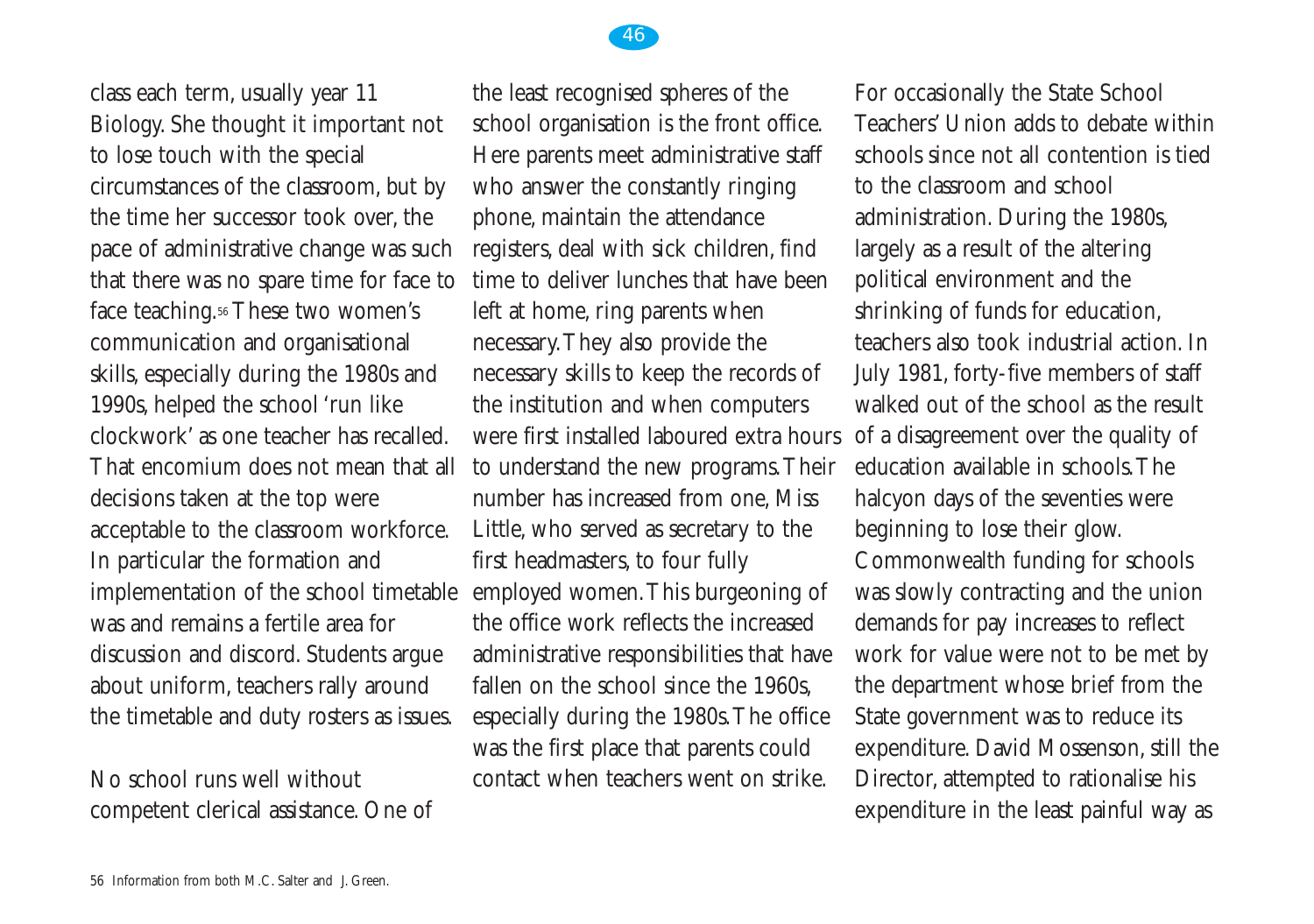

soon as he could. He argued that in doing so he was hoping to spread the pain more equitably and with less impact than would have been the case if he had left himself only six months to make all his savings in the departmental budget, but in fact his actions were declared responsible for triggering a damaging dispute.57

Parents divided over the issue. Some thought the government's action was reprehensible and wrote to the Principal supporting the striking teachers. Others were less forgiving and thought that an elected government should be able to impose budgetary constraints if necessary.The P & C issued a press statement supporting their teachers' actions and advertising the fact that they had formed an Action Committee 'to consult with teachers, students and parents and to

take whatever action is felt advisable in the campaign to maintain the quality of education'.58 Despite such exceptional support, the teachers ultimately lost the dispute.59 Some would argue they have been losing ever since.

Hollywood has been known for many years as a 'union' school. Even today, after the many changes made to the industrial scene, changes that include individual workplace agreements, about 80% of the staff remain within the Union.This high rate of membership has been maintained with the loss of some innocence and optimism, in particular after two damaging industrial disputes that thoroughly demoralised some individuals. In 1989 state school teachers walked out of their schools on 31 July.They struck for one day only in support of better pay and

conditions.The new directions demanded of them by the Better Schools report were involving longer hours both in the classroom and in committees, consulting with their school communities, but no extra funds apparently had been committed. In taking such action they were responding to a union which had become progressively restless and more radical over the previous decade.The government acted nervously eventually taking the union to task and endeavouring to deregister it.This dispute ended in favour of the union the following year, but a damaging precedent had been set. Union bashing was not approved by most Hollywood teachers.They also reacted against the changes instituted in 1995 by the Industrial Relations Minister which they saw as consistently anti-union and anti-public sector.<sup>60</sup>

<sup>57</sup> See BL OHtr 2613, David Mossenson.

<sup>58</sup> Press statement issued 30 July 1981.

<sup>59</sup> See the Presidential Address to the union by John Negus, published in *The W.A.Teachers' Journal*, October 1981 for a clarion call to members.

<sup>60</sup> See *The W.A.Teachers' Journal* 1989 and 1990 for reports on the industrial action, and *Western Teacher*, 1995, for opinions about these industrial reforms. Some Hollywood teachers were closely involved in union activities during these years.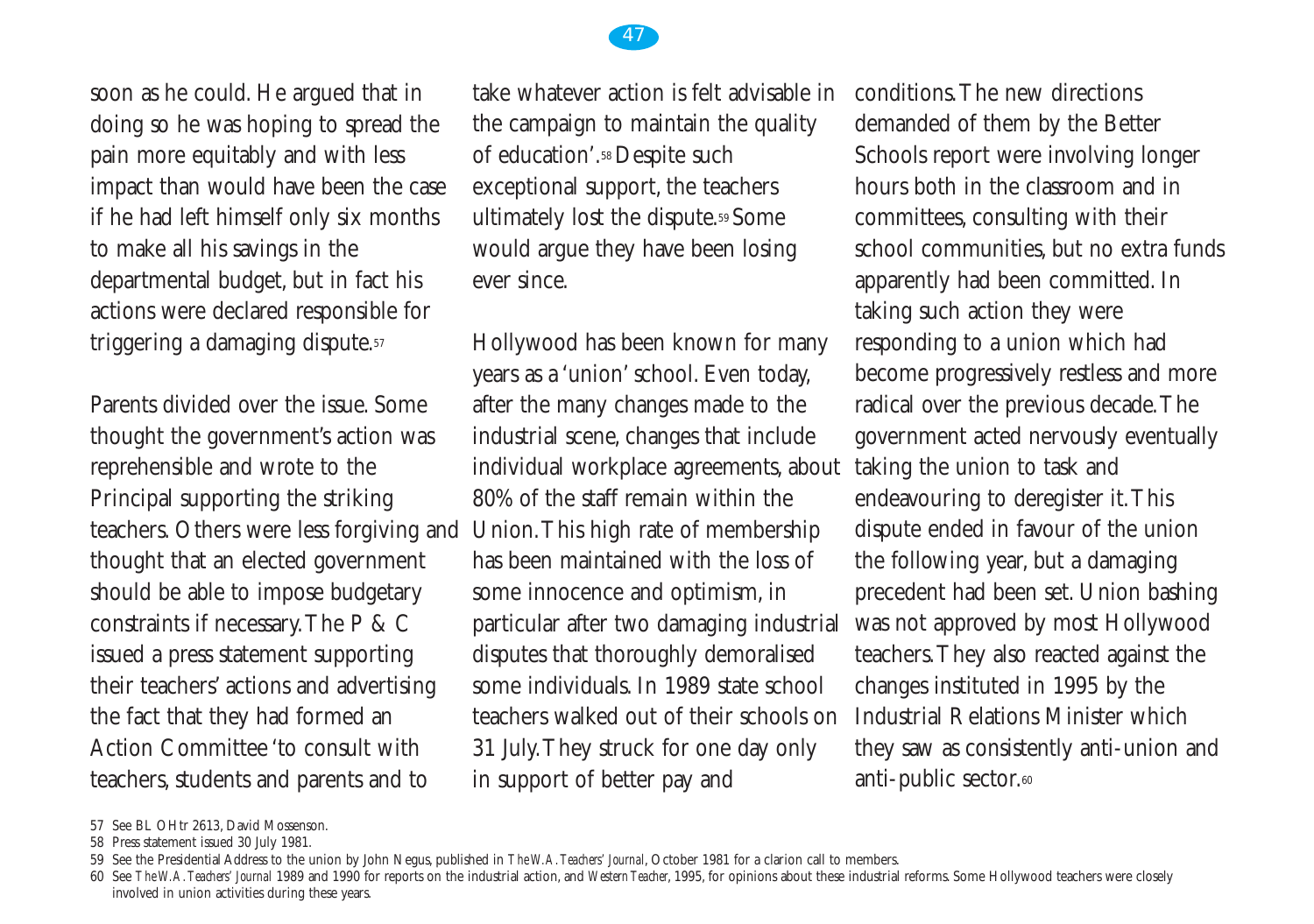

difference between teaching fifteen years ago and teaching today.Those who are involved in supervising swimming or other sporting activities, or who are helping students prepare themselves for the Rock Eisteddfod, know that these responsibilities rarely receive sufficient recompense and these days not all teachers will commit themselves to unpaid work. Hollywood no longer produces school-based musicals and extravaganzas precisely because they involve so much unpaid labour.Yet teachers do continue to provide extra curricular activities, like camps and debating, seeing it as part of their job to extend their classes socially and intellectually.

School-teaching clearly has changed over the 40 year life of the school.As some will admit, 'teaching is a lovely job', adding far too frequently,'but...' when a litany of troubles ensue.The

difficulties usually relate to lack of resources rather than anything to do with facing students. Funding remains an issue for government schools. Nevertheless, substantial gains have been recorded industrially, including the acceptance of merit, rather than seniority when promotions are considered.The past two Principals have been women, June Prouse (relieving Principal) and Pauline Coghlan, who will head the new school, a startling change for some teachers. Devolution, while it adds responsibilities, also allows many more decisions to be taken by heads of department, and individual teachers.As in most occupations where an enormous amount of time is spent dealing with individuals face to face, despite the possibility of burn-out, passionate commitment to the job is a necessary requirement. Hollywood teachers have achieved exceptional

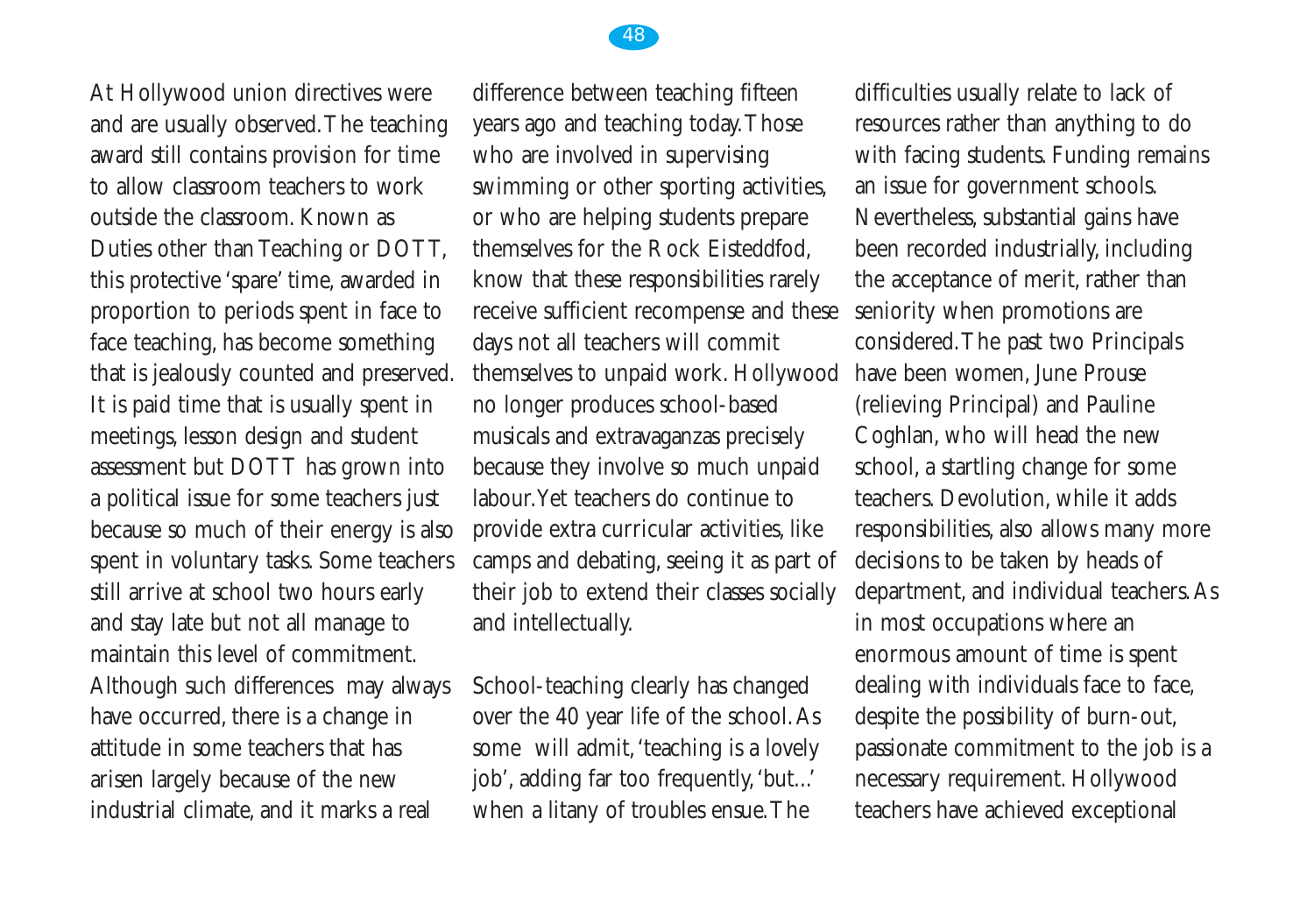are the envy of other schools.

# Teaching Citizenship; approaching the 1990s

An interest in politics has never died among Hollywood teachers and students and was confirmed when a politics teacher was appointed in 1977. But from the very first years of the school, students had been encouraged to visit parliament house to meet their local members and to observe the Legislative Assembly in action. Hollywood was also highly impressed by the United Nations attempt to teach students about international relations and regularly sent students to the Dag Hammerskjold conference, as state representatives.<sup>61</sup> However, the 1970s broadened student understanding of political issues and this knowledge was further deepened during the 1980s

results, both social and academic, which by the school's increasing focus on 'active citizenship'.

> In 1988 a group of Hollywood year 12 students formulated a submission for the Senate Standing Committee on Employment Education and Training and when this committee visited Perth they appeared before it to explain their views, being only the second school in Australia to accept the opportunity. The students argued that politics should be taught more widely as school students rarely comprehended how the state or political parties worked. But they also made the point that the kind of teaching was important. It was no longer acceptable to be required to learn from a textbook—most of those in the subject were regrettably unexciting; the inquiry method stimulated a higher level of interest.'Active citizenship' demanded active membership of

appropriate decision making forums. These students argued that schools had a way to go before student opinion and the teaching of students to form their own opinions would obtain legitimacy even though Hollywood still had a representative Student Council and student members sat on the School Council. In their own way these students were endorsing changes proposed by the Better Schools report for more autonomy, although it is unlikely that they had read the document.

In general, schools tend to be wary of politically active groups among their constituents. Hollywood has attempted to be more generous.The politics teacher, Chris Hill, who accompanied this group to the Commonwealth Offices in Perth where they aired their views, was later awarded the first WA Parliamentary Education Teaching

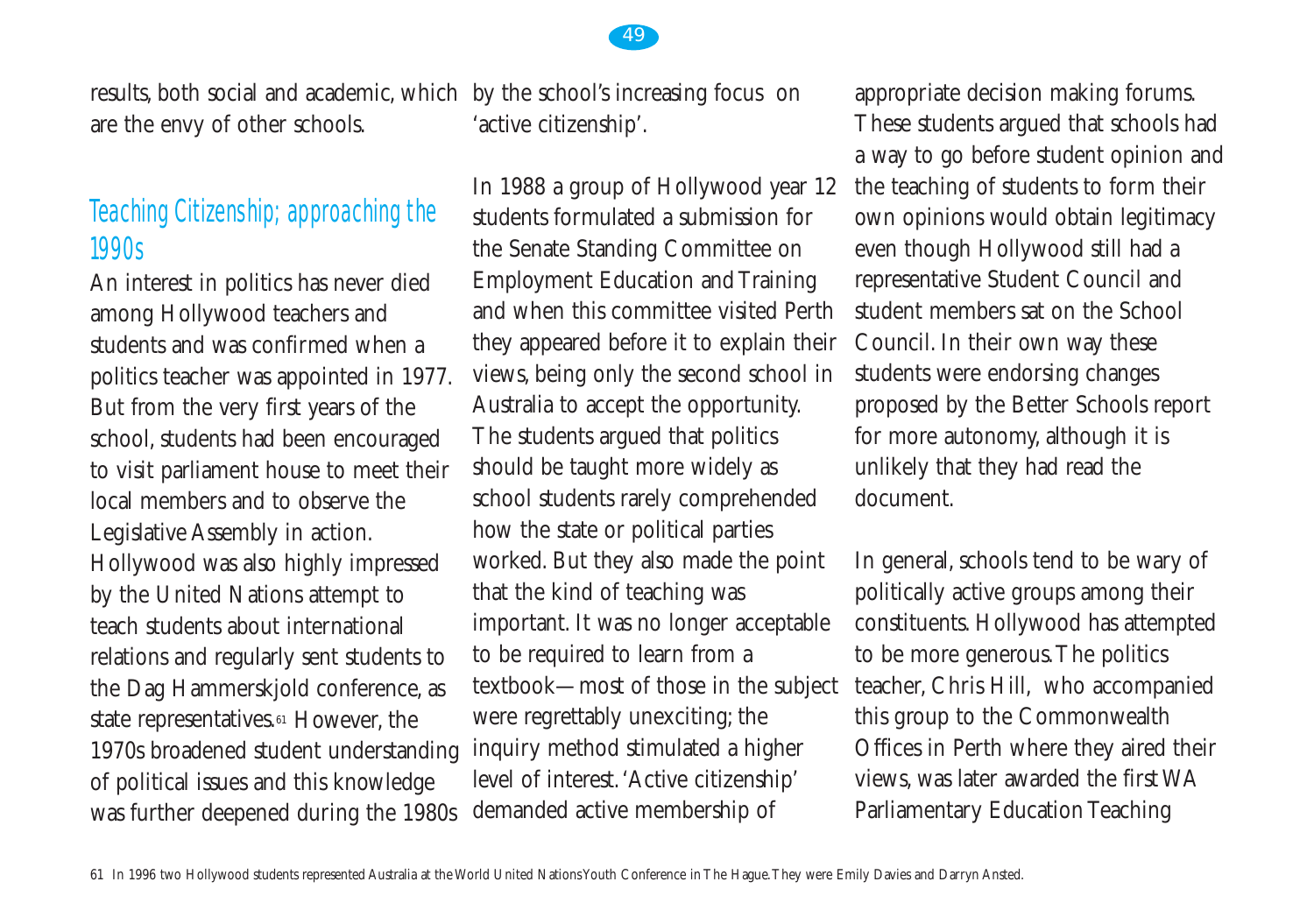Fellowship. He then spent one month in Canberra where he assisted in developing two curriculum packages about parliamentary procedure for schools.Teaching about matters such as parliamentary procedure was perceived as laudable, and other efforts made at Hollywood to bring the political world Premier. into focus for its students have also been endorsed. During the 1990s Hill squired a group of students across the country to Canberra.They travelled by bus, and dropped in on parliamentarians in Melbourne, Sydney as well as the federal capital.A full timetable ensured that everyone reached home exhausted, but presumably with a greater command of the country's political system.This trip was not the only one made to Canberra, for since the 1970s the school has consistently encouraged students to become knowledgeable about the political world.They have

later practised their skills in various places including University Guilds and student unions. Hollywood numbers among its alumnae politicians, Colin Barnett, MLA, Doug Shave, MLA, Kim Beazley MHR, Christopher Evans, Sen. and David Parker, a former deputy

## Domestic Issues

The politics of the private world have also altered greatly since with 1960s. Teachers in the traditional areas of Home Economics and Manual Arts (Design and Technology) have sought to move with the times. Home Economics has always enjoyed a certain popularity at Hollywood, perhaps because of its high teacher commitment, perhaps because in the original school plan, it was located on one corner of the quadrangle and thus dominated a section of the school

building.As that building plan suggested, this subject, designed to teach young girls how to become good wives and mothers, was given high priority.The curriculum then was based on an assumption that girls would marry and stay at home raising their family. Society began to challenge this version of a female future in the 1970s as we have seen (earlier in some families), and by the 1980s the emphasis on equal opportunity raised in new reports on education and at many meetings within the school, meant that if the subject was to survive at Hollywood, the courses needed radical refocusing.The Home Economics department found a new niche in school life when cookery and sewing became available for both boys and girls.

Home Economics today is part of the learning area, Technology & Enterprise,

50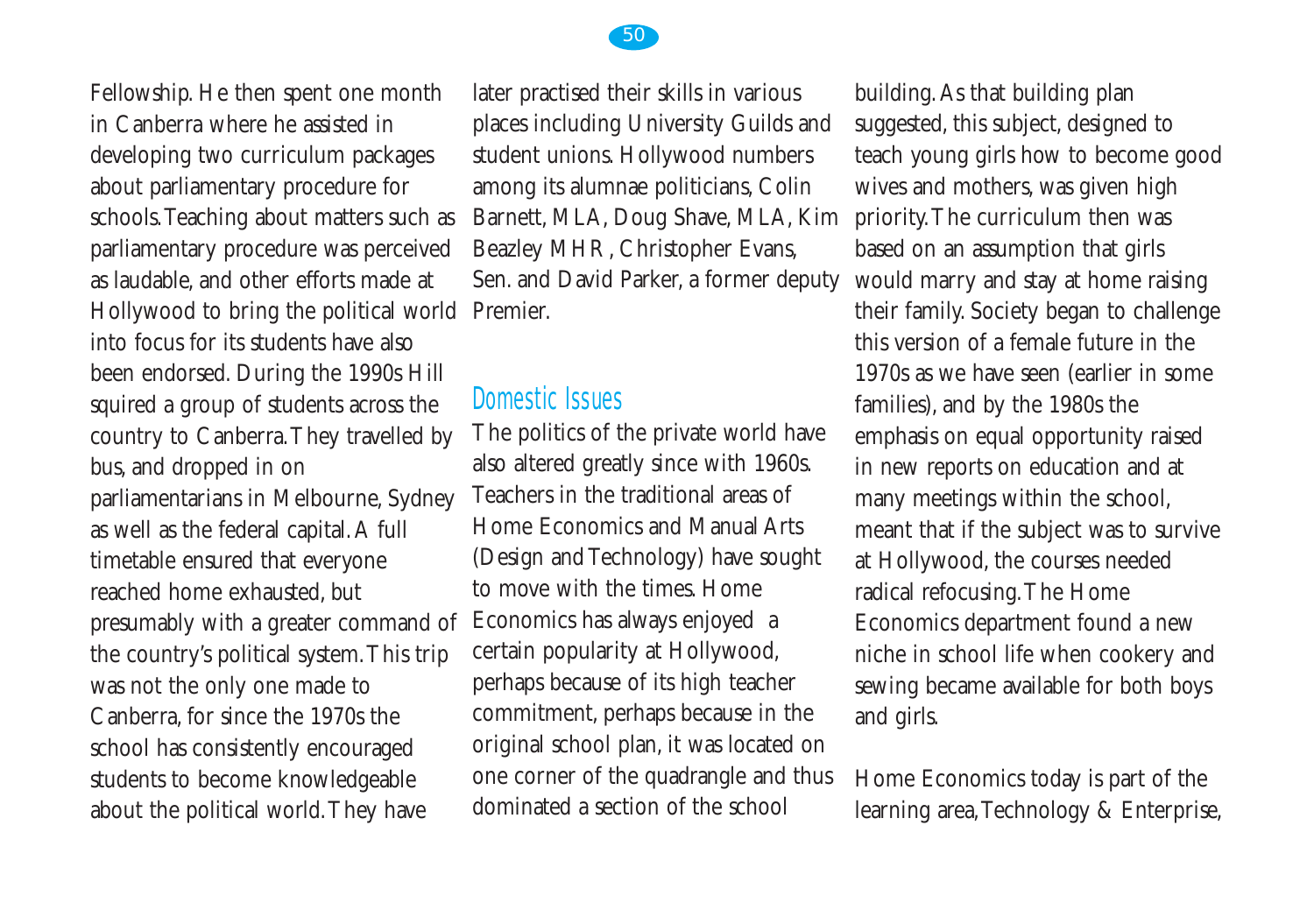(which also administers Physical Education and Health, Business Computing and Commerce, Computer Related Studies, and Design & Technology).<sup>62</sup> Together with Design and Technology it has been relocated to a far less prominent place in the school buildings and now occupies the old Animal Health site where once Manual Arts held undisputed sway. Recently upgraded and equipped with new stoves, the Home Economics centre has emerged a swan from an ugly duckling stage. Like Design and Technology this subject is now compulsory for all year 8 students, and if teaching is successful that year then students clamour to remain.'Food is big at Hollywood', said teacher Yvette Vittorio. Certainly what is offered is far from the home management expectations of earlier years.The curriculum now develops useful skills over the five years from patisserie

cooking to catering.There is an element of work experience incorporated to the year 11 course when students cooperate in a group called 'Delectables' to cater for certain social occasions.They practise on their parents of course, but also exhibit their skills at the time of the annual Wildflower Festival in King's Park by cooking for the notables. Gender is far less of an issue with cooking than it is with sewing, the other traditional branch of Home Economics. More boys than girls often enrol in the food courses, indicating that a radical attitudinal change has taken place in the way this subject is perceived.

Design and Technology, which now includes photography and jewelry, also attempts to avoid resonating with past ideologies of gender and male capabilities. But boys still outnumber girls in woodwork, metalwork and

technical drawing classes.These subjects are expensive for any school to maintain, and under the user pays regime parents now foot the bill for the ingredients cooked by their children or the wood and metal fabricated into objects for their appreciation, although teachers scrounge second hand timber wherever they can. Design and Technology also demands a high level of maintenance of tools and equipment, but supposedly teaches the satisfaction of useful hand skills. Manual Arts teachers historically held a special place in the school.They were frequently called upon for small maintenance jobs and encouraged their students to see the value of the work of the work they did as useful, even essential to society. It is difficult to maintain this argument today. Neither subject earns points for the TEE, but both contribute towards the Certificate of Secondary Education that is granted

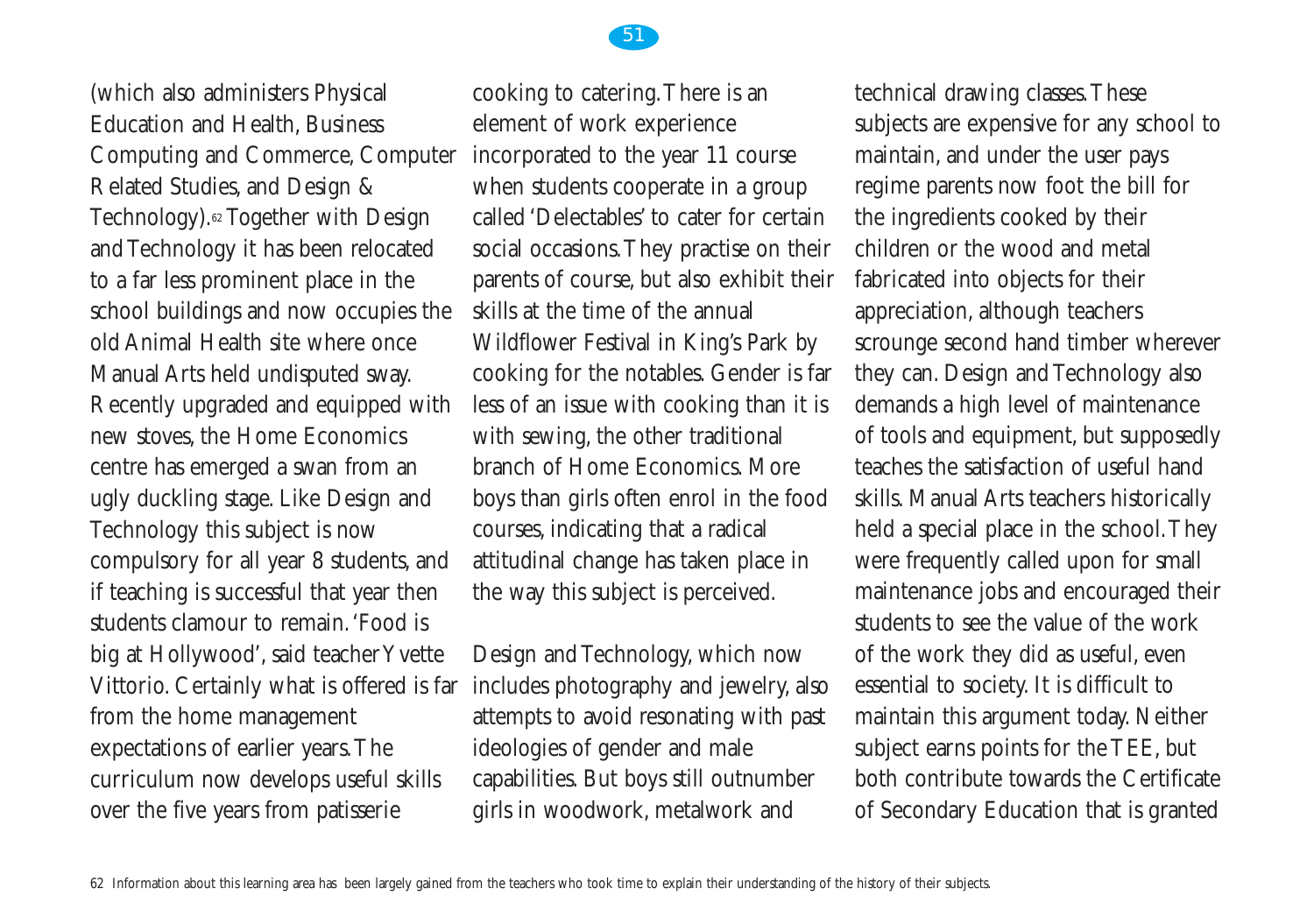to all successful school graduates.

Photography, now taught by a former Manual Arts teacher and head of department,Andrew West, is also potentially expensive in material costs, but is rather more technologically advanced than woodwork.The school has recently acquired some digital cameras and together with art, with which there is some affinity, photography adds to the appreciation of design especially as students are taught to formulate their own compositions from the outset.

Many students choose to spend more time in the business and commercial streams of this learning area than with the hands-on subjects, enjoyable as they might be. Computers have altered the student understanding of the workplace.The business classroom is fully equipped with modern PCs.

Computing languages are taught and web pages designed by students.The first computers were installed in the school as the result of parent generosity in the 1970s. Since that time they have become an essential practical and learning tool and Computing has become a TEE subject.There are few places in the school without the new technology.The school library has been transformed, although books still stand on its shelves. But computer terminals and CD Roms reflect the changing accessibility of information. Students can e-mail their homework to their teachers, teachers can draw up lesson plans and utilise the World Wide Web with ease. Computers emphasise the rate of change that is overtaking schools today, and Home Economics and Design and Technology must be understood in their reflected light. They provide something completely different. Both once were defined by

an understanding of how society works, girls requiring household skills and boys needing to know how to fix things, but still they offer an escape route for those Hollywood students who are not attracted by the pressurecooker atmosphere of the competitive final year exams. In the past, many students in this learning area left before the end of year 12, some taking apprenticeships, others finding work in offices or shops.Their prospects were enhanced by relationships the school built up with potential employers.This can still be the case for some lucky students, but most now continue their education at TAFE colleges.

## 1990s

The Better Schools document influenced the 1990s profoundly, although it, in turn, was to be overtaken by a new administrative

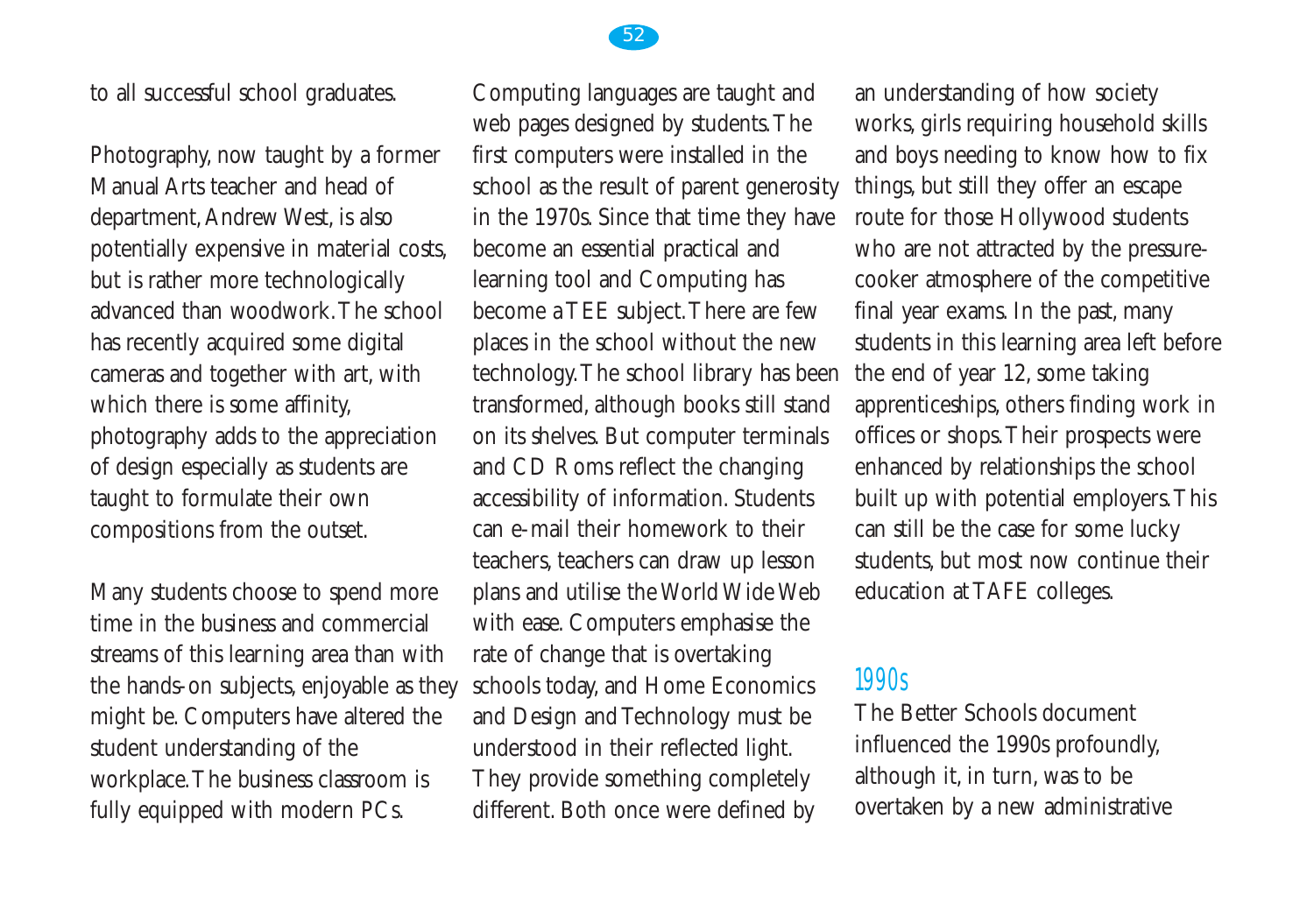policy of the Local Area Educational Plan or LAEP, which brought the devolution process to a new level. Hollywood parents, especially members of the School Council and some teachers, were prepared to take a school-based decision-making group seriously but change takes time to accept and implement and the school administration neither immediately substituted the unit curriculum for core subjects and options, nor drew up a school plan as Better Schools required. Parents expressed themselves hampered and frustrated especially by the 1989 industrial dispute which left teachers disinclined to attend meetings after school hours.The Principal was also dismayed by the extent of consultation required to formulate such a plan, having virtually ignored an earlier draft constitution drawn up by the president of the School Council and an informed teacher.63 Pastoral

care, however, was the issue over which one of their responsibilities within most time was spent. It became the first priority when the school plan was finally announced in 1992.

Although the idea of extending the responsibilities of the school towards enhancing the individual's social confidence has always been accepted in education circles as a positive notion to assist learning, the nineties emphasis required a new team of people working at the school.The term 'pastoral care' has a biblical ring to it, so perhaps it is not surprising to discover that the school accepted the arrival of a chaplain in August 1990. He was and is funded by the Hollywood Christian Resources Council, a representative committee of twelve local churches, that include Catholic,Anglican, Baptist, Churches of nurse, psychologist or chaplain if they Christ and Uniting parishes, who consider the provision of this service as

their communities.64 His role in the school is to maintain a Christian presence. He is not permitted under the Education Act to proselytise or evangelise any student, nor does he have a teaching position, but he may counsel individual students who seek his help.The current chaplain is a Minister of Religion who assists with various school programs that are designed to promote student self confidence, self esteem and personal development.

He is not the only provider of pastoral care, nor is this emphasis new at Hollywood.Teachers who are year coordinators also accept the responsibility to nurture and watch children in their care, referring them to the school think some need has arisen.As well, Student Services (the new name for

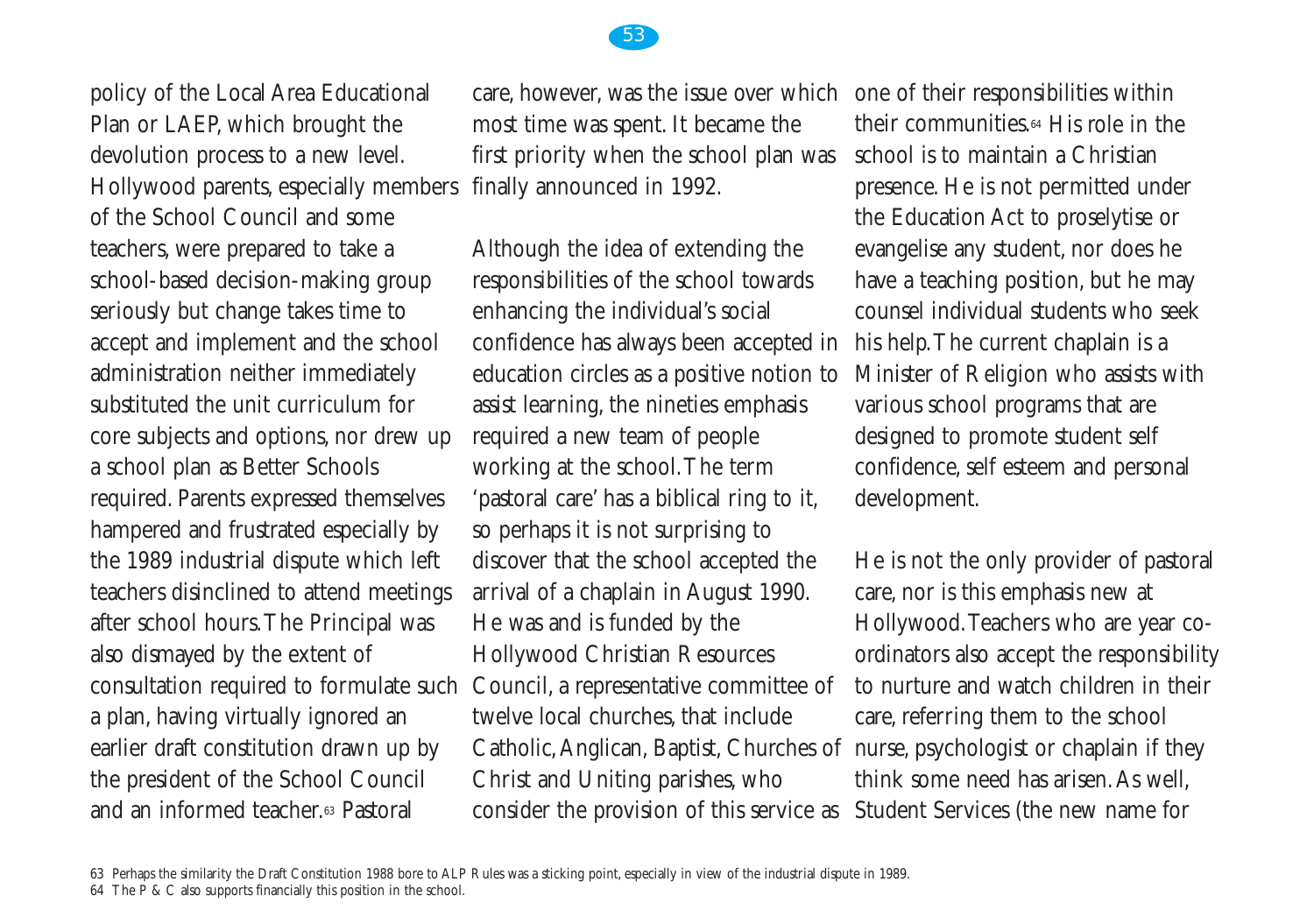'pastoral care') include a youth education officer whose job once was to arrange school excursions and camps, but now organises work-place learning (formerly work experience), and a policeman, currently a former student of Hollywood, whose role is to provide information to students about drugs, driving and other hazards of adolescent life.65 A peer support program, under which year 11 students monitor the incoming Year 8s, greeting and camping with them in the first week of term, was established in 1989 and continues to build some of the social bonds within the school. Pastoral care, which seeks to identify children in want of assistance, seems formulated to stand as a safeguard against uninformed public opinion that decries the lack of moral or social teaching in the school environment.As schools get bigger, and perhaps more impersonal, it is likely that this group of people will

54

continue to be needed.As chaplain Shane Scott remarked,

I see a lot of grief in my job. Children who come from homes where parents have separated, children who fail to reach their goals, children who feel isolated, students who arrive from another school and have no friends.There is a good deal of grief felt by students in this school.

The school psychologist, who is present at the school four days a week, agrees that there is an underside to the Hollywood experience.<sup>66</sup> He counsels, assesses and advises students, talks to parents and is, at the time of writing, constructing a 'Boys in Education' program for Hollywood.Why should such an idea be necessary, especially in such an apparently successful school? Hollywood students have their difficulties as well as their triumphs, for all schools, but particularly government schools, reflect stresses and strains within the wider society. Moreover, as all educationists know, students vary. Not everyone will appreciate the same educational environment. Perhaps there is an irony in providing a special learning experience for boys in the classroom. Many of the inequalities girls faced in Hollywood, which were identified in the 1970s and worked on by the staff, students and parents alike, have been resolved. Now it is the boys' turn. Could masculinity be at risk? The pastoral care team, however, rejects this interpretation.They know that social development is uneven and the students they encounter, boys and girls, do not always enjoy school.Their job is to be responsive to individuals.'We are good at putting out bushfires', reported the psychologist.67

Parents too, as we have seen, may differ in their appreciation of Hollywood and

<sup>65</sup> Use of illicit drugs has taken its toll at Hollywood as in other high schools.

<sup>66</sup> The Psychologist is employed by the Perth Education District Office and under the accepted formula should attend Hollywood three days a week, but the school itself pays for the fourth day.

<sup>67</sup> In 1997 an actual fire at the school destroyed part of the Administration area. It was the only time such a destructive event has been recorded.Two students were charged.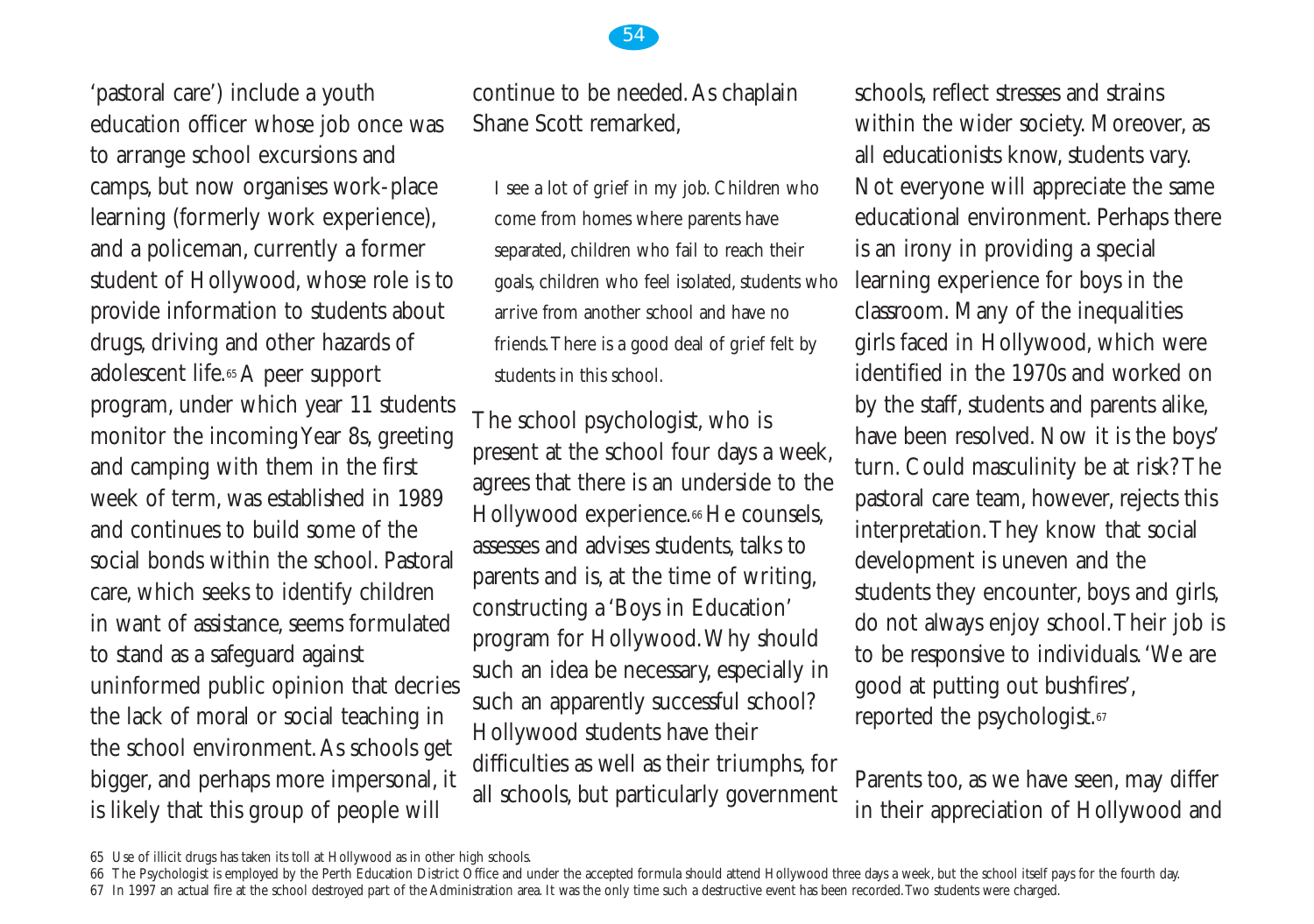

the 1990s proved a testing decade for parent and school relations. Informed parents are always likely to conceptualise the school and the education offered by it a little differently from those who are actually engaged in teaching or administration. They are often ready to form a group pushing for improvements.That said, it is also true that parents who do not keep up with debates about the direction of education probably understand the school in terms of their own school experiences a generation ago and are more wary of change. Both groups are likely to express their views.

Industrial disputes during 1991 again hampered the production of the school plan.The principal, no doubt frustrated by the lack of progress, sought to circumvent parental involvement by suggesting that the School Council meet only once a term and that

student involvement, always vulnerable to manipulation, be reduced from five to two members. Parents were immediately outraged and stood up for their right to meet more frequently and also for student equality of representation. If anything, such inapposite motions from the principal provoked the parents to more action. Moreover, despite the focus of the first school plan, not all were convinced that a chaplain was necessary, since the school had functioned for thirty years without one, and understood that his presence was a result of the new school principal's positive response to suggestions from the district churches.<sup>68</sup> Pastoral care is hard to disagree with but literacy and numeracy attracted parental concern as well. New school plans focussed upon these skills and timetabled periods of silent reading were introduced to satisfy perceptions of falling standards.The School

Council meets once a month, and retains its value as a bridge between the various groups within the institution. It generally supports the directions the school administration wishes to go, and certainly espouses and advertises the idea that Hollywood is a place where tolerance of difference and excellence of achievement go hand in hand 69

Tolerance of difference sounds so positively unthreatening but the ideal has taken a battering during the 1990s. It can so often suggest a lack of involvement, but evasion has not been Hollywood's way. One of the political debates of the decade has revolved around interpretation of the parts played by Aboriginal people in Australian history. So-called 'black armband history' has struggled with modern self-righteousness. How do we teach about the past when the pioneer

68 See Minutes of the Parents and Citizens Association, 1990-1994, for details.The parents were persuaded about the worth of the chaplaincy once they met the new appointee and heard his ideas. 69 At the time of writing student participation has been reduced to three.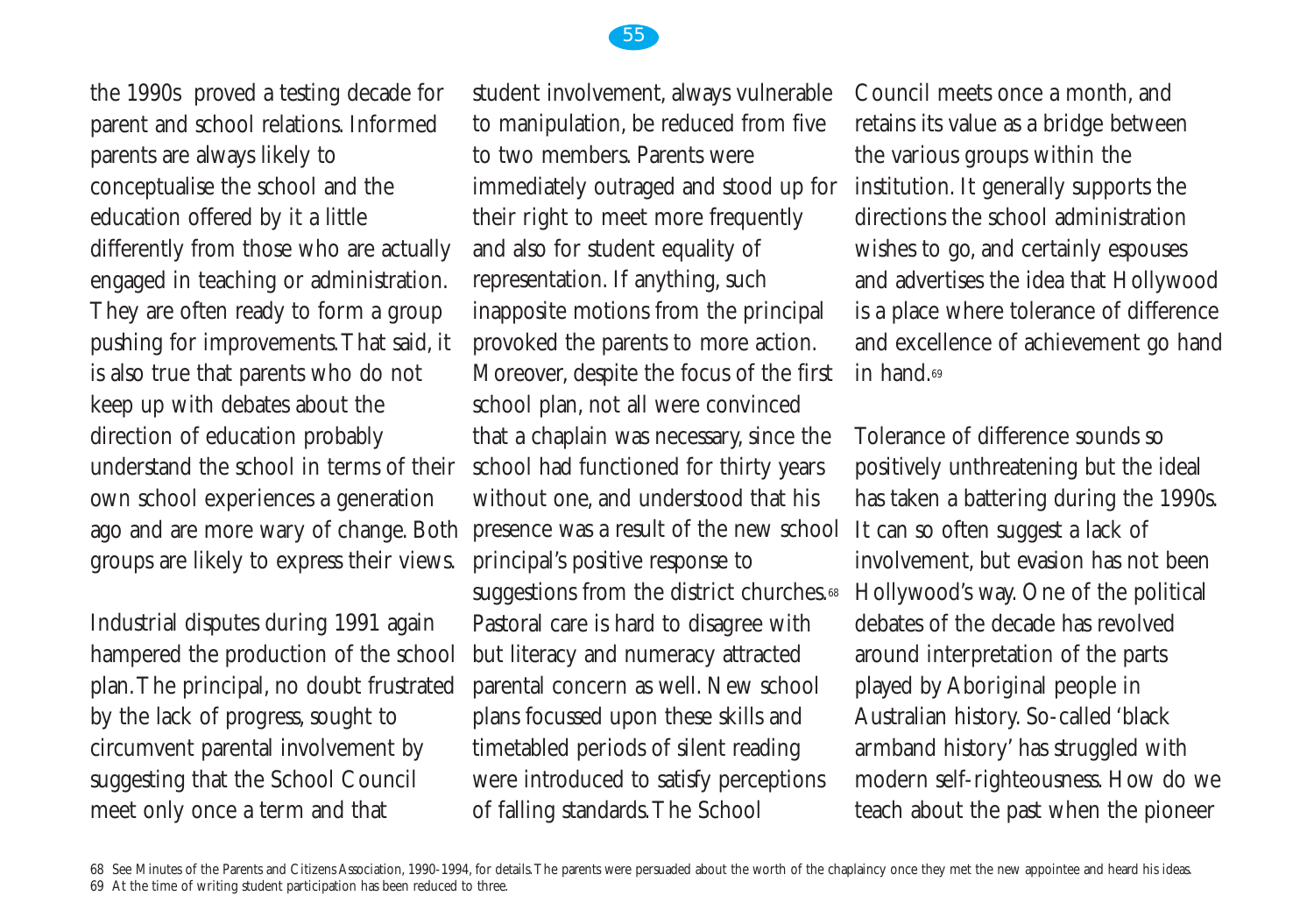

myth on the one hand has so many stalwart supporters, while alternative interpretations of black history have often only reached people through the publication of government reports like *Black Deaths in Custody*, or later, *Bringing them Home?*<sup>70</sup>

How did Hollywood deal with this challenge, with 'tolerance' or with achievement? The issue was tackled by teachers of the humanities stream in the ATP classes.They accepted the difficulty of studying Aboriginal history and piloted an original Aboriginal studies program in 1991, although in middle-class Hollywood at that time it was hard to find any student who others recognised as Aboriginal. Immediately they raised the idea of teaching about indigenous people it became obvious to the teachers that they could be caught in a classic dilemma, which they later described as

a form of 'institutional hypocrisy'.They were trying to teach a strand of cultural studies about a group of people whose status in the popular press might be misleading but was inevitably widely known.To avoid glib aspects of teaching such matters in a social vacuum it was decided that new teaching materials were required.The process of acquiring them from an Aboriginal community in Roebourne, a small town in the Pilbara whose reputation has been sadly enshrined in many people's memory by poet Jack Davis in his lyrical evocation 'Remember John Pat', has been etched in the participants' memory. Staff and students agreed that it was most memorable excursion they had ever undertaken.

More than one class of students went to Roebourne, but it was the first small group who recorded their impressions

most vividly.They stayed in the small town and were introduced to Aboriginal sites and history by a group of elders.They shared their experiences with some of the local children. playing basketball late into the night, learning how to perform at corroborees and picking up the guitar together.The students took photographs and wrote essays and diaries and collected artefacts, all of which became part of the new teaching materials once back in Perth. The teachers were impressed with the cooperation and openness they encountered in Roebourne and decided that their work might constitute a model for other schools. They applied for an Education Innovation Award, which they won. When they accepted their prize they were accompanied by two Roebourne adults, Roger Solomon and Allery Sandy, who came south to share their

<sup>70</sup> There is not room to cover all the issues about the teaching of Aboriginal history in this school narrative.The purpose of bringing it up is to show how a current issue of great emotion and importance was incorporated into the school's teaching and was not avoided.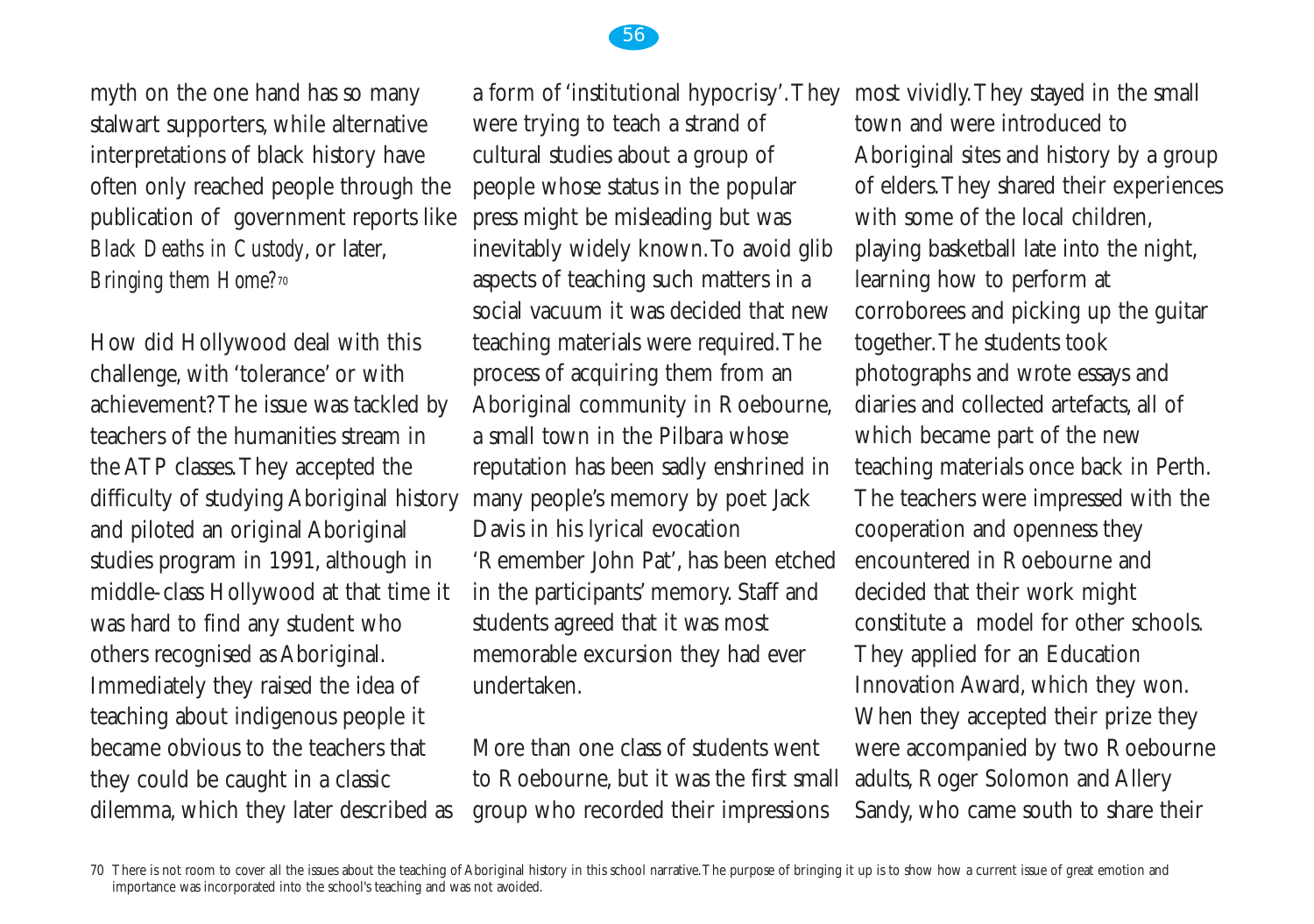

satisfaction and help show-case the venture.These two also taught at Hollywood for a week. Roger sat in the quadrangle with the children he had met up north, teaching them Aboriginal words, and encouraging their interest in Aboriginal history. Allery who was a teaching assistant in Roebourne, did the same in classrooms. It was a satisfying outcome of MACOS teaching and an impressive achievement for the ATP classes.This first encounter with Aboriginal people has resulted in rich outcomes, leading to annual Aboriginal Studies camps organised in various places around the State for all Society and Environment students.

Such achievements were threatened when in 1994 Director General of Education, Greg Black, endeavoured to 'rationalise' funding for the Academic Talent Program. In an attempt to

spread the funding more thinly he argued that Hollywood should concentrate either on the humanities or on the mathematics and science stream.Almost all schools who had found a place for ATP students were to be affected in one way or another. Gwen Brockman led the outcry at Hollywood. She considered it impossible as well as unwise to force children at the age of 12 to make such an unrealistic choice especially since many children in the program are gifted in both areas. Little consultation with schools who offered these courses seems to have taken place, but it is clear from correspondence held in the Department of Education archives, that some parents and teachers saw the dispersal of the ATP programs as a device to bolster other schools, especially those that were not currently attracting good students.71 Whether or not this was part of the departmental

agenda, Hollywood was told that it now shared ATP with Swanbourne Senior High School and Swanbourne was to teach the humanities stream. Again, Hollywood parents and teachers were stirred to action, becoming the more annoyed when it was perceived that the principal, Jim Haynes, held between a rock and a hard place, was capitulating to this directive. However, the department showed concern at the hostility roused by the proposal and sent a team of experts to the school who found themselves agreeing to save the humanities. Swanbourne was allocated mathematics and science. In 1998 both streams were restored to Hollywood and in the new school, Shenton College, teaching of the gifted will continue.

Changes in the 1990s were introduced under an increasingly decentralised administration. In line with an urgent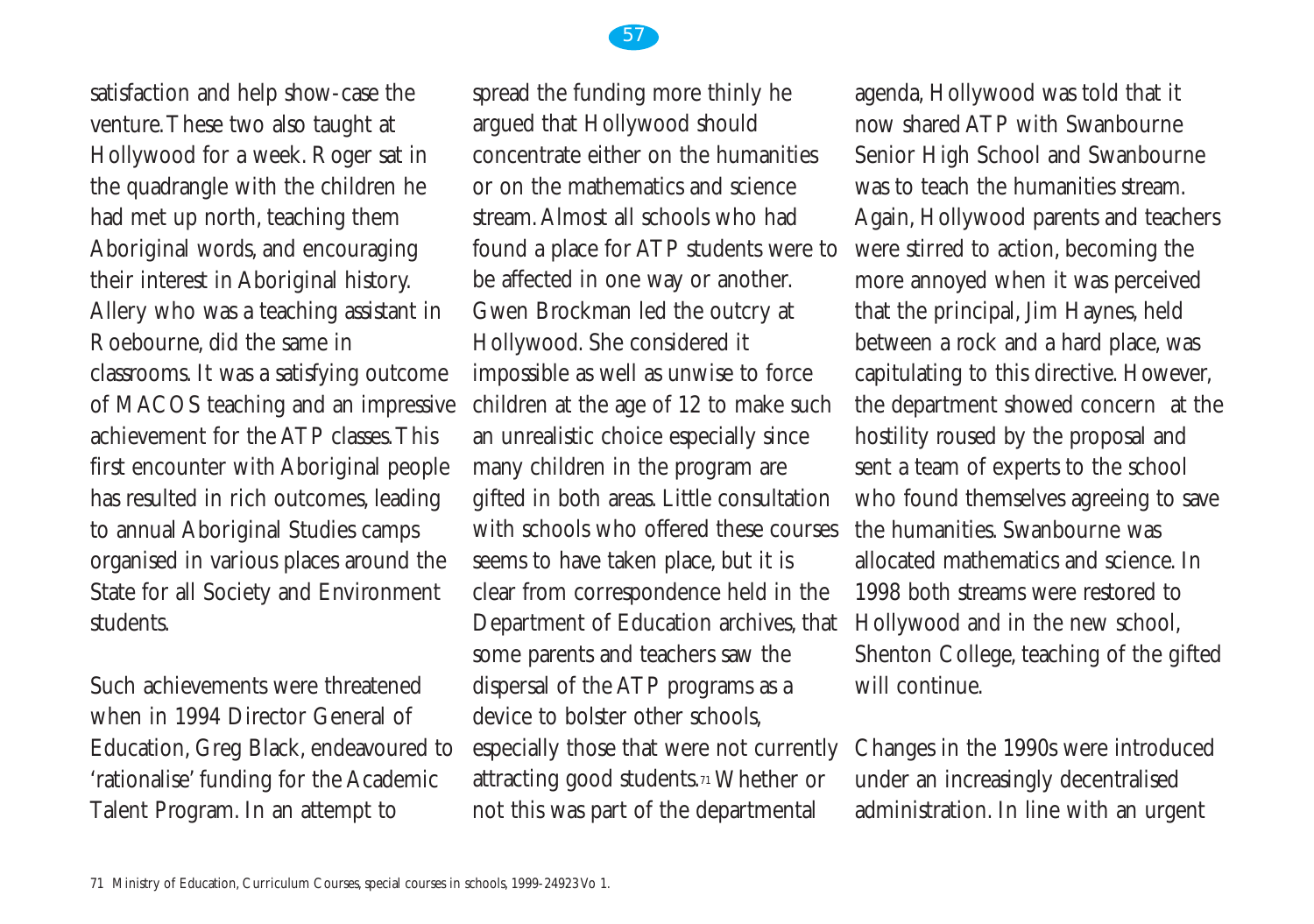

compellingly to the Minister and attended public meetings with enthusiasm.They even discovered the land on which a new school could be built. Shenton College may share some of the disabilities of a smaller site with Hollywood, but it is planned to be a shining example of government investment in education.

58

It is with the new school that this history must end.The administrative changes came thick and fast during the 1990s. Many were devoted to rationalising resources, at the expense, said the critics, of the quality of education. However the world has changed since the nineteenth century when educators knew without doubt what qualities education should contain. Today's teachers grapple with new technology and different educational requirements. In Perth's western suburbs, where private schools have increased

their enrolment, refurbished and built new campuses, government schools are being closed. Planners foresee further decreases in the government school populations in these established suburbs, while forecasting increased numbers in the growing northern areas of the city. Owing in part to parents' efforts, as well as to government initiative, public education will remain in the western suburbs in a brand new school with all the equipment and material goods that Hollywood possessed.These will not by themselves ensure the continuation of the Hollywood tradition of excellence. The new school will be an amalgamation of two government schools and has a daunting task ahead, to build its own traditions.This history has shown some of the elements that proved essential in creating one school: idealism, goodwill, passionate teaching and strong communication skills among various groups of people.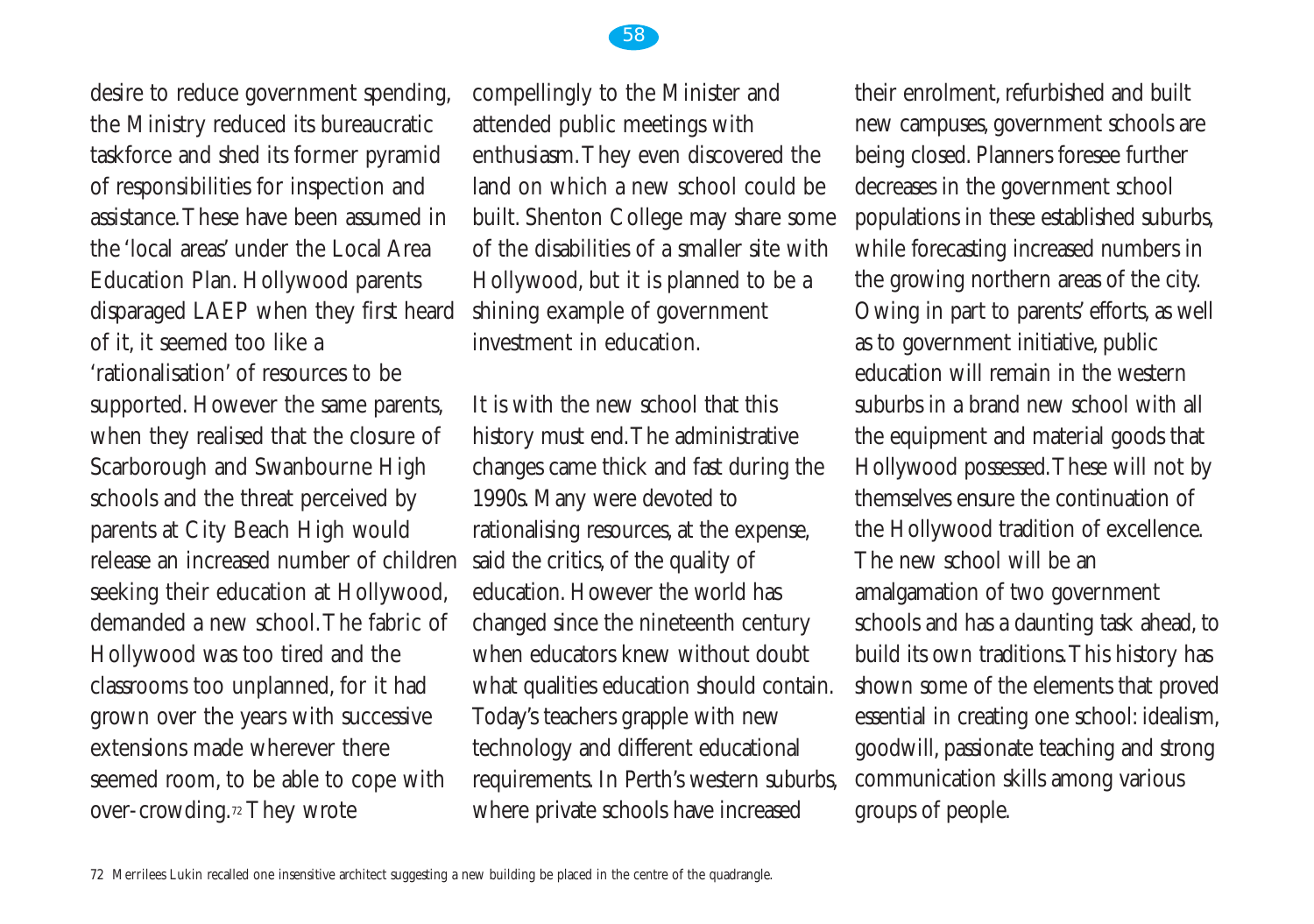#### **Conclusion**

The school, over its forty-two years nurtured a respectable quality of communication and support between its various communities and won an impressive store of achievement. Educational priorities, set both by the Department of Education and within the school, promoted creative teaching in the humanities and the sciences as well as in sport. Administrative expertise, demanded by policy changes throughout the school's history, generally enabled the school to run smoothly.The parents shared responsibility and credit for the school's accomplishments by their generous provision of equipment and material support and by giving their time to sit on committees or work in the canteen. Their children not only learned a wide variety of subjects but many have endeavoured to remain politically and socially engaged.They have freely

supported worthwhile causes, ranging from Save the Children Fund to local charities, and continue to worry about issues like AIDS and East Timor.73

The decade of the 1960s set the foundations for Hollywood's reputation for academic excellence.The debates of the 1970s heralded a more sophisticated approach to teaching and learning in the school and an acceptance that schools may reflect social concerns.The 1980s saw a continuation of that process when some teachers encouraged the students to question and learn through active inquiry.The 1990s increased parent participation in school decisionmaking as together with teachers, students and administrators they prepared to focus upon new demands that our changing world has placed upon educators.

Schools can be compared to hothouses that nurture extraordinary plants.The children who have passed through Hollywood are its best assets and advocates.They hold particular memories of the school's history and of its idealism.That idealism may have altered from time to time but the important issues of the day and the means with which the school chose to deal with them has granted Hollywood its special history. Hollywood's graduates are to be found in many walks of life: teaching, performing, politicising, governing, repairing, healing, competing, creating, restoring and administering parts of our society. They meet in groups in London and New York as well as in Sydney, Melbourne and Perth and in various other places.The school has meant many things to them.Above all, Hollywood provided an environment where good and lasting friendships



<sup>73</sup> Their support for these causes may be financial or more involved. One student visited East Timor in the year 2000 together with Society and Environment's new digital camera which she carefully returned.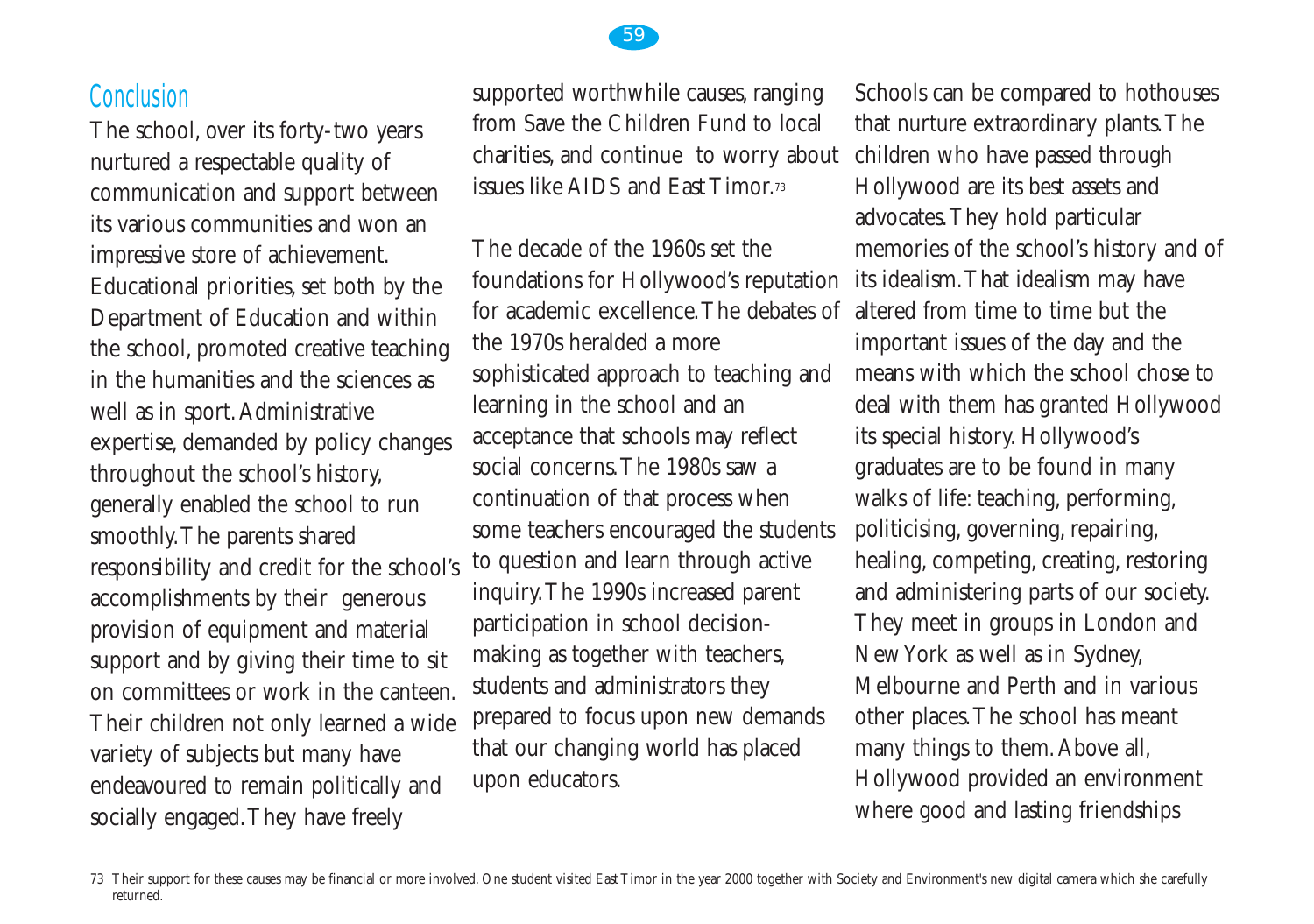

could be formed, a fact that former students readily show in their reunions. Parents, students, former parents and former students as well as teachers will generally be sorry to see the closing of this school. It has won for itself an important place in the history of public education in Western Australia, and it is to be hoped that its legacy will be remembered.

Goodbye Hollywood Senior High, welcome, Shenton College!

# Appendix 1

#### Hollywood Success Stories

Hollywood's reputation as an 'academic' school has rested, at least in part, upon the results obtained by its outstanding students in their final year exams.These exams have changed

markedly since the 1960s and are assessed differently too.Throughout the 1960s the state government ranked school leavers by their academic results in order to reward the top students with a sum of money, \$80.00 for a General Exhibition winner, \$40.00 for a subject prize, which was to help establish them as a university student it was meant to assist with Guild fees or with books.As can be seen by the list below, 1968 was a particularly good year for the school. 1985 was the last year that students received money to mark their achievement; after that time awards were in the form of a medallion Sport. (1986-) and certificate. My thanks to the Curriculum Council for providing the list of Hollywood's academic achievers.

Sporting and other successes have also been included in this listing, though no doubt there are many more that have gone unrecorded, or where the records have been lost—if you would like to

add to this listing, or make a correction—please contact the Hollywood History Project hollywoodhistory@hotmail.com Awards Listed here:

THE M.C. LUKIN AWARD—for excellence in the creative arts. (1983-)

THE KEITH COOK AWARD— Presented to a Year 10 student who has displayed talent and enthusiasm in the sporting life of the school. (1988-)

THE ANDREW COLOMBERA TROPHY—Awarded to a Year 12 student tenacious in study, excelling in

GWEN BROCKMAN—memorial humanities prize. (1998-)

#### 1959

Michael Gladwyn Grove was Fairest and Best, won the Cyril Norton Prize (reported 6 October 1959 P & C)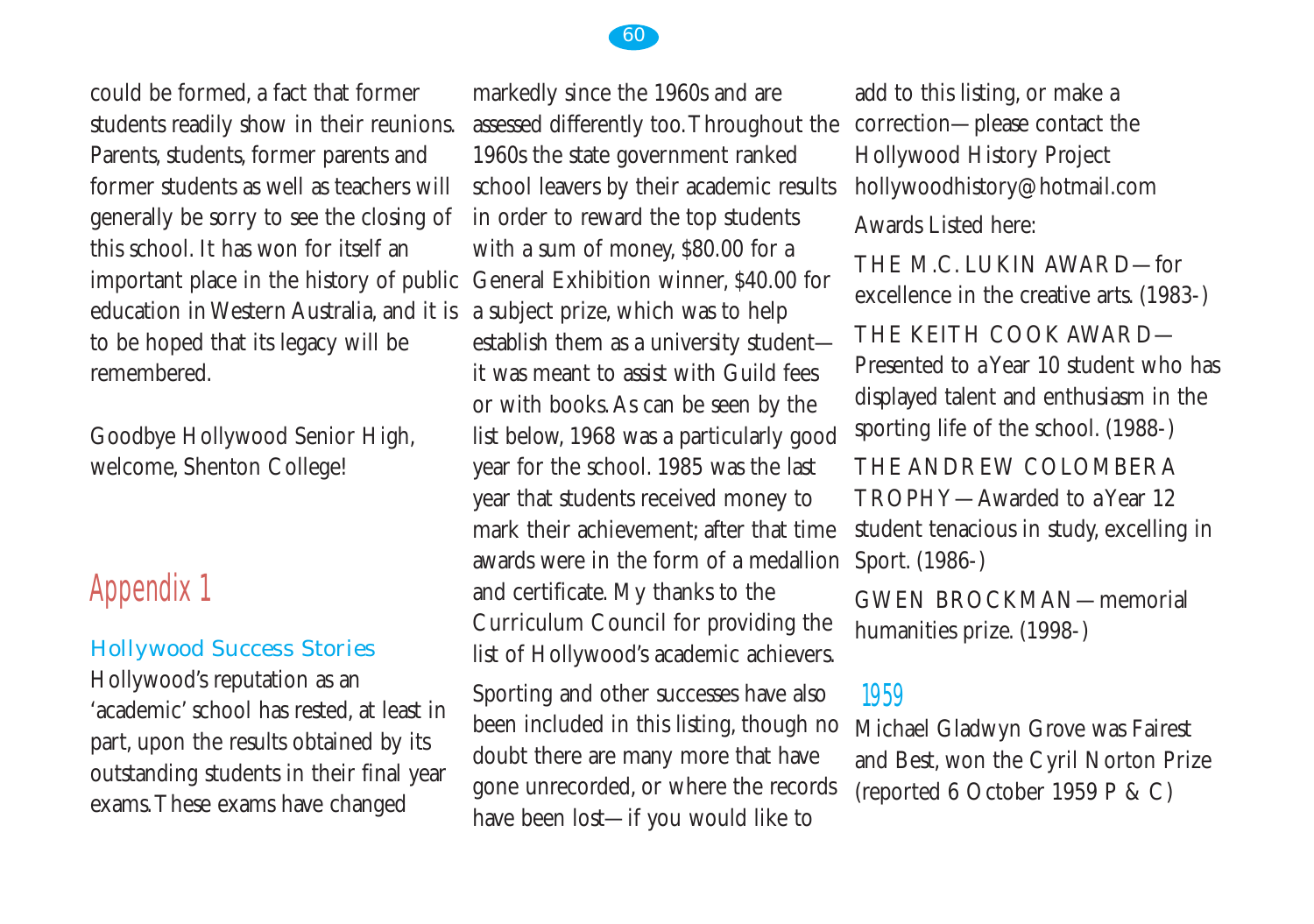## 1960

Hollywood had 2 state reps in cricket, 2 in football, 10 in basketball and 1 champion cyclist—all boys

## 1964

17 students won Commonwealth University Scholarships

19 won Commonwealth Secondary Scholarships

#### 1965

Leaving Certificate: Carl Jeppe won the Chemistry Exhibition, one other Exhibition

was awarded

18 Distinctions in Chemistry

25 students won Commonwealth Scholarships

Headmaster recorded that top marks were awarded in English, Chemistry and Technical Drawing

## 1966

Leaving Certificate: Ronald Charles Jewell, 4th in list of 20 General **Exhibitions** 

Elaine Minchin awarded 6 distinctions

32 Commonwealth Secondary scholarships

21 Commonwealth University Scholarships

Shell Prize won by Michelle Foster

Greg Buchanan awarded Naval College Matric Scholarship

#### 1967

Leaving Certificate: Judith Scott, 11th in list of General Exhibitions she also won the Chemistry Exhibition 26 Commonwealth Secondary **Scholarships** 

2 Commonwealth Technical Scholarships

School won Cordingley Surfing Trophy and interschool baseball and softball

#### 1968

Leaving Certificate: Paul James Rhodes, 1st in list of General Exhibitions, also won Chemistry Exhibition

Sidney Neil Whiting, 4th in list of General Exhibitions, also won French Exhibition; Merrilyn Christine Beazley, 7th in list of General Exhibitions

David Charles Griffiths 10th in list of General Exhibitions

Three Hollywood students were among the top five students in both Chemistry and French.

27 students received Commonwealth University Scholarships 25 students awarded Commonwealth

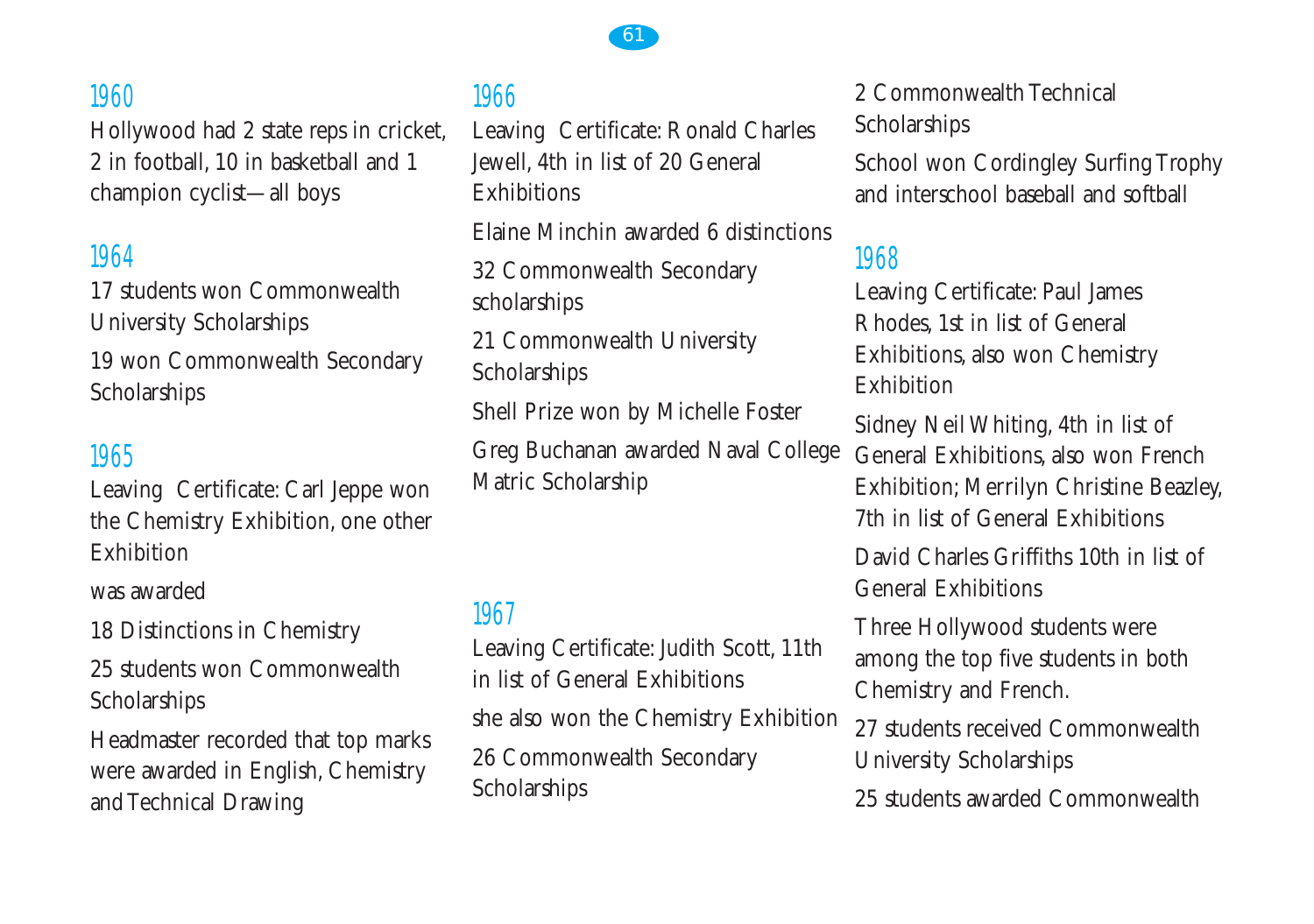Secondary Scholarships

1 received an Advanced Ed scholarship School won 1st prize in Alliance Francaise exam, also major prizes in Division 2a and first prize in Division 3

Eirlys Elliot selected as WA representative Ranger Scout for Sydney visit

In 1968 HSHS won the interschool baseball and softball competitions and B division swimming

#### 1969

Leaving Certificate: Michael John Cole, 5th in list of General Exhibitions, also won Physics

Jane Isabel Stewart, 20th in list of General Exhibitions

Nancy Ellen Blakers topped Geography

25 students received Commonwealth

Secondary Scholarships 6 received Advanced Ed scholarships Michael Done shared top award in Mathematics Talent Quest and Keith Orkney received an Honourable **Mention** 

Kevin Minchin and P. Lange prizewinners in DAS (Science competition)

Janet Prestage won the State Junior Ballroom dancing championship and represented the state in the Australasian championships in Auckland in October.

## 1970

Leaving Certificate: General Exhibitions—Susan Kelsey came in top six and Justine Lonsdale Posner

Subject Exhibitions—Karsten Juengling, German; Neil Philip Gentilli, French

5 students John Barwood, Brian Davis, Hing Kock Lee, Jonathon Percy, and Colin Bayliss, selected for maths enrichment programme in 1971 and awarded BP scholarships for the course.

Cathy McCulloch selected as Rotary exchange student for USA

Teams won zone titles in Cricket B, Boys'Tennis A & B, Baseball, Softball A  $&$  B

## 1971

Leaving Certificate: General Exhibitions, Graeme Mervyn Dyer and Thibaut Leflaive

December 1971—25 Commonwealth Secondary School Scholarships won by HSHS students

John Barwood won UN scholarship to attend Sydney Conference

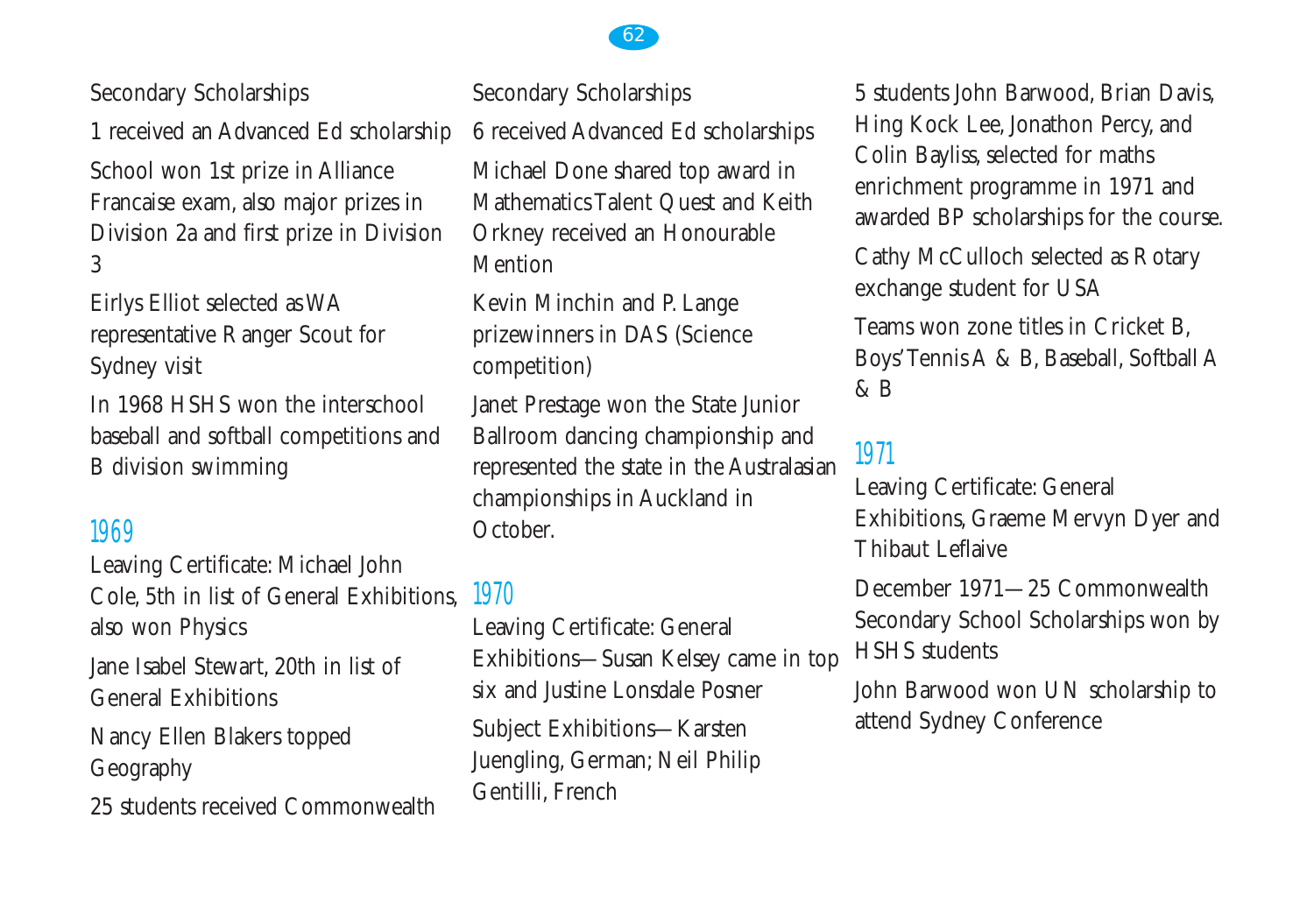## 1972

Leaving Certificate: Subject Exhibitions, Ross Ernest Loney, Chemistry and Norman Andreas Juengling, German General Exhibition,Anthea Haselhurst 32 students won Commonwealth University scholarships

14 students won prizes in French, Mathematics and Science

52 Commonwealth Secondary Scholarships won at HSHS

Girls Hockey Team won grand final of interschool competition

10 students selected in various interstate teams

## 1973

Mathematics Talent Quest won by Hollywood

Leaving Certificate: General Exhibitions, Gordon Smyth and Simon High Schools D Division athletics Dimmitt

## 1974

Leaving Certificate: top two students in the state, Ian McArthur and Peter James Haselhurst, who both also won General Exhibitions. Subject Exhibitions won by Ian McArthur in Mathematics; Peter James Hazelhurst in No exhibitions Physics.

## 1975

Hollywood Senior High School 'reinforced its strong academic reputation'. General Exhibitions, Lindy Jennifer Gulland, Judith Anne Nixon, Felicity Heather Wild

Subject Exhibitions, Helen Frearson, Geography;Alan Donald Tietzel, German, Felicity Heather Wild, German

Felicity Wild was awarded a German travel scholarship

School convincingly won State Senior meeting at Perry Lakes stadium also

won B division swimming carnival

# 1976

Mark Segal won a General Exhibition

# 1977

Maths medal winner in Burroughs National Mathematics Competition Michael Saunders rep in state rugby team going to NZ

2 girls in state hockey team

# 1978

No exhibitions

Christopher Chantler was one of WA's top three winners in National Mathematics competition

Karen Ho was National Rhythmic Gymnastic champion, competed in Canada

School won State Football championship

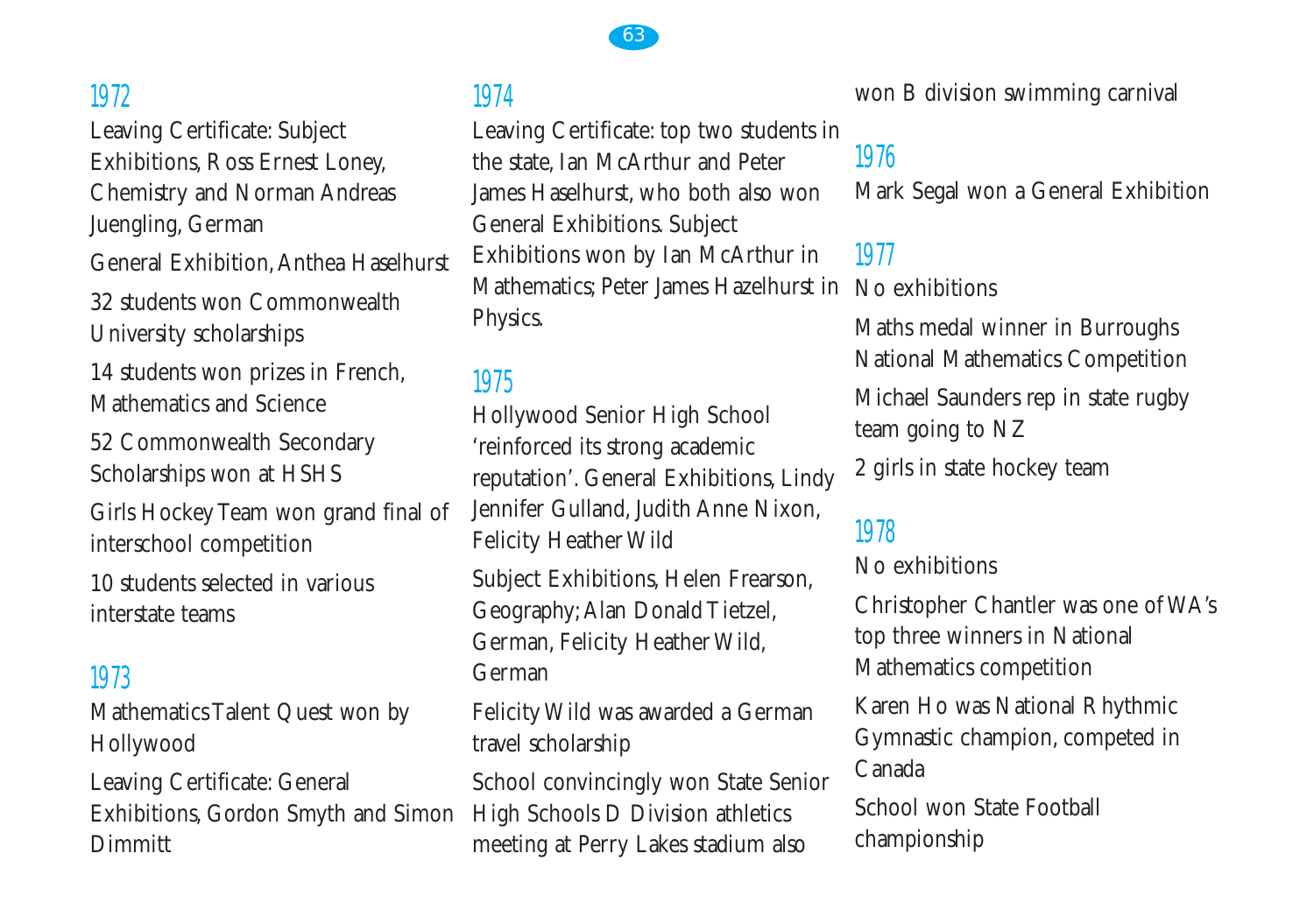## 1979

Helen Bowyer topped the state General Exhibitions, Helen Joy Bowyer, Hilary Jane Kyme Subject Exhibitions, Helen Bowyer, French and English Literature Justin Smyth selected to represent Australia at the International Suzuki conference in Munich

Helen Bowyer awarded Evelyn Shacklock prize by Alliance Francaise School won Lower School Girls Hockey competition WA under-16 State Lacrosse team captained by Sharon Charlton

#### 1980

No exhibitions

Jenny Owens (fast bowler) member of Senior Women's State Cricket Team (fast bowler); Leith Weston to compete in Australian Open Swimming titles

#### 1981

General Exhibitions, Peter Dwight Robbins and Ingrid Kirsten Bucens Subject Exhibitions, David William Anderson, French; Sharon Lee Davies, German

64

4 major prize winners in State Manual Arts awards

# 1982

General Exhibitions, Ann Mary Choong, Amanda Segal Subject Exhibitions, Eugen Mattes, German

Language students performed very well in exams

10 students winners in IBM Mathematics competition

Hollywood gained more prizes in Australia-wide Mathematics competition than any other government school

Rhythmic Dance Group, Jennie and Lisa Bowden, Emily Dowling, Mandy McKercher, Sarah Mungham and Elizabeth Watt, won state award

18 reps in state sporting teams

won interschool golf for third time running

Rechelle Hawkes awarded R & I Award for Fairest and Best Hockey player in State team at Darwin carnival

#### 1983

General Exhibitions, Gregory Ian **Watson** 

3 winners in IBM Mathematics competition

State Football champions

School won Senior Dance competition for second time

Hollywood represented in Lacrosse, Soccer, Hockey and Rugby Union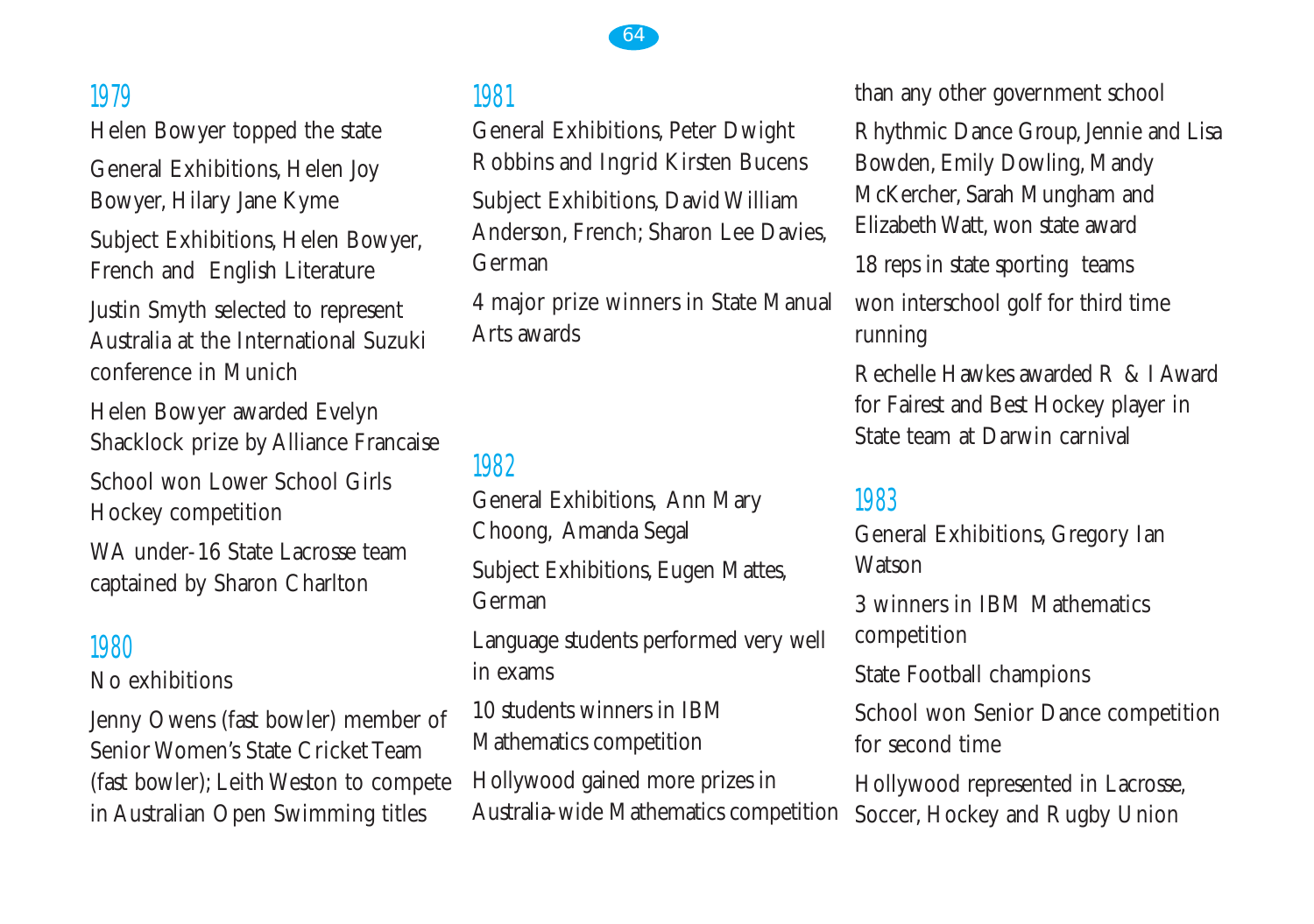inter-school State teams THE M.C. LUKIN AWARD—Lisa Bowden

## 1984

General Exhibitions, Jonica Elizabeth Newby, Jonathon Schultz, Emma Styles Robin Cornish and Iain Marshall in Australian Lacrosse Team THE M.C. LUKIN AWARD—Lisa

Bowden

## 1985

No exhibitions THE M.C. LUKIN AWARD—Fiona de Garis

## 1986

No exhibitions

THE M.C. LUKIN AWARD—Libby Hammer THE ANDREW COLOMBERA

TROPHY—David Hutchinson

# 1987

General Exhibitions, Rowan Milton Davies

Special Exhibitions, Rowan Milton Davies, Mathematics II

Certificates of Distinction—8

Certificates of Excellence—17

Language students starred in Alliance Francaise and D.A.S. exams

THE M.C. LUKIN AWARD—Juliana Mammoli

THE ANDREW COLOMBERA TROPHY—Diana Prescott/Julie Luxton

#### 1988

TEE results showed HSHS as best performing government school in the State

General Exhibitions:Amanda Bower,

Rae-Chi Huang, Siew Yin A Then, Dale Wilson

Subject Exhibitions,Amanda Bower, English; Oliver Lob, French; Dale Wilson, Mathematics I

Hollywood reached Mock Trial Grand Final vs Christchurch

7 outstanding German students

2 Mathematics competition winners

Robbie Wood winner of Queens Trust Award for Young Australians

Andrew Jordan won a sailing regatta in Italy

8 students selected for inter-state school sporting teams

3 represented Australia in World Disabled Games in Montana USA

THE M.C. LUKIN AWARD—Lisa Nilsson

THE KEITH COOK AWARD—Sara Stace

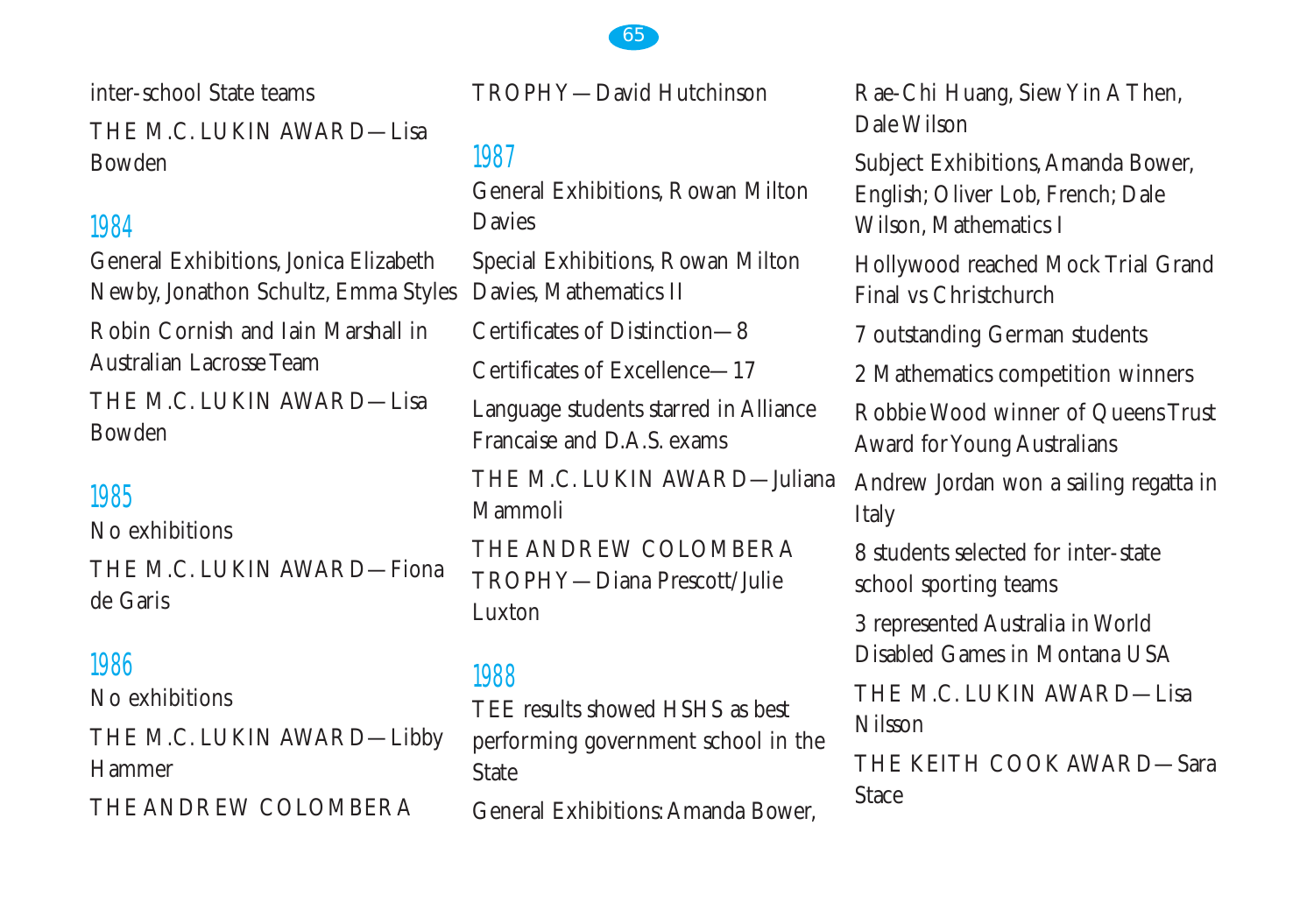THE ANDREW COLOMBERA TROPHY—Darren Lewis

#### 1989

General Exhibitions—Ainslie Sze Yuen, Salvatore Cosimo Panetta, Andrew Ang Subject Exhibition—Adam John

Drew—Geography

'Excellence in Science'Award shared by Ainslie Yuen of HSHS and Vaughan Wittorff from Harvey Agric SHS

THE M.C. LUKIN AWARD— Mathew Klopper

THE KEITH COOK AWARD— Rachel Meany

THE ANDREW COLOMBERA TROPHY—Gemma Kyle

#### 1990

Year 12 Yearbook Principal referred to 'outstanding collection of scholastic honours' earned by Hollywood

students in the recent TEE noting 'The school is particularly fortunate in the quality of its student body, the energy of the parent organisations, and the commitment of its staff, so it is expected that there will be achievements and I would be concerned if it were not so.'

Rae-Lin Huang won the Beazley medal (top student in the state)

General Exhibitions Rae-lin Huang, David Collins, Carolyn Graham-Taylor

Subject Exhibitions, Rae-Lin Huang, Chemistry, Mathematics III, Physics

THE M.C. LUKIN AWARD—David Collins

THE KEITH COOK AWARD— Samuel de Vries

THE ANDREW COLOMBERA TROPHY—Sarah Haynes

## 1991

General Exhibitions—Aravinth Sam, Min Dirk Chan

P & C received big Lotteries Grant of \$27,160.00

School won National Trust Heritage Week Competition and the Earthworm Environmental Award

THE M.C. LUKIN AWARD—Patrick Hew

THE KEITH COOK AWARD—Sam Delany

THE ANDREW COLOMBERA TROPHY—Miles Jupp

## 1992

General Exhibitions, Raefe Peter Brown, David Borman Koong, Jit-Sun Jason Tan

Subject Exhibitions, David Borman Koong, Physics; Murray Colin Blythe,

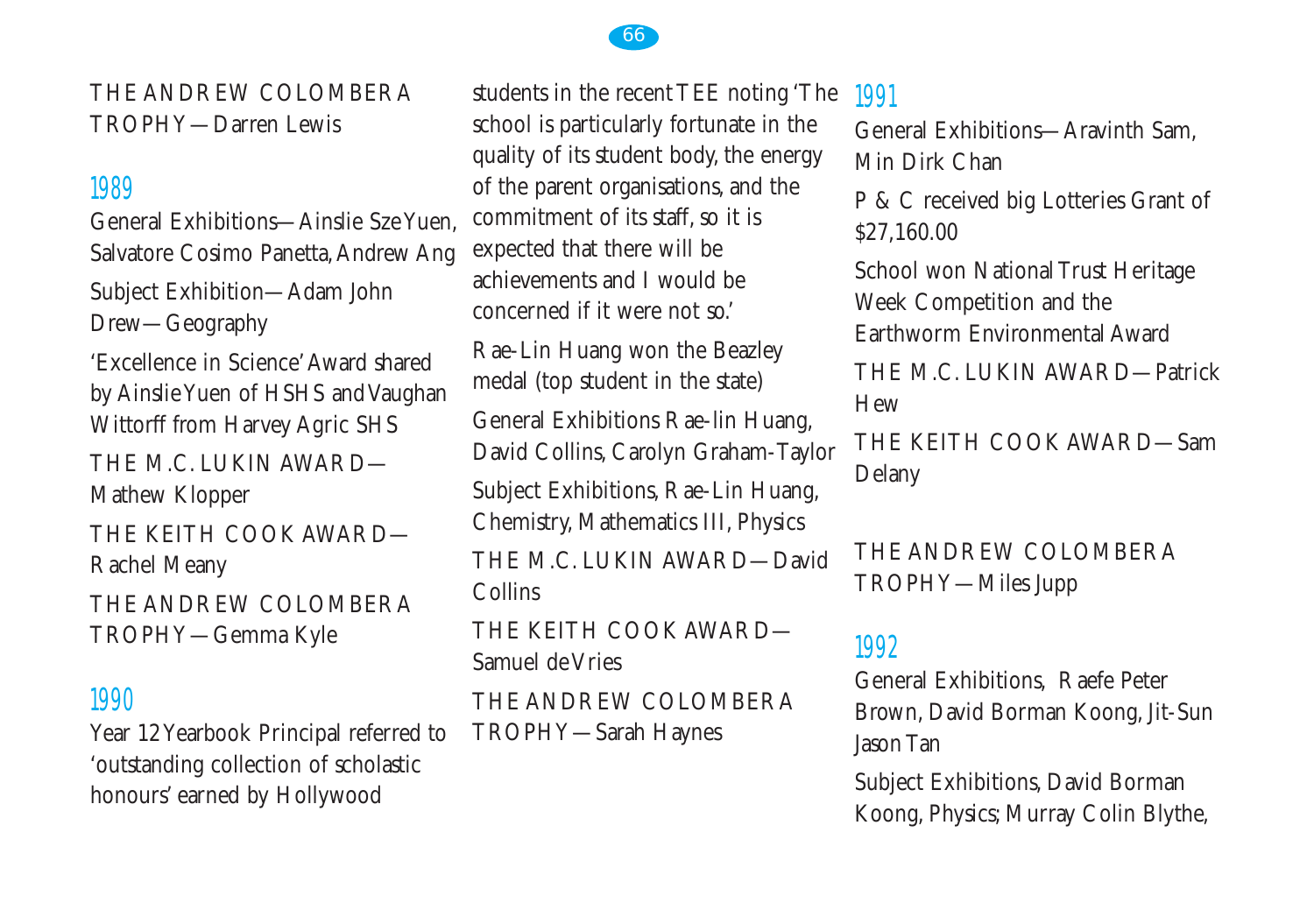Computing;Victoria Annette Taplin, Art; 17 certificates of distinction

18 certificates of excellence

School won Education Innovation Award for Aboriginal Studies

THE M.C. LUKIN AWARD—Peter Hardman

THE KEITH COOK AWARD— Fiona Marshall

THE ANDREW COLOMBERA TROPHY—Samuel de Vries

## 1993

Meilyn Hew won the prestigious Roy Grace English scholarship

General exhibitions, Szu-Lynn Chan, Rosanna Carmen Panetta

Subject exhibitions, Szu-Lynn Chan, French; Marion Kathleen Johnson, German

10 certificates of distinction

15 certificates of excellence THE M.C. LUKIN AWARD— Victoria Taplin THE KEITH COOK AWARD— Jodie Rankin THE ANDREW COLOMBERA TROPHY—Joseph Turner

## 1994

Five students in top 100, Hollywood was leading government school General Exhibitions, Braden Kwang Chien Beng, Jin Man Wong 2 certificates of distinction in English and Chemistry 14 certificates of excellence THE M.C. LUKIN AWARD—Gavin Vance THE KEITH COOK AWARD— Leonie Stratton THE ANDREW COLOMBERA

TROPHY—Fiona Marshall

# 1995

General Exhibitions, Shalini Achuthan, Thomas Fitzgerald Lynch Subject Exhibitions, Philip Pascoe, English and Computing

Ben Pateman and Hugh Balgarnie represented WA at the Australian School Surfing Association National titles held in NSW. Both reached the finals and one was selected for the Australian team.

THE M.C. LUKIN AWARD— Rebecca Jones

THE KEITH COOK AWARD—Jon McArdell

THE ANDREW COLOMBERA TROPHY—Garth McNeil

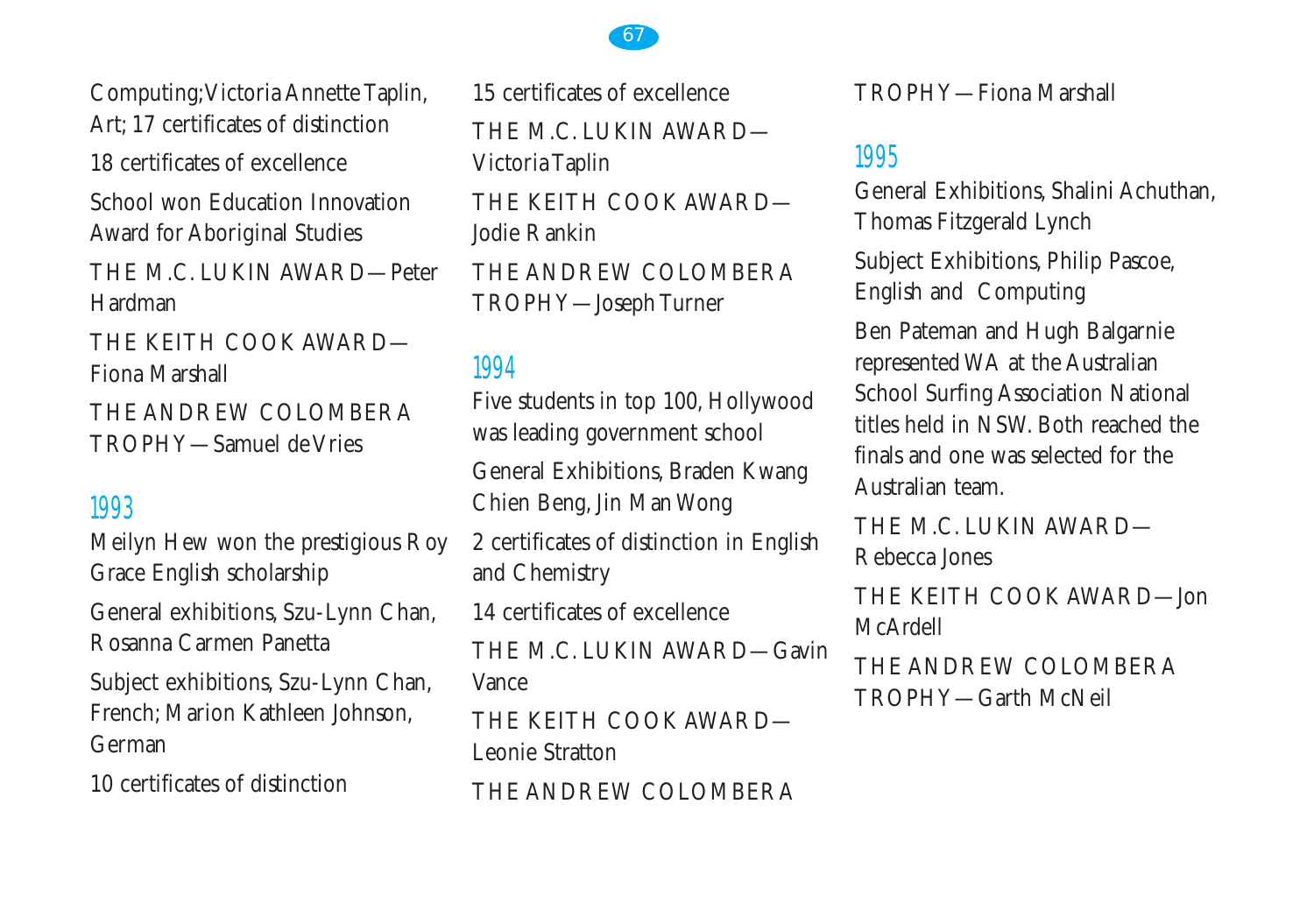#### 1996

General Exhibition:Ann-Lynn Kuok

Rock Eisteddfod,Year 10 came 5th in WA final for the National Rock Eisteddfod and second for State Rock Eisteddfod

THE M.C. LUKIN AWARD—Hayley Miller

THE KEITH COOK AWARD—Tim Auty

THE ANDREW COLOMBERA TROPHY—Timothy Karajas

## 1997

Subject Exhibition: Judit Szito, Human Biology

School won WA Debating Final convincingly from Christ Church Grammar School

Nina Stevens,Year 11, participated in WAIS diving programme and in the diving display at the official launch of the 8th World Swimming Championships

4 students won Australia Mathematics competition prizes

4 students selected for inter-state sporting teams

2 students to participate in WA Institute of Sport Rowing Talent identification program

John Sutherland to compete in yachting events in Germany

THE M.C. LUKIN AWARD—G. Lee

THE KEITH COOK AWARD— Edwina Coghlan

THE ANDREW COLOMBERA TROPHY—Felicity Hester

## 1998

General Exhibitions, Dhivakaren Sivakumaran

No Subject exhibitions

4 Certificates of Distinction

10 Certificates of Excellence

Astria Wilson won Alliance Francaise prize of trip to New Caledonia

THE M.C. LUKIN AWARD—Tony Robinson

THE KEITH COOK AWARD—Sally Reilly

THE ANDREW COLOMBERA TROPHY—Matt Tomlins

GWEN BROCKMAN—Lee Von Kim

#### 1999

General Exhibitions: Ranga Damith Muhandiramge

Subject Exhibitions: Rebecca Marie Newman,Art and Design;Takashi Fujita, Japanese (Second Language); Meredith Blythe Hickman, Law

12 Certificates of Distinction

14 Certificates of Excellence

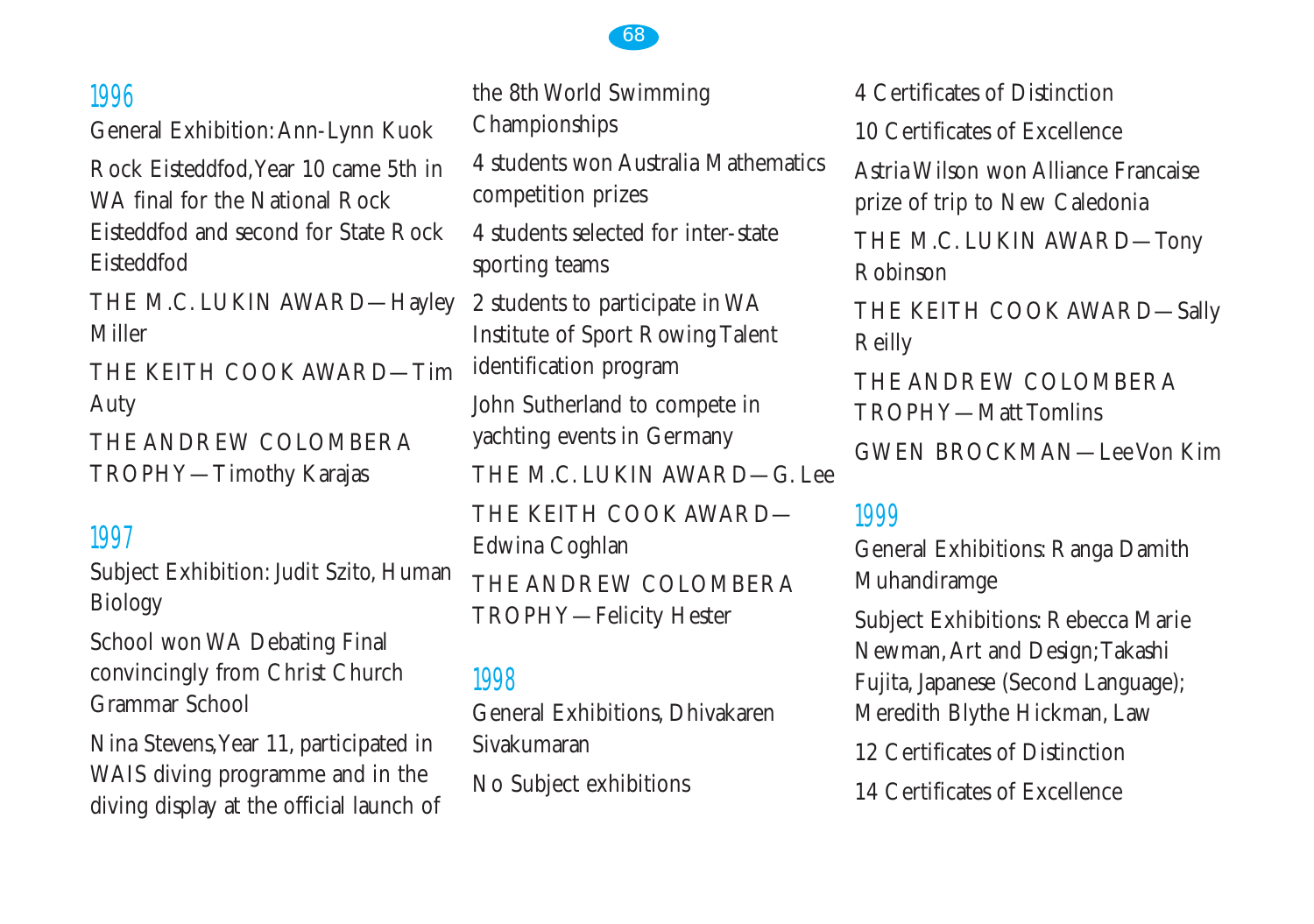Hollywood is the first government school in 20 years to win the Juinior Debating Final.Team: Mat Chuk, Reyna Harrison, Jeanits Wong, Sara **Woods** 

THE M.C. LUKIN AWARD—Ben Davies

THE KEITH COOK AWARD— Teagan Lundy-Stern

THE ANDREW COLOMBERA TROPHY—Alice White

GWEN BROCKMAN—Robert Wood

#### 2000

Hollywood wins the West Australian Junior Division of the Australian Schools Web Challenge—Dean Herbert, Chris Barry, Declan Keogh DUX—Michelle Arnold THE M.C. LUKIN AWARD— Michael Le Page

THE ANDREW COLOMBERA TROPHY—Simon Campbell

GWEN BROCKMAN—Michael **Griffiths** 

YOUTH MINISTER'S AWARD— Sarah Sibson

P&C CITIZENSHIP AWARD— David Landauer

# Appendix II

#### Principals and Deputies

1957-1960

Alan Loneragan— Principal Mr Wolzak—Deputy Head Ilma Bousfield—Principal Mistress 1958—364 students on site and 349 at Claremont Central

#### 1961

James Best— Principal Ilma Bousfield—Principal Mistress

#### 1962 & 1963

John Macauley BA Dip Ed—Principal Joseph Abrahams— Deputy Principal Ilma Bousfield—Principal Mistress

#### 1964

John Paul—Principal J.Abrahams—Deputy Principal Miss K. Devlin—Principal Mistress

#### 1965

J. Paul—Principal P.G. Gregson—Deputy Principal Miss Merrilees Clifton Lukin— Principal Mistress

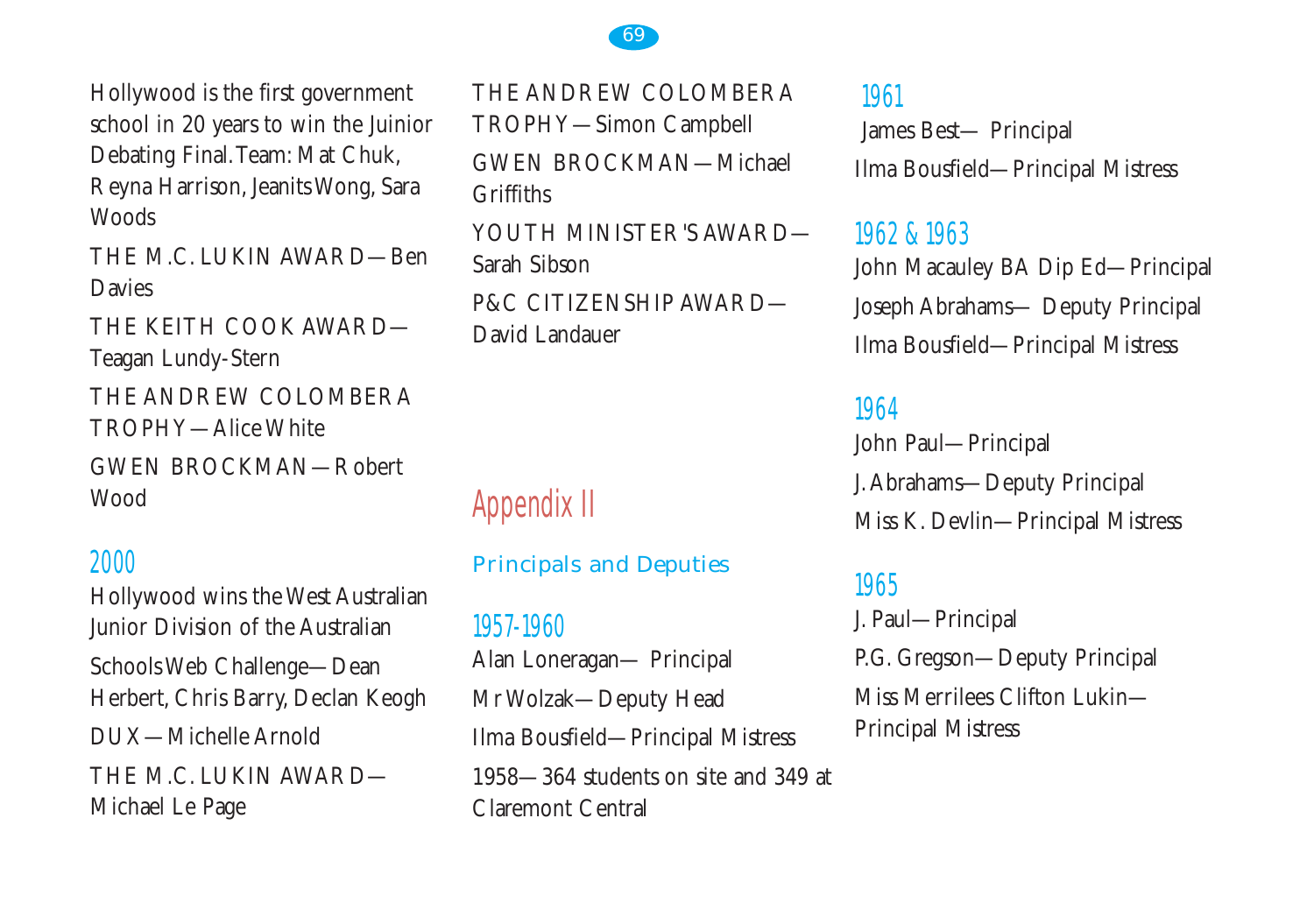#### 70

# 1966 J. Paul—Principal R.Taylor—D/Principal M. Lukin—Principal Mistress

#### 1967

J. Paul—Principal R.Taylor— Deputy Principal Miss M. Lukin — Principal Mistress

#### 1968

J. Paul—Principal E. Strauss—Deputy Principal M. Lukin—Principal Mistress school complement—902

1969—as 1968 896 students

#### 1970

J. Paul—Principal L. Nixon -Deputy Principal M. Lukin Principal Mistress 870 enrolled

## 1971

J. Barton—Principal B.Wiston-Acting Deputy Principal M. Lukin—Principal Mistress 864 enrolled

1972 as 1971 871 enrolled

## 1973

J. Barton— Principal he died that year B.Wills—Deputy Principal M. C. Lukin—Principal Mistress 814 enrolled

# 1974-1979 M. Piggott—Principal M. C. Lukin 1976 901 enrolled

#### 1977

Miss MC Lukin— Acting Principal R. Cairns— Deputy P/Male 934 enrolled

1980-1982 J. F. Monks—Principal K. R. Cook—D/Principal Male M. C. Lukin—D/Principal/ Female 1982 enrolment 926

1983-1987 J. F. Monks—Principal K.R. Cook—D/Principal Male Jane Margaret Rose Green— D/Principal Female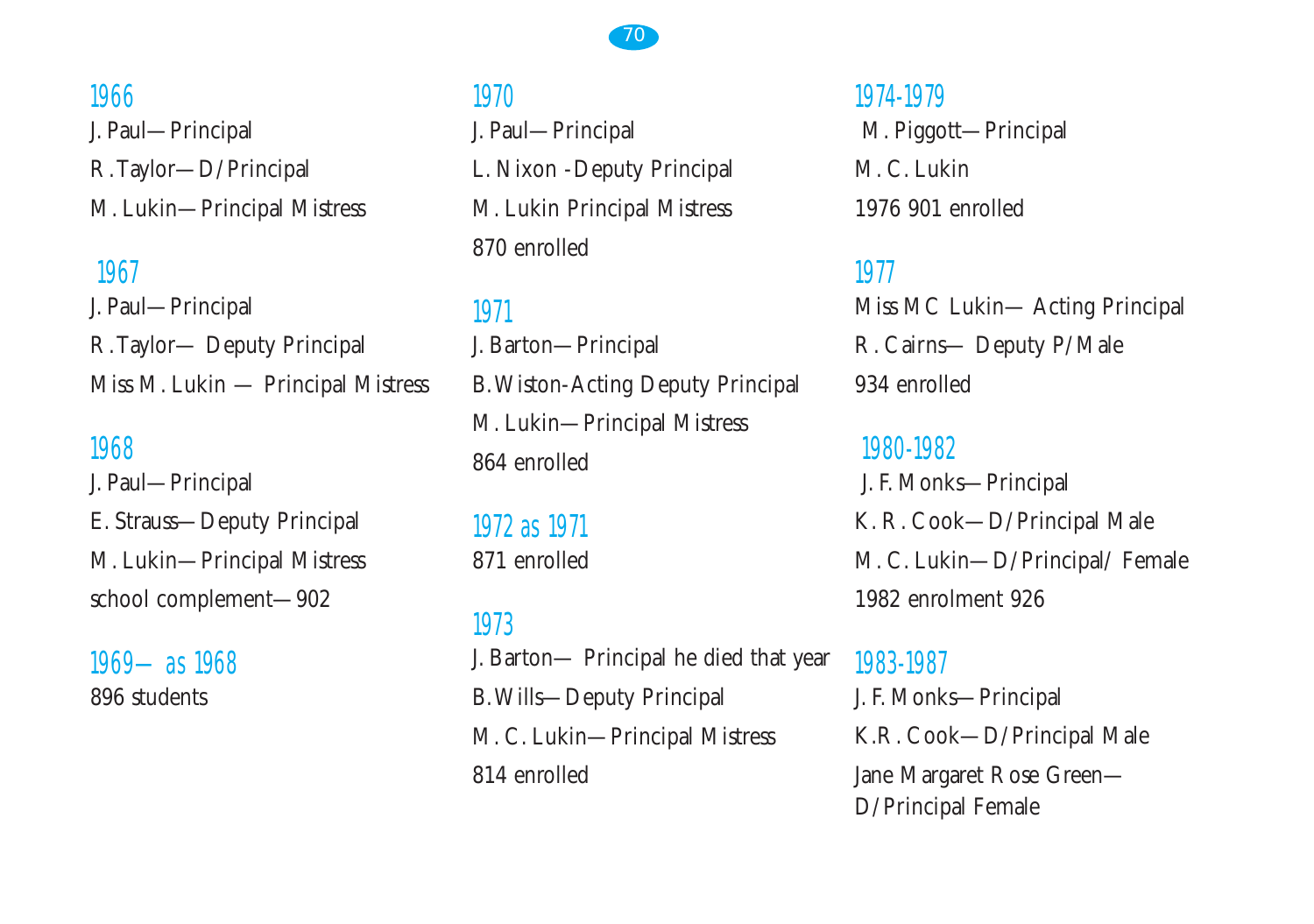

1988 Jane Green—A/Principal Mike Ottaway—A/Deputy Principal male

Miss Judith Shaw A/Deputy Principal—female

#### 1989

Jim Haynes—Principal Jane Green—D/Principal David Scott—D/Principal 975 students enrolled

## 1990

Jim Haynes—Principal Judith Shaw—D/Principal David Scott—D/Principal

#### 1991

Jim Haynes—Principal Jane Green—D/Principal

Rob Schock—D/Principal Mrs Janet Hunt—D/Principal—time table

1992 Sem. 1 Jim Haynes—Principal Jane Green—D/Principal Rob Schock—D/Principal Mike Ottaway—Relieving D/Principal

## 1992 Sem. 2

Jim Haynes—Principal Jane Green—Relieving Principal Rob Schock—D/Principal Judith Shaw—Relieving D/Principal Greg Lowry—Prog Co-ordinator

#### 1993-1996

Jim Haynes—Principal Jane Green—D/Principal Rob Schock—D/Principal 1997 J. Green—R/Principal Rob Schock—D/Principal

#### 1998-99

Pauline Coghlan—Principal Rob Schock—D/Principal Gary Green—D/Principal

#### 2000

June Prouse, Relieving Principal Gary Green and Mike Evans, Relieving Deputy Principals

# BIBLIOGRAPHY

Archives held at the school

The following list is incomplete. Some of the correspondence and files kept by individual teachers which I read have not been preserved as archives.The school has an incomplete archival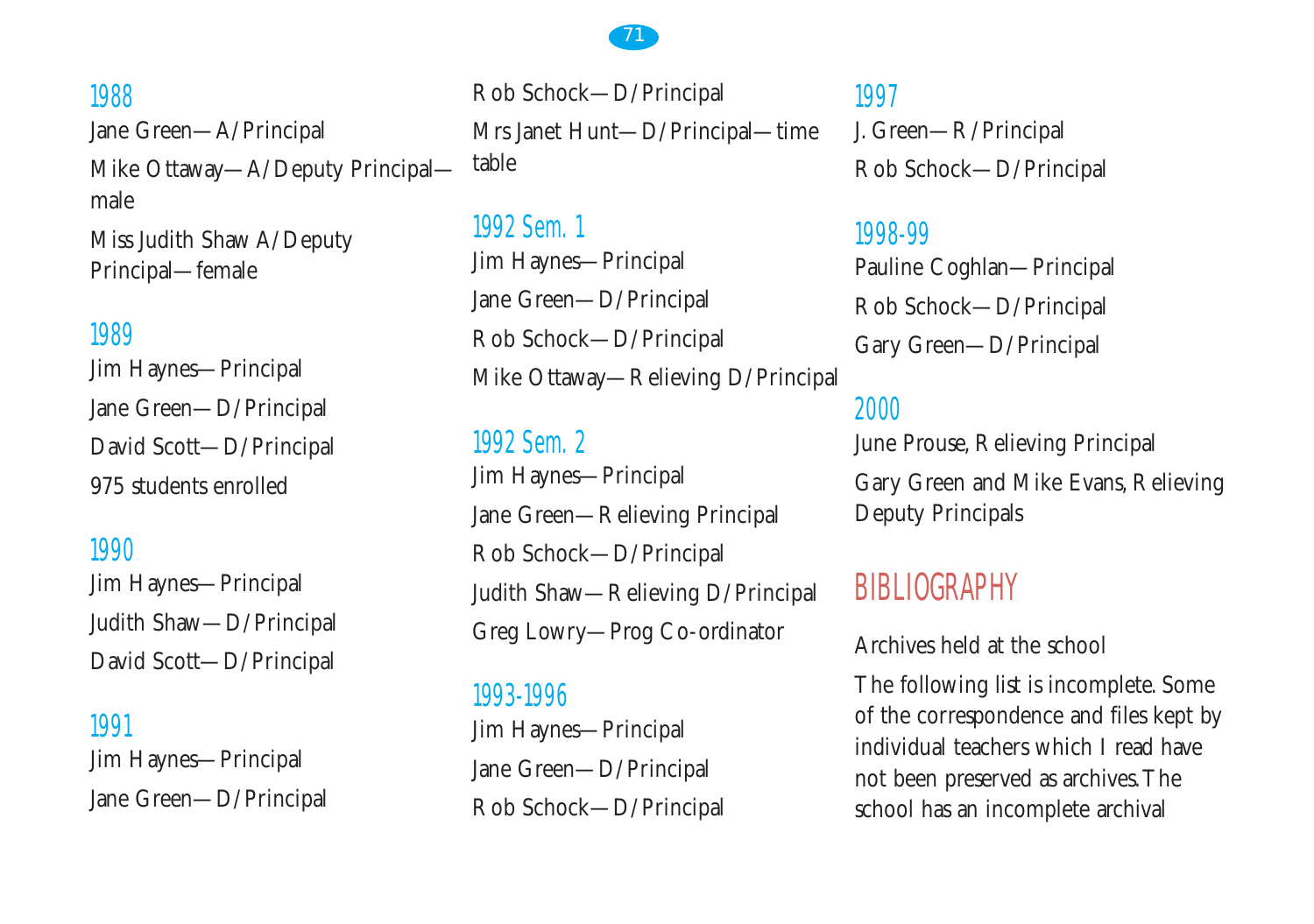record.

Attendance Book for Visiting Religious Instruction, 1967-1972

Department of Education, Inspectors' Reports, 1959, 1962, 1963

Dress Policy Committee, Survey and Report, 1992

Head Teacher's School Journal 1962- 1973

Manual Training, School Journal, 1961- 68

Minutes, Parents and Citizens Association, Hollywood, 1958-1969, 1970-1979, 1980-1996 (These also contain the Principal's Annual Reports) Minutes, School Council Meetings, 1973-1978, 1988-1998

Minutes, Senior Prefects Meetings, 1970-1971

Minutes, Student Senate, 1990-1998 Punishment Book, Girls, 1963-1967

Archives held in the State Records Office, Perth The following are all from the Department of Education AN45/1,ACC1497 1101,'UNESCO Seminars, general file, 1958' 1354,'Equal pay for men and women, 1958' 1895,'Annual Report 1958 – General, 1958' 1917,'Cadet Corps in State High Schools – General, 1958' 1243,'Annual Report 1959 – general' 1569,'Annual Reports 1959 – Secondary' 1893,'Annual Report 1960 – general' 37/61 'Annual Reports 1960— Secondary

1435,'Metropolitan area school sites – general, 1961'

1815,'Annual reports 1961 – general' 1601,'Annual reports 1962 – general' 1534,'Commonwealth Secondary Scholarships, 1964' AN45/9,ACC1574 1047,'Hollywood High School – inspection reports 1965-1969' 1523,'Alliance Francaise – Exams etc', 1958 1534,'School sports – Australian football – general', 1958 249,'Physical education – syllabus of instruction' 1963 AN45/13 ACC1606 Box 2 124-50 'Provision of swimming pools – policy 1950-1965' Box 9 1747-57 'Boundaries of school districts – policy and general 1958-74' Box 11 129-58 'Industrial agreements – general correspondence

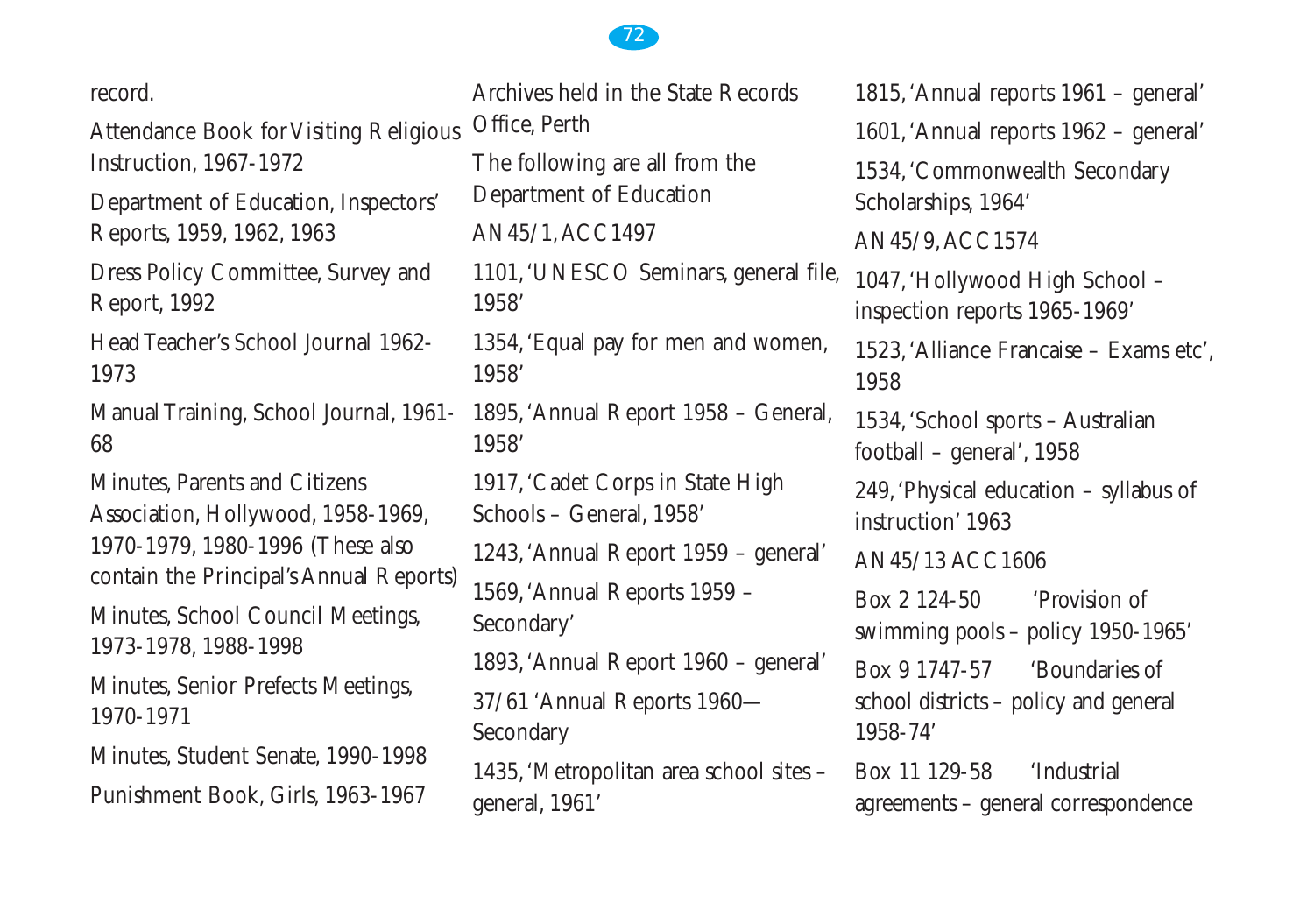1967-1970'

Box 50 2243-66 'UNESCO Associated Schools project in Education for international understanding, 1966-70'

AN45/17 ACC1653

Box 97 568-74 'Hollywood SHS buildings and works, 1974-77

AN45/18 ACC1668

Box 7 3264-66 'Government University Exhibitions – results, 1967- 1970'

AN45/31 ACC2821

1973, 282 'Achievement Certificate 1972-84'

1979, 0220,'Criticisms of education in WA 1979-80'

1981-2, 1100,'Finance,Assistance, grants, Schools Commission'

AN45/34 ACC3097

1979, 756,'Education of Gifted children – general correspondence, 1979'

1979, 798,'Gifted Policy Committee 1979-80'

1981-3, 1320,'A.E.C.Working party of educational research,'

1981-3, 1472,'Transition education. Research and evaluation, subcommittee, minutes, proc & papers etc' 1983, 862 'School evaluation 1983. Grants of national significance'

Public Works Department

AN7/17,ACC1562

Box 4 930/55 'Hollywood High School, Erection of''

AN7/21,ACC1608

Box 3, 1972, 272 'School – general – Commonwealth Assistance for Additions and Upgradings to Primary and Secondary school buildings 1972-74' Ministry of Education Central records S HOO S 15 Vo ! Hollywood Senior High School 4024

'Curriculum'

Central records S HOO S 11 Vo ! Hollywood Senior High School 4024 'Holiday functions and visits' Ministry of Education Curriculum Courses 'Special courses in schools, 1999' – 249493 Vo 1 Education Department Hollywood Senior High 'Holidays, Functions etc' 2200/66; F2200/66

## Published sources Books

Coe, John J., Facing the Dawn: a history of Kewdale Senior High School, 1965-1999, the school, 1999

Fletcher, Mark et al, Scarborough Senior High School: a history 1959- 1999, the school, 1999

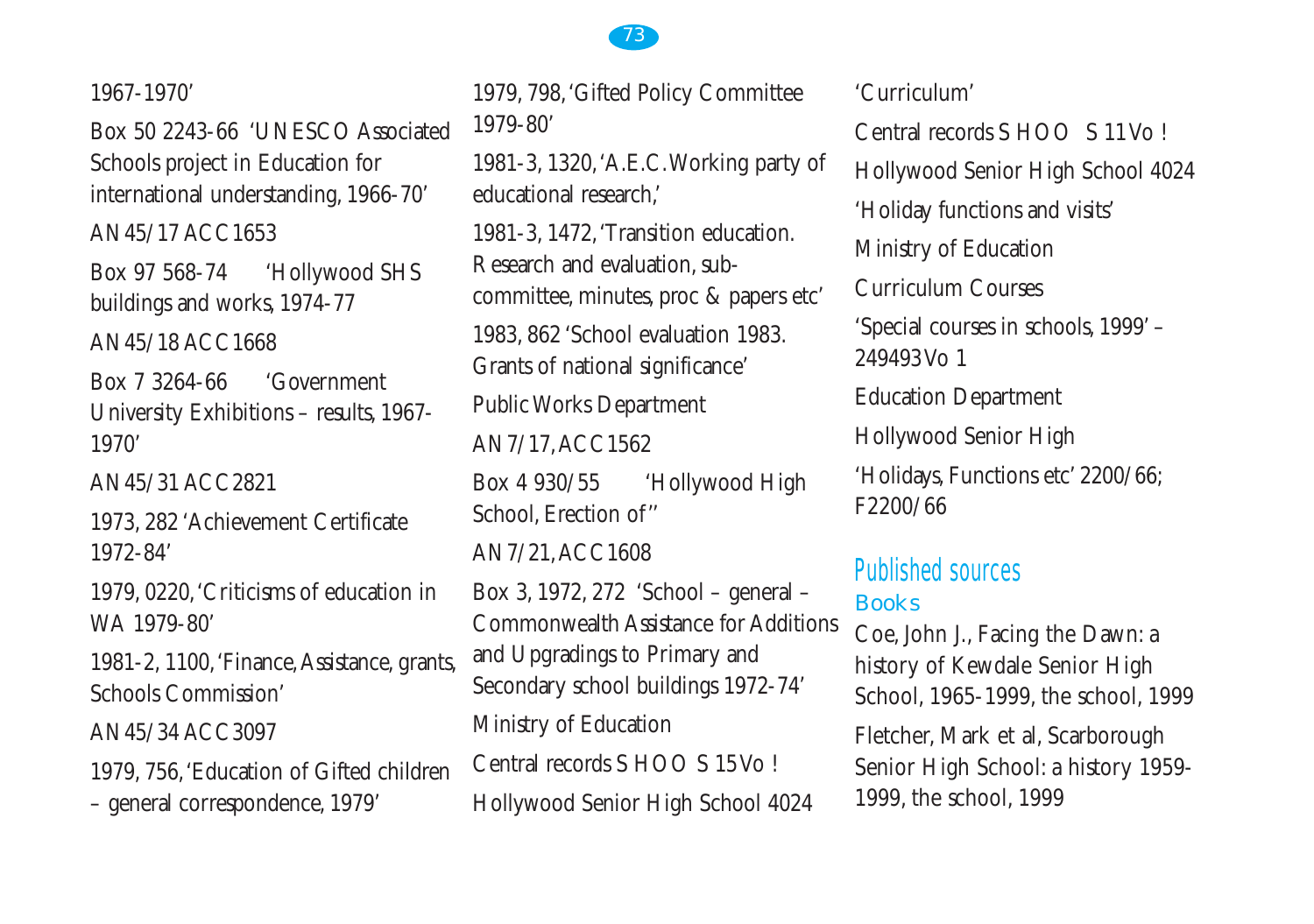Government Schools in Western Australia: a statement by the Premier, [Perth 1988]

Gregory, Jenny, Building a tradition: a history of Scotch College, Perth, 1897- 1996, Perth, 1997

Hansen, Meredith (ed.) Reflections, 1958-1983, Hollywood Senior High School, 1983

## Journals

Education Circular, Perth, Department of Education, weekly

Education Statistics Bulletin, Department of Education 1986-1994

Hollywood Senior High School, Newsletter, 1985, 1996, 1997

Hollywood Senior High School, Parents' Newsletter, 1980, 1982, 1983

Hollywood Senior High School,Year 12 Yearbooks, 1977-1999

Hollywood Senior High School,AEP

and ATP Yearbooks, 1990-1999 Linkage, a student newspaper, Vol. 1, no. 1, 1976—Vol. 2, no. 6, 1977 Manual Arts Publication, 1968 Schools and Staffing, Perth, Department of Education, annual publication The Prokyon, Hollywood Senior High School, 1960-1970, irreg. The West Australian Parent and Citizen, 1959 –1975, Perth, monthly West Australian Teachers Journal, Perth, The School Teachers' Union of WA, Inc. 1981, 1989, 1990, 1994 **Newspapers** Subiaco Post, May 1998 West Australian, 27/8/1973; 27/12/1973; 11/7/1995, 15/7/1995; 14/11/1995 Reports

Annual Report of the Education Department for the Year 1956,Votes and Proceedings, 1957,Vol. 3

Annual Report of the Education Department for the Year 1957,Votes and Proceedings, 1958,Vol..2

Annual Report of the Education Department for the Year 1974,Votes and Proceedings, 1975,Vol. 5

Annual Report of the Education Department for the Year 1975,Votes and Proceedings, 1976,Vol. 4

Better Schools in Western Australia: a programme for Improvement, Ministry of Education, 1987

McGaw, Barry et al, Making schools more effective: report of the Australian effective schools project,ACER, Melbourne, 1992

Discipline in Secondary Schools in Western Australia. Report of the Committee enquiring into discipline in secondary schools in Western Australia under the chairmanship of Mr. H.W.